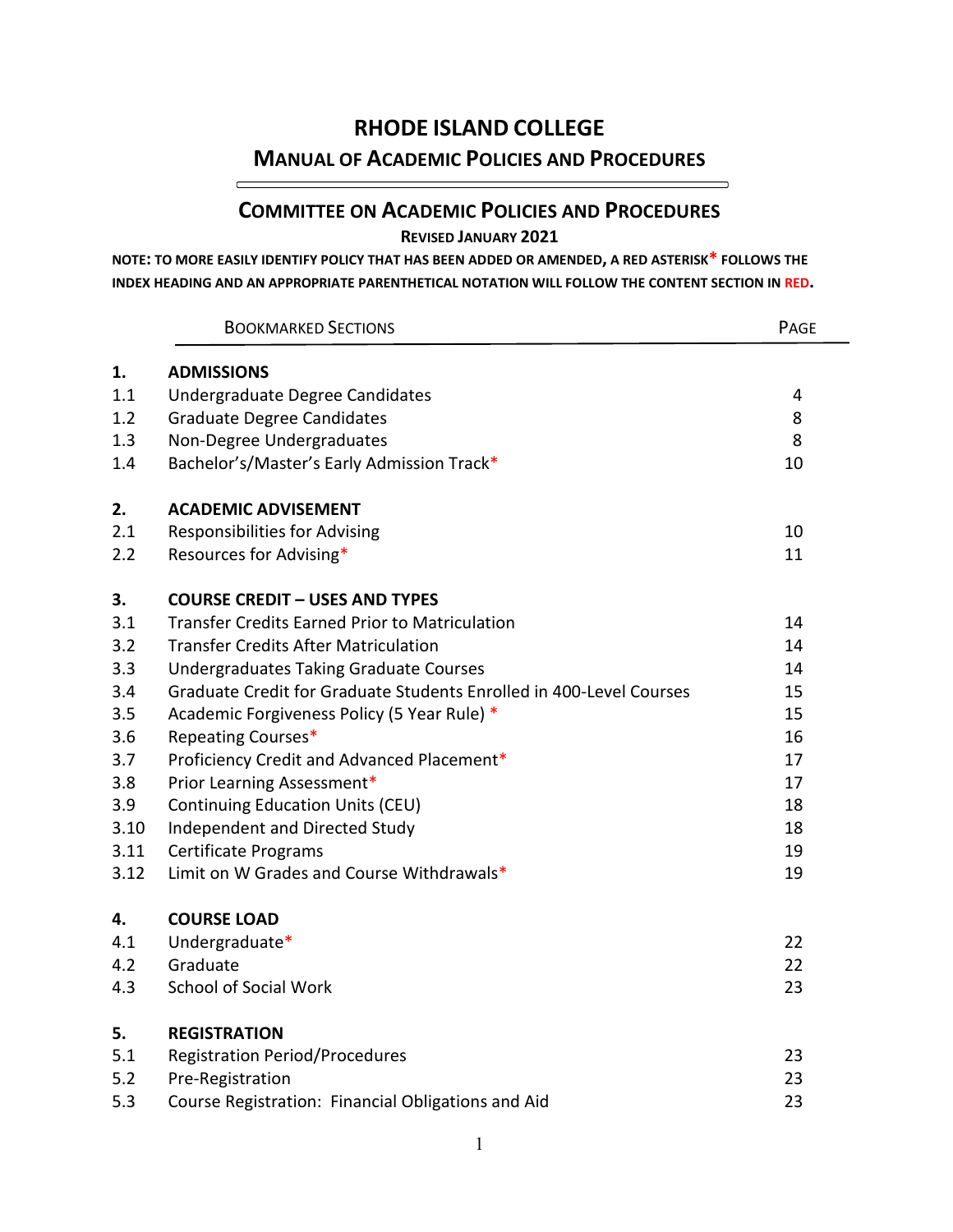| 5.4  | <b>Schedule Conflicts</b>                                 | 24 |
|------|-----------------------------------------------------------|----|
| 5.5  | Auditing a Course                                         | 24 |
| 5.6  | Adding or Dropping a Course or Section*                   | 25 |
| 5.7  | Leave of Absence During a Semester (W/L, W/M) $*$         | 26 |
| 5.8  | Withdrawal from the College*                              | 26 |
| 5.9  | Interinstitutional Agreement                              | 27 |
| 5.10 | Joint Registration at Other Institutions*                 | 27 |
| 6.   | CHANGE OF CURRICULUM, MAJOR, CONCENTRATION, OR MINOR      | 28 |
| 7.   | <b>GRADING</b>                                            |    |
| 7.1  | <b>General Guidelines</b>                                 | 28 |
| 7.2  | <b>Grading Standards</b>                                  | 28 |
| 7.3  | Grading System*                                           | 29 |
| 7.4  | Change of Grades*                                         | 31 |
| 7.5  | <b>Grade Point Average</b>                                | 31 |
| 7.6  | Credit/No Credit (CR/NCR) Option                          | 31 |
| 7.7  | Mid-Semester Grades (Undergraduate)                       | 32 |
| 8.   | <b>EXAMINATIONS</b>                                       |    |
| 8.1  | <b>Exemption of Seniors</b>                               | 33 |
| 8.2  | Scheduling                                                | 34 |
| 8.3  | Conflicts                                                 | 34 |
| 8.4  | <b>Examination Overload</b>                               | 34 |
| 9.   | <b>ACADEMIC STANDARDS</b>                                 |    |
| 9.1  | <b>Academic Integrity</b>                                 | 34 |
| 9.2  | <b>Course Failure</b>                                     | 40 |
| 9.3  | Time Limitations for Graduation - Undergraduate           | 40 |
| 9.4  | Academic Standing*                                        | 40 |
| 9.5  | Dismissal from an Academic Program                        | 42 |
| 9.6  | Academic Disruptive Conduct                               | 42 |
| 10.  | <b>GRADUATION REQUIREMENTS AND RESIDENCY REQUIREMENTS</b> |    |
| 10.1 | Undergraduate Degrees*                                    | 46 |
| 10.2 | <b>Graduate Degrees</b>                                   | 47 |
| 10.3 | <b>General Education</b>                                  | 47 |
| 10.4 | College Writing Requirement and Mathematics Competency    | 48 |
| 10.5 | <b>Awarding of Degrees</b>                                | 50 |
| 10.6 | Academic Honors (Undergraduate)                           | 52 |
| 11.  | <b>ACADEMIC GRIEVANCE PROCEDURE</b>                       |    |
| 11.1 | Purpose                                                   | 54 |
| 11.2 | Definitions                                               | 54 |
|      |                                                           |    |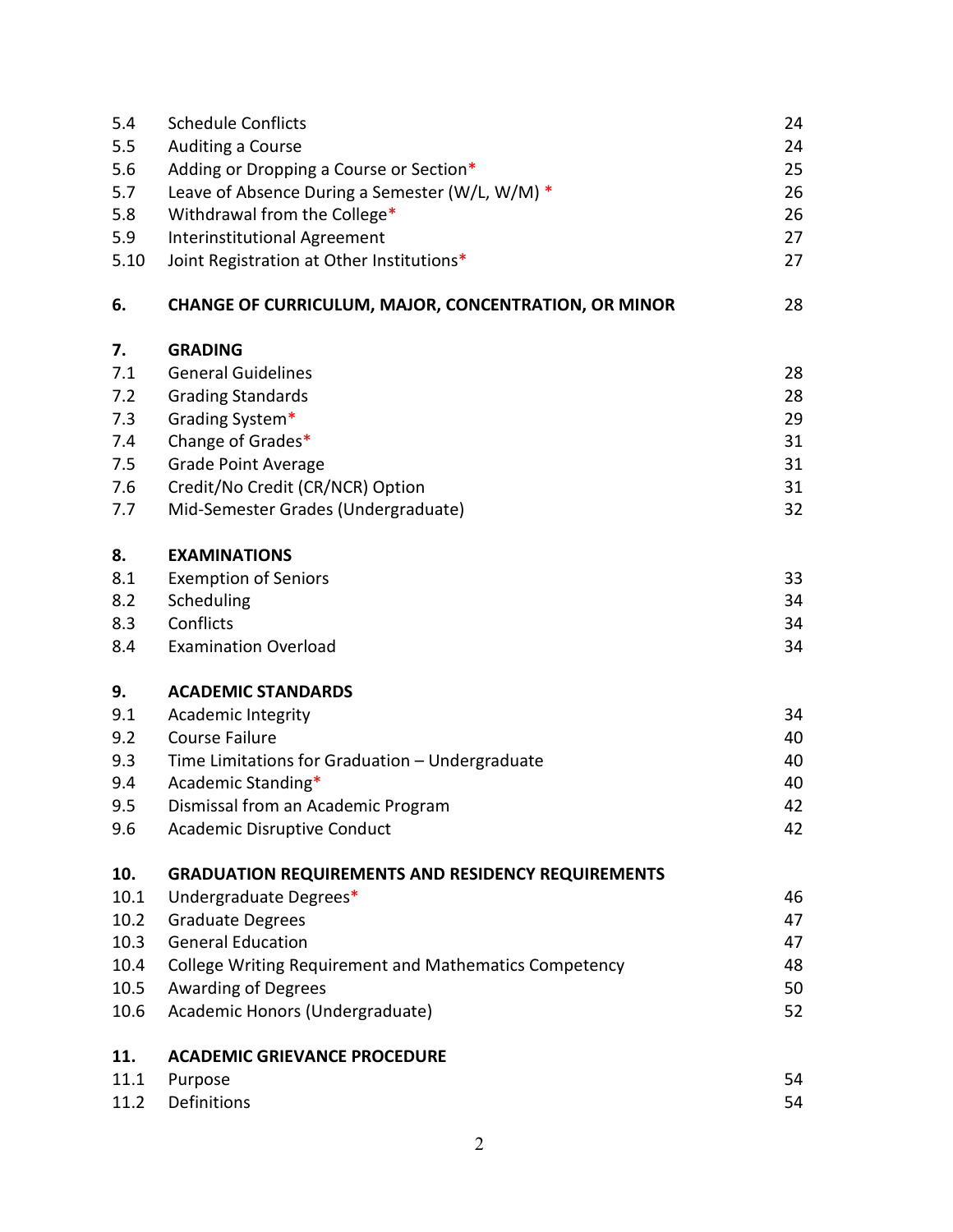| 11.3<br>11.4<br>11.5 | <b>Procedure for Handling Complaints</b><br>Procedure for Handling Grievances<br><b>General Provisions</b> | 55<br>55<br>57 |
|----------------------|------------------------------------------------------------------------------------------------------------|----------------|
|                      |                                                                                                            |                |
| 12.                  | <b>REINSTATEMENT TO THE COLLEGE</b>                                                                        |                |
| 12.1                 | Readmission through the Office of Undergraduate Admissions*                                                | 56             |
| 12.2                 | Reinstatement through Appeal to the Academic Standing Committee*                                           | 57             |
| 12.3                 | Reinstatement through Appeal to the Graduate Dean                                                          | 57             |
| 13.                  | <b>ATTENDANCE REGULATIONS</b>                                                                              |                |
| 13.1                 | <b>Student Attendance</b>                                                                                  | 58             |
| 13.2                 | Absence from Final Examinations                                                                            | 59             |
| 13.3                 | <b>Faculty Absence</b>                                                                                     | 59             |
| 14.                  | <b>CLASS LENGTH AND CANCELLATION</b>                                                                       |                |
| 14.1                 | Class Length                                                                                               | 58             |
| 14.2                 | <b>Cancellation of Classes</b>                                                                             | 59             |
| 14.3                 | <b>Scheduling Patterns</b>                                                                                 | 60             |
| 15.                  | <b>FIELD TRIPS</b>                                                                                         | 61             |
| 16.                  | <b>STUDENT RECORDS</b>                                                                                     |                |
| 16.1                 | Transcripts                                                                                                | 60             |
| 16.2                 | Family Educational Rights and Privacy Act Release Form*                                                    | 61             |
| 16.3                 | Access to Student Records and Files                                                                        | 62             |
| 17.                  | <b>ELIGIBILITY FOR PARTICIPATION IN INTERCOLLEGIATE SPORTS</b>                                             | 67             |
| 18.                  | <b>WEB COMMUNICATIONS</b>                                                                                  |                |
| 18.1                 | <b>Right to Publish</b>                                                                                    | 68             |
| 18.2                 | Enforcement                                                                                                | 69             |
| 18.3                 | Implementation                                                                                             | 69             |
| 18.4                 | Disclaimer                                                                                                 | 69             |
| 18.5                 | Web Publishing Guidelines                                                                                  | 70             |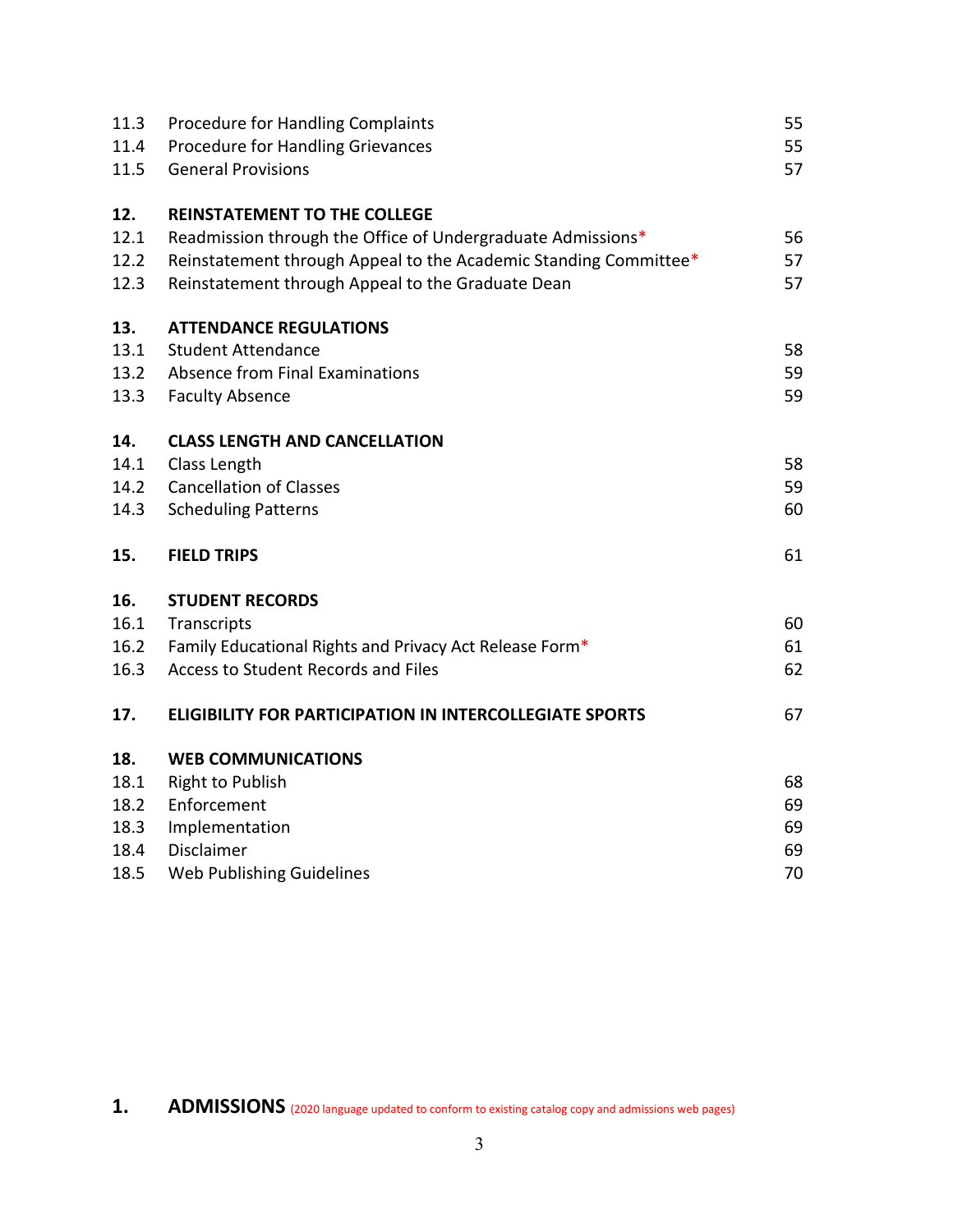## **1.1 Undergraduate Degree Candidates**

Admission of all undergraduate degree students is authorized by the Office of Undergraduate Admissions. Students may be admitted as freshmen (traditional, Preparatory Enrollment Program, or performance-based admission), transfers, second-degree candidates, readmitted students or international students. Admissions policy is formulated by the Advisory Committee on Undergraduate Admissions Policy, a Council Committee consisting of faculty, administrators and students. Admission guidelines are reviewed and approved on an annual basis.

#### (a) Freshman Admission

#### [\(http://www.ric.edu/admissions/Pages/Admission-Requirements.aspx\)](http://www.ric.edu/admissions/Pages/Admission-Requirements.aspx)

Traditional Freshmen: Freshman admission is designed for students who possess a diploma from an accredited secondary school or expect to receive one before enrolling at the college and can present substantial evidence of the ability to do college work. This category includes a secondary school program or at least 18 college preparatory units, appropriate level of academic achievement, standardized test scores, essay and counselor recommendation. The majority of students offered admission rank in the top 50% of their graduating class.

Home schooled students whose curriculum is not provided by an accredited correspondence school, must submit scores on any three of the following SAT Subject Tests: Literature, American or World History, Math Level C, Biology, Chemistry, Physics or any foreign language. In lieu of SAT Subject tests, these students may submit scores on the GED (minimum score of 50 required). The admissions decision will be based primarily on test scores.

## Preparatory Enrollment Program (PEP)

#### <http://www.ric.edu/pepprogram/Pages/default.aspx>

The Preparatory Enrollment Program (PEP) serves a select number of first-generation or low-income students who demonstrate the potential for academic success and persistence. Program services support the intellectual and social development of students by providing academic instruction and tutoring, faculty mentoring, a peer support network, workshops, learning communities and individual advising.

Student support services begin during the spring and summer months, prior to freshman year. All students participate in a five-week Spring Pre-College Seminar Series led by Rhode Island College faculty, which exposes and engages students in college-level coursework. During the summer, students participate in a First Year Experience Seminar and attend individual advising meetings with their PEP advisor.

#### Performance-based admission (PBA)

<http://www.ric.edu/admissions/pages/alternative-admission-programs.aspx>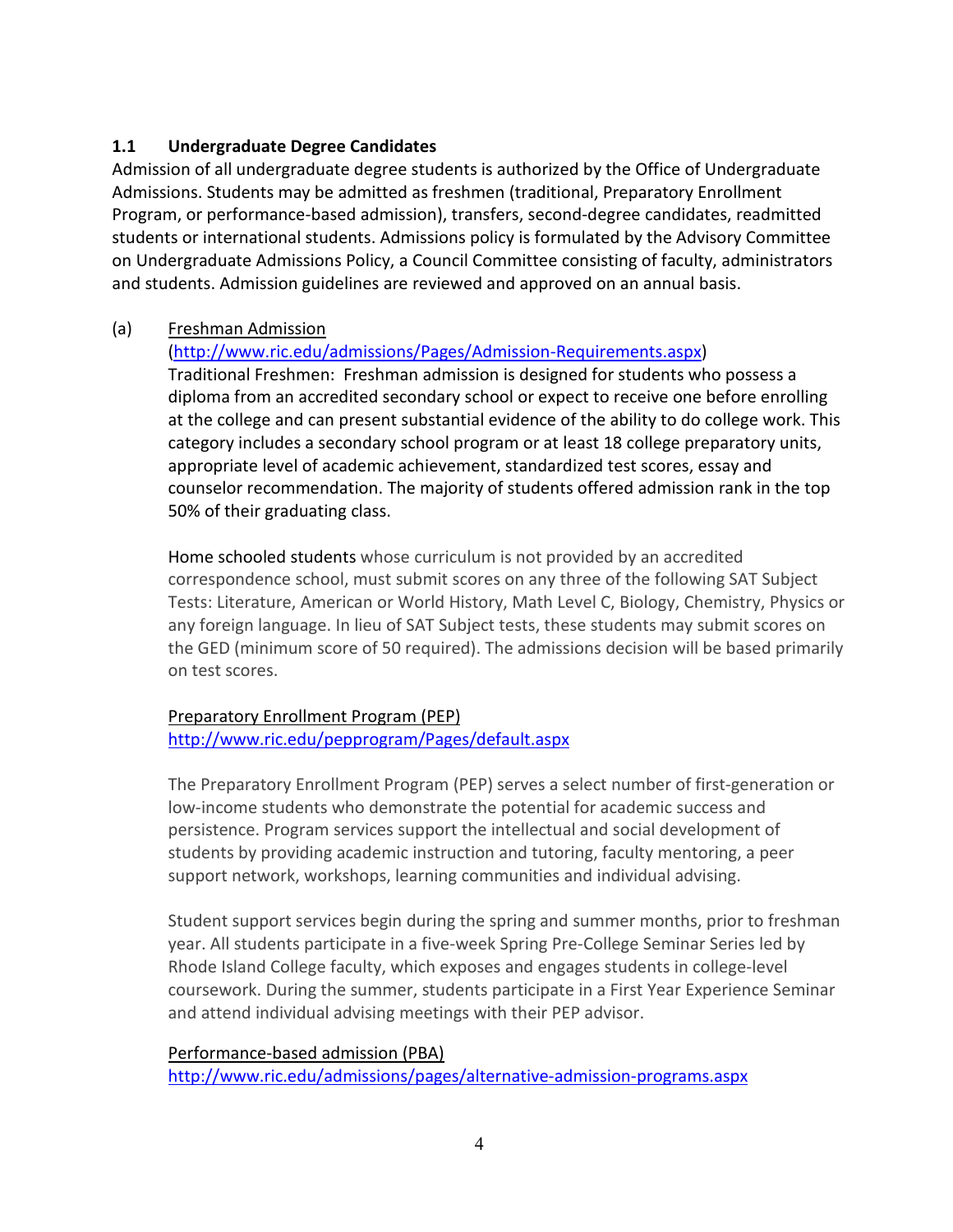Performance-Based Admission (PBA) at Rhode Island College is designed for adult students (at least 20 years old) who have a high school diploma or the GED equivalent, **minimal** or no previous college work (maximum of 12 attempted credits) and do **not** have traditional freshman admissions credentials (such as SAT scores or a full college preparatory program from high school).

Enrolled students are required to work with an advisor from the Office of Academic Support and Information Services (OASIS) through their first six college courses. The advisor helps the student with academic choices, college procedures and policies, and other questions that may arise while the student is in the program. Upon successful completion of six courses and a minimum 2.0 cumulative GPA within one year, the student will be "released" from PBA and be considered a regular degree candidate at Rhode Island College.

#### Project ExCEL (Excellence in College for English Learners) (added to MAPP 2020; in catalog since 2015) <http://www.ric.edu/project-excel/Pages/default.aspx>

Project ExCEL is an academic initiative at Rhode Island College aiming to expand college access for talented bilingual students. Because the process of acquisition of academic English for non-native speakers of English is complex and extends over several years, many highly capable, literate and academically talented advanced bilinguals often do not have all the mainstream English courses required for admission to a four-year college or university. In close partnership with high school and other counselors, Project ExCEL at RIC enrolls bright, accomplished bilinguals with established success in academic subjects and provides them the opportunity to pursue a Rhode Island College degree.

#### (b) Transfer Admission

#### <http://www.ric.edu/admissions/Pages/Transfer-Students.aspx>

Transfer admission is offered to students who have had a successful college experience at one or more institutions. To be considered for transfer admission, a minimum of 24 earned credit hours in a diversified program of study is required. Transfer students must have a minimum overall grade point average of 2.00 (calculated from all colleges attended) for consideration. Transfer applicants with lower than a 2.0 combined cumulative average may be eligible for the Academic Forgiveness Policy if they have earned credits older than 5 years (See 3.5).

Students with fewer than 24 transferable credits will be evaluated according to the standards for freshman admission.

Transfer credit is usually awarded for courses completed at a regionally accredited college in which the student has achieved a minimum grade of C; however Rhode Island College reserves the right of final judgment on any such decision. Students who have been taking courses at Rhode Island College as non-degree students may qualify for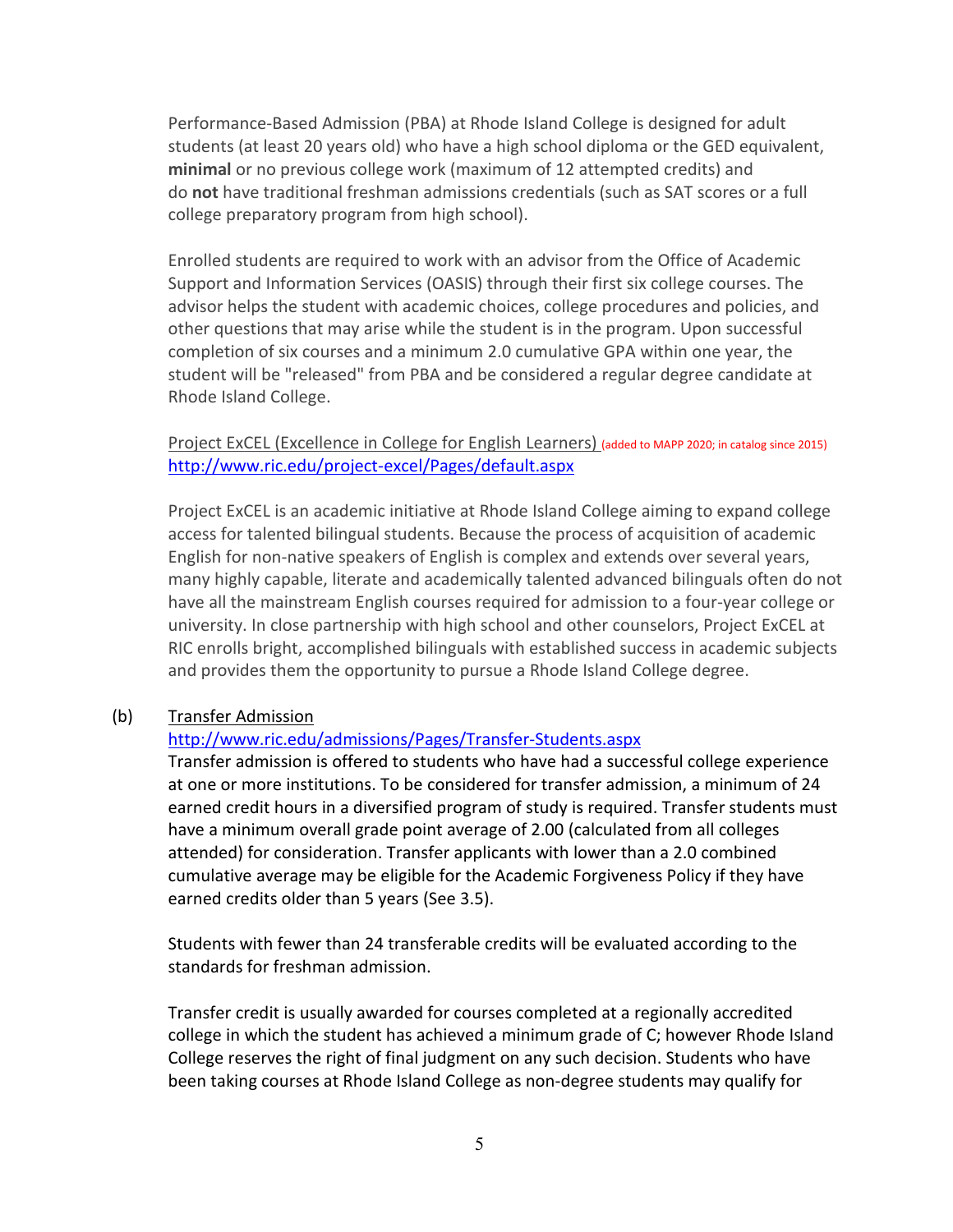admission as internal transfers, provided they have the requisite number of credits and a meet the transfer admission requirements.

#### (c) The Joint Admissions Agreement (JAA) <http://www.ritransfers.org/>

This agreement between the Community College of Rhode Island and Rhode Island College enables students to move efficiently from the associate's degree level to the baccalaureate degree level. JAA plans allow students to graduate from CCRI with an Associate's in General Studies with 60 credits that will be applied directly to a specified bachelor's degree program at Rhode Island College. Students sign up prior to 30 credits at CCRI, they must select an approved JAA Transition Plan, graduate with a minimum of a 2.4 GPA and complete their associates degree within five years of their enrollment in this program. They are required to meet with advisors at CCRI as well as at RIC.

#### (d) Transfer Minors (approved 12/18)

## <http://www.ric.edu/pla/pages/Transfer-Minors.aspx>

The college has created transfer minors designed primarily for, but not limited to, community college transfer students from CCRI and Bristol Community College who have completed designated associate degree programs. All coursework for the minor will have been completed at the student's prior institution before matriculating as a new student or a readmit at the college. Transfer minors consist of 18-24 credits in a focused field of study for which a minor does not exist at RIC and create a stackable credential for transfer students. The transfer minor will be posted on the student's official RIC transcript as an additional "stackable" academic credential.

#### (e) Second-Degree Candidates

#### <http://www.ric.edu/admissions/Pages/Second-Bachelors-Degree.aspx>

Persons holding baccalaureate degrees from regionally accredited institutions may apply to Rhode Island College for a second undergraduate degree. This policy assumes completion of all previous baccalaureate requirements, including general education and a 2.00 cumulative grade point average (higher for some programs). Candidates for a second degree must successfully complete a minimum of 30 semester hours at Rhode Island College, no more than 9 credits of which may be completed as a non-degree student. At least 15 of the 30 hours must be taken in the department of the program or major. A plan of study is developed with the academic advisor as part of the application process and is approved by the chair and dean prior to admission. Course/credit proficiency, field experience, prior learning credit, or transfer credit may not be counted towards the 30-credit-hour requirement. Admission to a second degree program does not guarantee admission to those programs with a secondary admission process (i.e. education, nursing, social work).

*A Rhode Island College graduate who has received a first Bachelor of Arts (Science) degree from the College may receive a second Bachelor of Arts (Science) degree from the*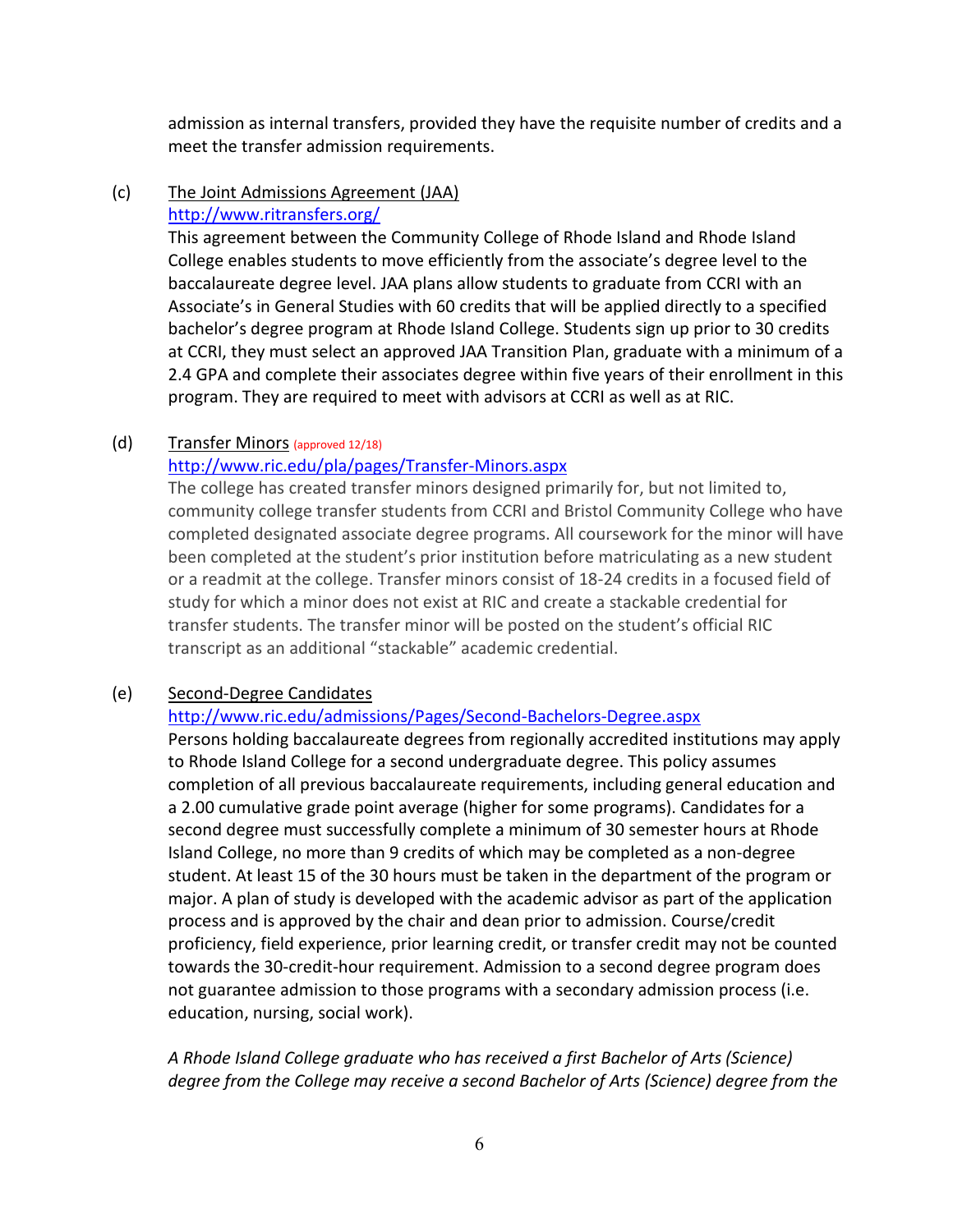*College if the second degree is in a different program of study. The second degree will be indicated on the student's transcript, and the student will receive a diploma.* 

## (f) Candidates for Readmission or Reactivation (updated for current procedure and 6/20 policy) <http://www.ric.edu/admissions/Pages/Readmissions.aspx>

Undergraduate degree candidates with at least a 2.0 cumulative GPA who withdraw from the college will be eligible to be reactivated by the Records Office as a degree student without completing a formal application for readmission, unless they have taken courses at another institution during their absence or have course credit(s) more than ten years old.

Undergraduate degree candidates who have been dismissed for academic reasons or who have withdrawn and taken courses at another institution, or have any prior courses which are five years old or older, must apply for readmission to degree status. See 3.5 for 2020 Academic Forgiveness Policy (5-Year Rule).

Students offered readmission or reactivation must resolve all previous financial, disciplinary, or any other holds to be eligible to enroll in classes.

## (g) International Students

<http://www.ric.edu/admissions/Pages/International-Students.aspx>

For purposes of admission, an international student is defined as a student who is studying or wishes to study in the U.S. on a non-immigrant visa. This definition does not include permanent residents (who can supply a copy of both sides of the resident alien card) or refugees.

The policy of the college is to consider for admission international students who have the appropriate academic credentials and sufficient mastery of English as demonstrated by required acceptable scores on the Test of English as a Foreign Language (TOEFL), Pearson Test of English or International English Language Testing System (IELTS).

Rhode Island College requires all students to have any coursework completed outside the U.S. translated and evaluated by an accredited agency. This includes members of [NACES](http://www.naces.org/) and [AICE.](http://www.aice-eval.org/) A [Declaration and Certification of Finances Form](http://www.ric.edu/admissions/Documents/2018-19DeclarationofFinancesForms.pdf) is required after acceptance and before an I-20 can be issued. Students must show funds available to cover the cost of one year's tuition, room and board, fees and books.

## (h) Admission to Professional Programs

While undergraduate students are admitted to the college on the strength of the high school record (for freshmen) or the college experience (transfer candidates), some majors require a secondary admission process which may have additional requirements.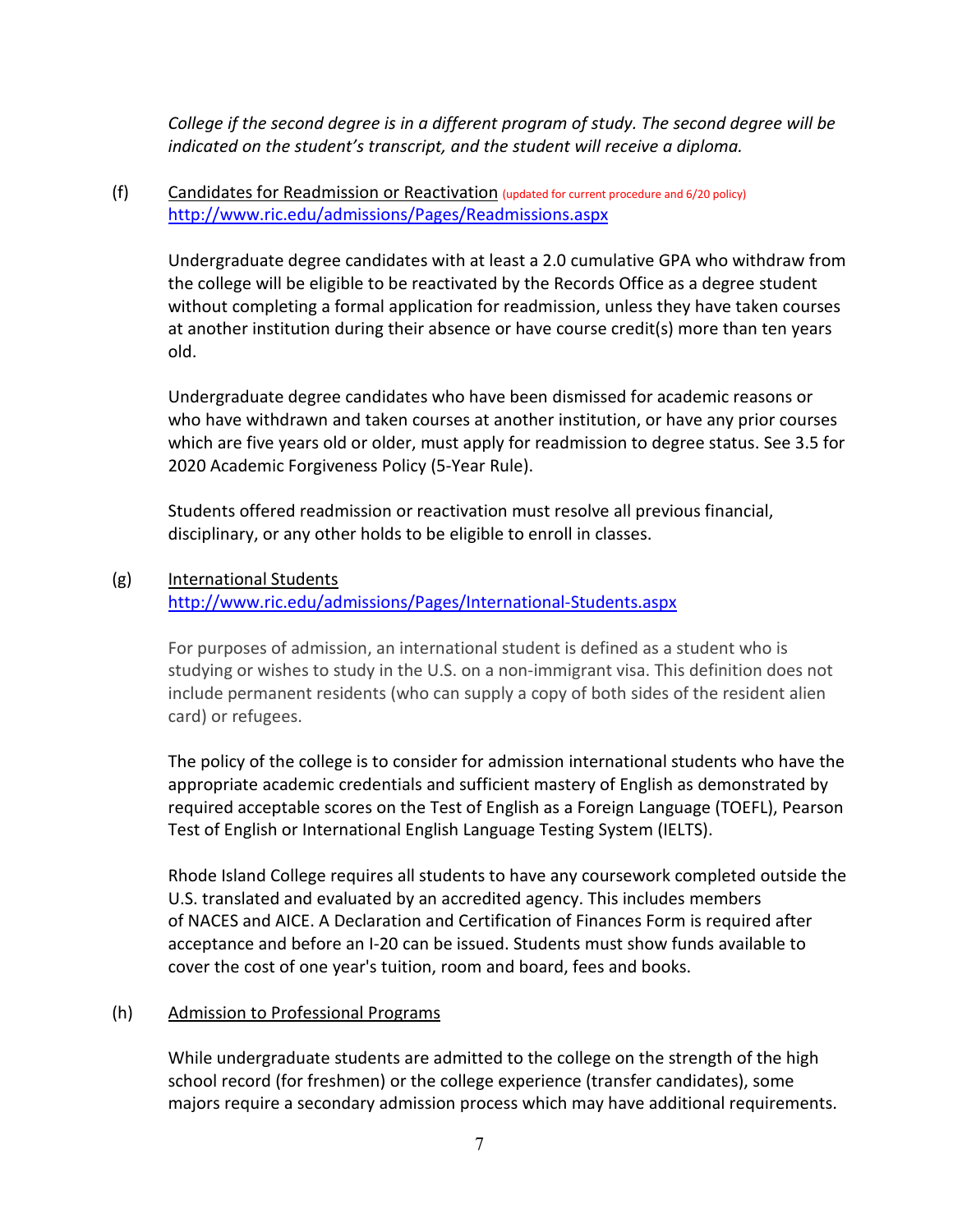This includes the following programs: the Bachelor of Fine Arts (B.F.A.) degree in studio art; music majors (audition required); all programs leading to teacher certification; majors in nursing, social work, chemical dependency/addiction studies, medical imaging majors and medical laboratory science. The admission requirements for each of these majors are listed under the individual departments in the *College Catalog <http://www.ric.edu/recordsoffice/Pages/College-Catalog.aspx>*.

#### **1.2 Graduate Degree Candidates**

#### <http://www.ric.edu/graduatestudies/Pages/default.aspx>

Graduate students are admitted by the office of the dean which oversees the program. Persons holding a baccalaureate degree who are not candidates for an advanced degree may take some courses in a non-matriculating status. See Graduate Manual: http://www.ric.edu/graduatestudies/documents/GraduateStudiesManual.pdf

#### **1.3 Non-Degree Undergraduates**

<http://www.ric.edu/recordsoffice/Pages/Prospective-Students-and-Parents.aspx> Individuals who are planning to apply to the college, pursue an interest, or take a course for enrichment may register for regular college courses but must satisfy all pre-requisites for these courses. Individuals must first create an online user account.

#### (a) Visiting Students

College: Students from other institutions of higher education may attend Rhode Island College on a space-available basis as a non-degree undergraduate.

High School (dual enrollment): High school students may register on a part-time basis as non-degree undergraduates for appropriate courses offered at the college. Interested students should discuss this option with a high school guidance counselor. <http://www.ric.edu/eep/Pages/Dual-Enrollment.aspx>

National Student Exchange Student <http://www.ric.edu/oasis/Pages/National-Student-Exchange-Program.aspx>

The National Student Exchange (NSE) Program includes over 190 four-year colleges and universities that allow undergraduate students to study for up to one academic year at a college or university in another part of the United States and several U.S. Territories. The program embraces social and cultural experiences as well as academics, offering an opportunity for further self-exploration and examination of educational objectives. In order to qualify for participation, a student should (1) be a full-time student at the home campus, (2) be in the sophomore or junior year during the exchange, and (3) have a minimum cumulative GPA of 2.50 at the time an application is submitted. NSE for Rhode Island College students is managed by the Office of Academic Support & Information Services (OASIS).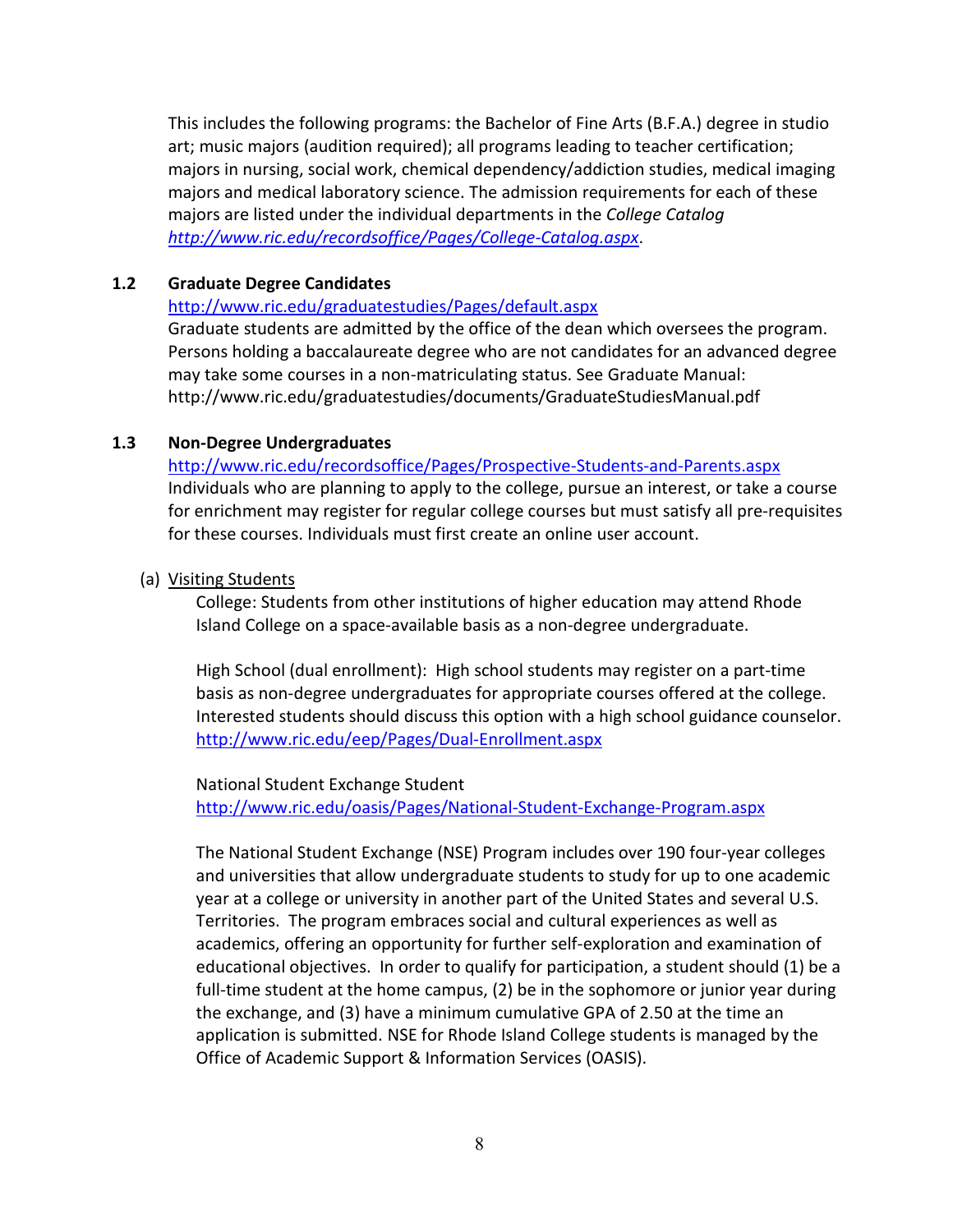(b) Rhode Island Teacher Education Program (RITE) (updated from PLA webpage12/20) [http://www.ric.edu/educationalstudies/Pages/Rhode-Island-Teacher-Education-](http://www.ric.edu/educationalstudies/Pages/Rhode-Island-Teacher-Education-Program.aspx)[Program.aspx](http://www.ric.edu/educationalstudies/Pages/Rhode-Island-Teacher-Education-Program.aspx)

Students who hold the baccalaureate degree and who have majored in or completed a substantial amount of course work in an appropriate academic area (see list below) may pursue the secondary education teaching certificate in that area through the RITE program. This is not a degree program, and courses taken in this program cannot be used in any graduate degree program at Rhode Island College. This program is designed so that successful applicants can, in most cases, complete the required course work within four consecutive semesters.

Appropriate academic areas are Biology, Chemistry, English, French, General Science, History, Mathematics, Physics, Social Studies, World Languages (concentration in French, Portuguese, or Spanish, PK / K-12 certification)

(c) Certificate Programs (2020 language updated to conform to existing catalog) http://ric.smartcatalogiq.com/en/2020-2021/Catalog/Undergraduate-and-Graduate-Certificate-**Programs** 

Rhode Island College offers a variety of certificate programs designed to meet the needs of students, community members, and professionals. Programs range from entry-level workforce development and job skills training through undergraduate and graduate studies. Some certificate programs are eligible for financial aid. Three categories of certificate programs are available (also see 3.11):

[Certificate of Undergraduate Studies \(CUS\)](http://www.ric.edu/continuingeducationsummersession/Pages/certificateprograms.aspx#CUS) [Certificate of Graduate Studies \(CGS\)](http://www.ric.edu/continuingeducationsummersession/Pages/certificateprograms.aspx#CGS) [Certificate of Continuing Studies \(CCS\)](http://www.ric.edu/continuingeducationsummersession/Pages/certificateprograms.aspx#CCS)

## (d) Early Enrollment Program

## <http://www.ric.edu/eep/Pages/default.aspx>

Through the Early Enrollment Program high school students may take designated Rhode Island College courses in their own high schools, taught by teachers approved by RIC faculty liaisons as EEP Instructors. High school and college credit is earned and posted on a Rhode Island College transcript.

The EEP offers nearly 50 courses for college credit. Nearly 200 colleges and universities accept RIC EEP credit. All EEP courses count towards graduation at RIC, with 90% satisfying a Gen Ed, major or minor requirement. The remainder count towards graduation as elective credit. Students with EEP credit planning to attend elsewhere should contact the college or university to which they intend to apply to determine credit transfer.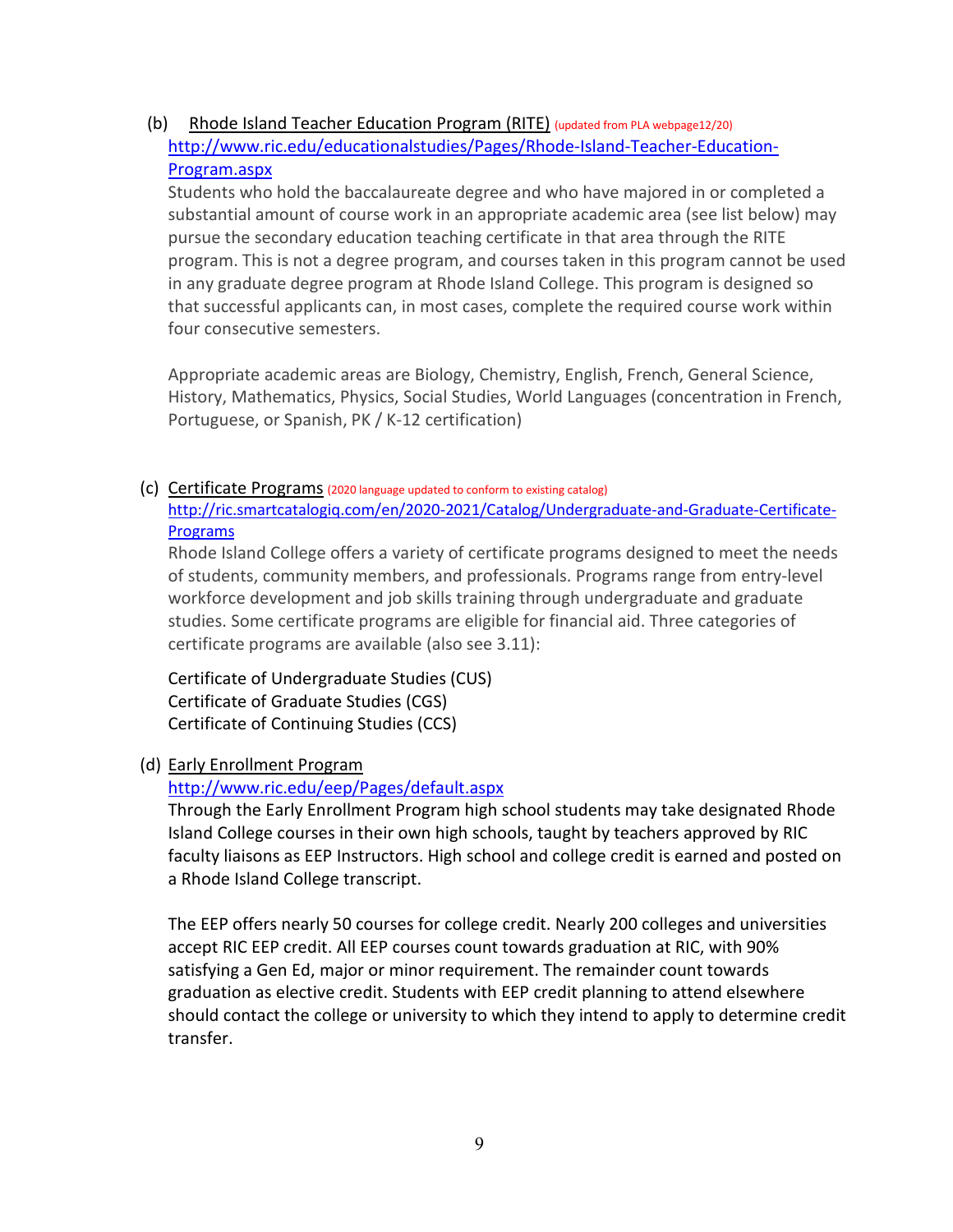## **1.4 Bachelor's/Master's Early Admission Track**

Early Admission Track programs are identified as programs that allow undergraduate students to earn credits toward a graduate degree upon conditional admission. Rhode Island College undergraduate students may apply after earning a minimum of 60 credits. Each graduate program with an early admission track sets the application process and admission standards. Successful undergraduate applicants for the early admission track are conditionally accepted into the graduate program, and may begin taking graduate classes after earning at least 90 undergraduate credit hours. Students who have completed their undergraduate degrees and are in good standing with their graduate program will have their program acceptance changed from conditional to final acceptance.

# **2. ACADEMIC ADVISEMENT**

## **2.1 Responsibilities for Advising**

Academic advisement is crucial to a student's success at Rhode Island College. The college believes that the student and the college share responsibility for the overall success of the advising process.

#### Student Responsibilities

<http://www.ric.edu/advising/Pages/For-Students.aspx>

- (a) The completion of degree requirements is a student's responsibility. Any modification a student wishes to make to established requirements must be approved in writing by the appropriate department chair and/or dean of the school of the student's major.
- (b) Students can find their assigned faculty advisor through their MyRIC account or by contacting the department chair of their major. Students who are exploring majors and nursing-intended majors are advised by OASIS. (beginning fall 2020)
- (c) Each semester, advising holds are placed for all degree students. In order to release their advising hold (for fall and spring registration), students must consult/meet with their academic advisor(s) each semester (except for summer).
- (d) To declare or change a major, students should contact the department chair or program director of their planned major. The chair or program director will assign an advisor. Exploring majors should officially declare a major as early in their academic career as possible, but by no later than 45 earned credits or a registration hold will be placed.
- (e) Rhode Island College email is an official form of communication with students. Students should retain all official documents and communications from the college for future reference.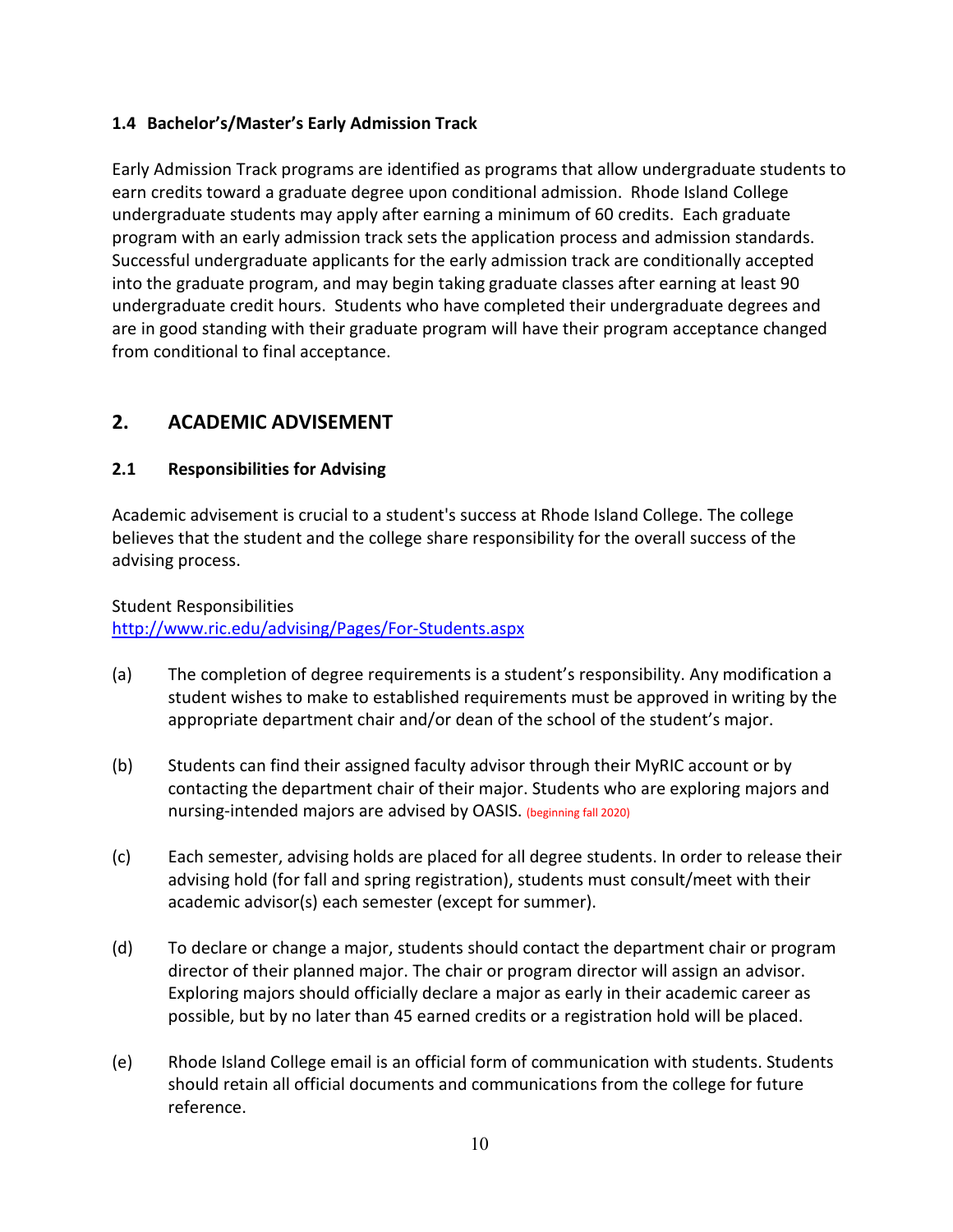#### College Responsibilities

[http://www.ric.edu/advising/Documents/Student\\_Advising\\_Manual\\_6-2-15.pdf](http://www.ric.edu/advising/Documents/Student_Advising_Manual_6-2-15.pdf)

- (a) Academic advising is a responsibility of faculty, academic departments and the Office of Academic Support and Information Services (OASIS).
- (b) Faculty advisors are assigned by and accountable to department chairs or program directors and are available at least during scheduled office hours or by appointment.
- (c) Department chairs or their representatives will have information about degree programs, requirements in specific areas and General Education. <http://www.ric.edu/generaleducation/Pages/default.aspx>
- (d) The institution is responsible for providing timely, accurate, and adequate academic information to students in a variety of formats from MyRIC, the web, email, printed materials and advisors.
- (e) The institution, through the Records Office, is responsible for monitoring student progress and reporting on that progress to students. Transcripts and academic requirement reports are available to students, faculty and departments through MyRIC. In addition, the grades of all new undergraduate students and current students with academic deficiencies are reported to OASIS.
- (f) Initial advising of entering undergraduate students takes place during orientation in conjunction with OASIS. Subsequent advising of degree students is the responsibility of the academic departments/programs and OASIS for exploring majors and nursingintended majors.

## **2.2 Resources for Advising**

## (a) Faculty Advisors <http://www.ric.edu/advising/Pages/For-Faculty.aspx>

- *i.* All matriculated undergraduate students who have declared a major are informed of the advising process at the orientation program and subsequently assigned an advisor by the department.
- *ii.* Students who do not attend orientation will be assigned an advisor by the major department.
- *iii.* Students in secondary education are assigned an advisor in their major department as well as in Educational Studies.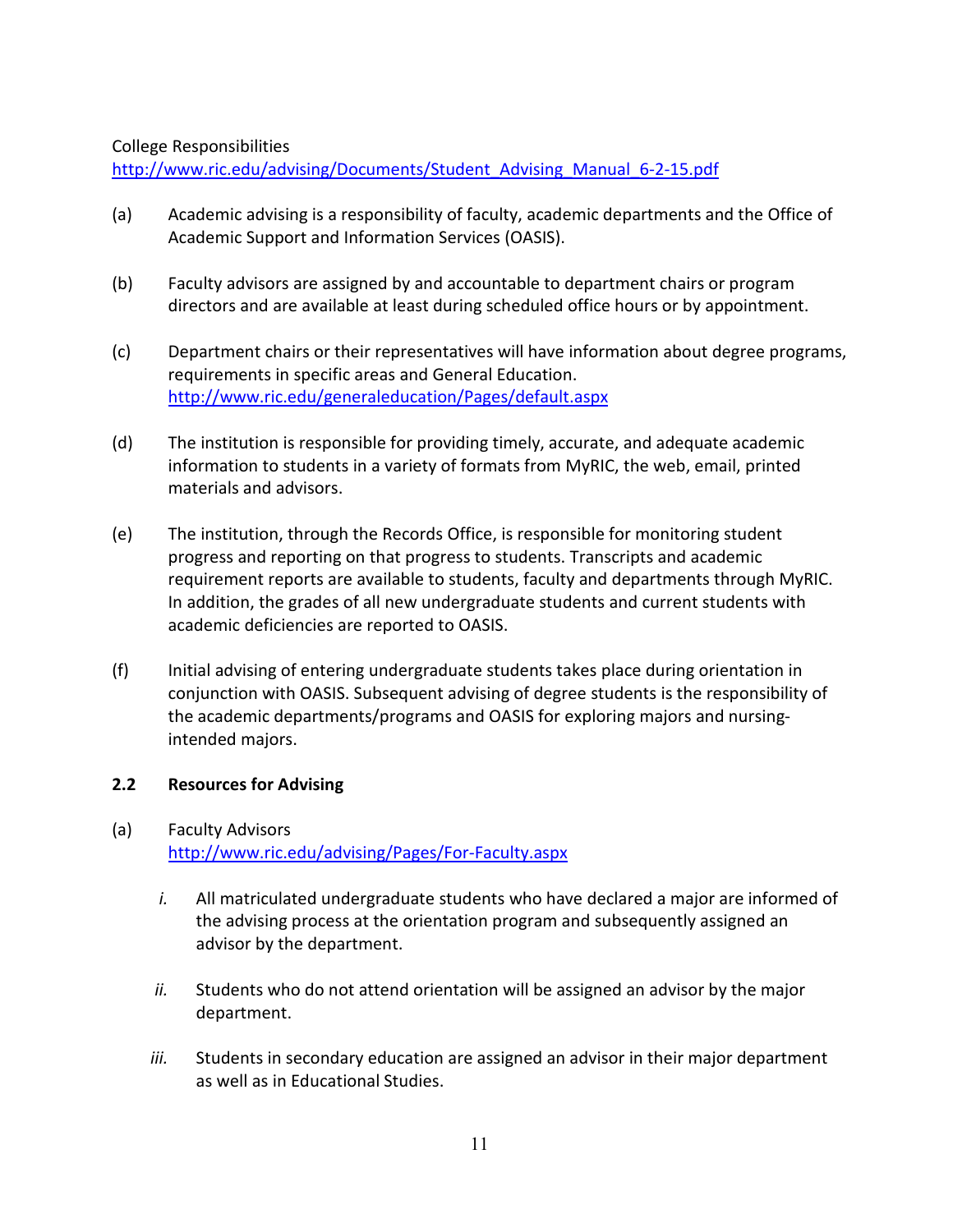- *iv.* All matriculated undergraduate students are assigned a faculty advisor in the department of their declared major.
- *v.* Undergraduates who are Exploring majors and nursing intended majors are advised by OASIS (nursing intended majors added beginning fall 2020).
- *vi.* All new graduate students are assigned an advisor by the department in which their program is located when they are recommended for acceptance.
- (b) Office of Academic Support and Information Services (OASIS) <http://www.ric.edu/oasis/>

OASIS provides academic advising for students for Exploring majors and nursing intended and academic support services including the Writing Center, Math Learning Center, learning and study strategies designed to promote student success.

(c) *Rhode Island College Catalog* <http://www.ric.edu/recordsoffice/Pages/College-Catalog.aspx>

> The online college catalog contains descriptions of undergraduate and graduate academic policies as well as outlines of degree requirements and course descriptions. Students are encouraged to read the *College Catalog* carefully. Students are normally bound by the requirements in force when the student enters degree candidacy. College catalogs back to 2005 are available online at

<http://www.ric.edu/recordsoffice/Pages/College-Catalog.aspx> . Every effort is made to ensure that the *College Catalog* is as complete and accurate as possible at the time of publication; however, notice should be taken of the following disclaimers that are included with the publication:

*"This catalog was prepared on the basis of information available at the time of publication. Therefore, specific statements concerning fees, dates, course offerings, admission requirements, financial aid practice and policies, graduation requirements, and other procedures or policies may be subject to change without notice."*

"E*ach step of the educational process, from admission through graduation, requires continuing review and appropriate approval by college officials. The college, therefore, reserves the right to change the requirements contained in this bulletin, to determine whether a student has satisfactorily met the requirements for admission or graduation, and to reject any applicant for admission for any reason the college determines to be material to the applicant's qualifications to pursue higher education."*

(d) Semester Course Offerings <http://www.ric.edu/recordsoffice/Pages/bulletin.aspx>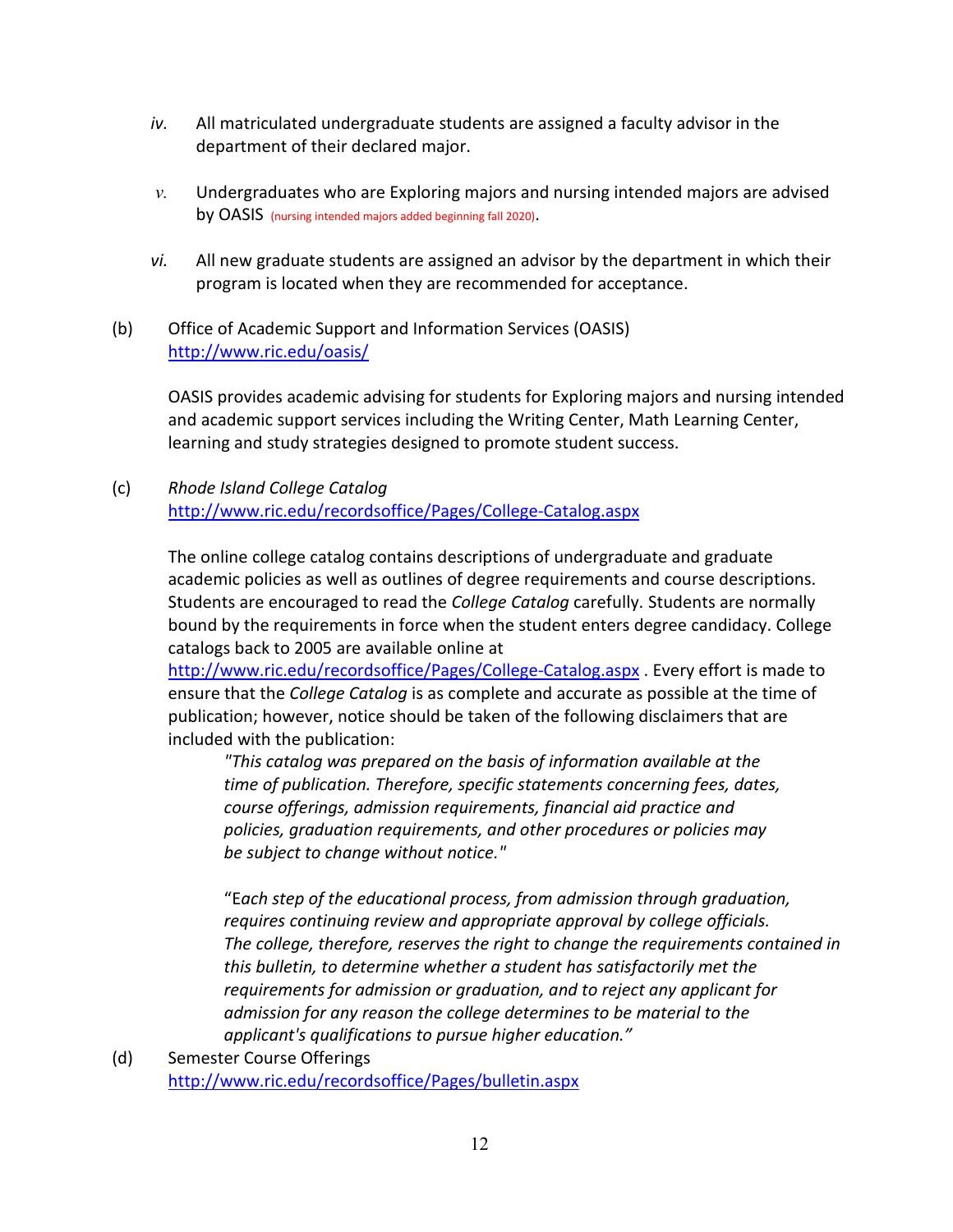Students may view course offerings through Class Search in MyRIC. Before each term, the college publishes an online bulletin listing the course offerings available at [http://www.ric.edu/recordsoffice/Pages/bulletin.aspx.](http://www.ric.edu/recordsoffice/Pages/bulletin.aspx)

(e) State Transfer Website <http://www.ric.edu/admissions/Pages/Transfer-Students.aspx>

> The RI Transfers website, published online by the Office of Postsecondary Education [\(http://www.ritransfers.org/\)](http://www.ritransfers.org/), contains the policies for articulation and transfer agreed to by RIC, CCRI and URI as well as a number of other colleges and universities. The *Guide* includes procedures relating to articulation between programs and transfer of students from one college or university to another. In addition, the guide is designed to show students how courses offered at CCRI are accepted at RIC and URI and *vice versa*. The site also shows articulation for AP and CLEP tests.

CLEP and AP equivalencies and which satisfy General Education requirements can be found on RIC's Prior Learning Assessment webpage: <http://www.ric.edu/pla/pages/CLEP-AP.aspx> (new web page 12/20)

- (f) Joint Admissions Agreement (See Section 1.1 (b) Advising for JAA students is coordinated by OASIS.
- (g) Academic Rhode Maps [http://www.ric.edu/academics/Pages/Majors\\_Programs.aspx](http://www.ric.edu/academics/Pages/Majors_Programs.aspx)

All majors have an Academic Rhode Map outlining the requirements for the major as well as a recommended semester-by-semester plan for completing the major and degree.

(h) General Education Program

A description of the college's general education requirements can be found at <http://www.ric.edu/generaleducation/Pages/default.aspx>

Second language minimum grade requirement: Students may now meet the second language requirement by passing a 102-level language course (or 113 or 114). The policy change is retroactive for any student who passed a 102-level (or 113 or 114) language course with less than a C. (approved by General Education Committee and UCC 5/20)

# **3. COURSE CREDIT -- USES AND TYPES**

A student shall receive credit only for a course in which that student has been properly registered through the add period.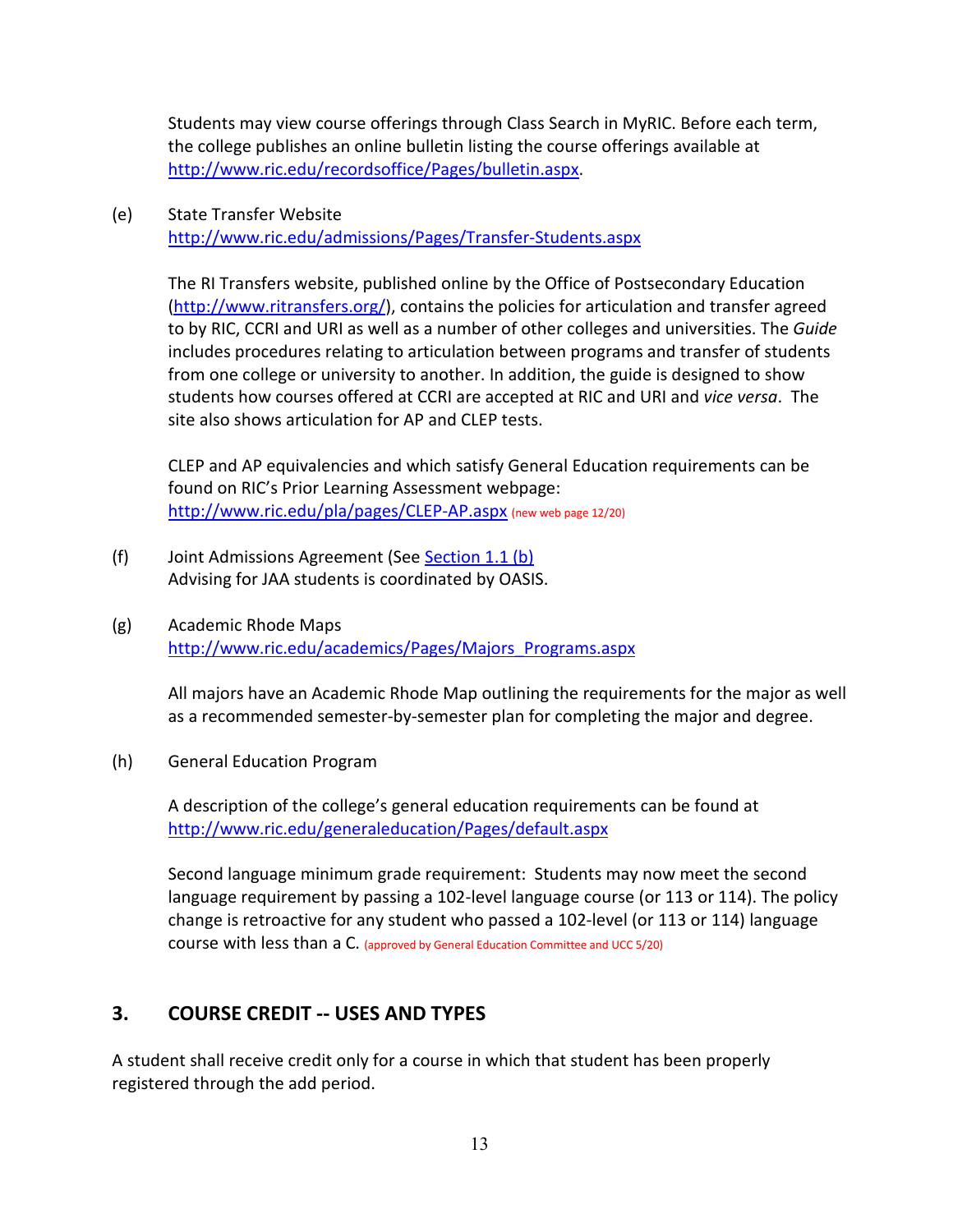## **3.1 Transfer Credits Earned Prior to Matriculation at Rhode Island College** <http://www.ric.edu/admissions/Pages/Transfer-Students.aspx>

Transfer credit is usually granted for courses completed at a regionally accredited institution in which the student has achieved a grade of 2.0 (*C*) or better; however, Rhode Island College reserves the right of final judgment on any such decision. In some cases, credits transferred from other institutions may count as elective credit at Rhode Island College but may not necessarily be applied toward the student's major, minor, or general education requirements. Official transcripts for credits earned prior to matriculation at Rhode Island College must be submitted to the Office of Undergraduate Admissions at the time of application in order to be considered for transfer credit.

- (a) Courses presented for transfer from colleges other than Rhode Island College become part of the student's permanent record, but no grades or quality points are assigned. These courses are not used to determine the grade point average. *If an equivalent course transferred from another institution is repeated at Rhode Island College, the student will lose the original transfer credit.* (Approved 3/09)
- (b) Degree credit may be earned through other means as outlined in the *College Catalog*  and administered through the Admissions Office, Records Office (for CLEP credit) and the offices of the academic deans. (See Sections 3.7 and 3.8.)

## **3.2 Credits Taken at Other Institutions After Matriculation at Rhode Island College** <http://www.ric.edu/recordsoffice/documents/authorcreditform.pdf.>

A student desiring to receive credit towards graduation for courses taken at other institutions must, *before the work is undertaken*, have these courses approved by the chair of the department in which credit is sought. The student must submit an *Authorization of Credit Form*  to the Records Office prior to the beginning of the course. Credit for courses taken at other colleges will be treated as transfer credits (See Section 3.1).

To obtain transfer credit, a student must arrange to have an official transcript sent to the Rhode Island College Records Office from the institution that offered the course.

## **3.3 Undergraduates Taking Graduate Courses**

Undergraduates may enroll in graduate courses when:

- (a) The student has completed a minimum of 90 credits, and
- (b) A sufficient number of upper-level undergraduate courses in the major is completed, and grades in the preparatory coursework reflect readiness for graduate study.
- (c) The student has been accepted into a bachelor's/master early admission track and has earned at least 90 undergraduate credit hours.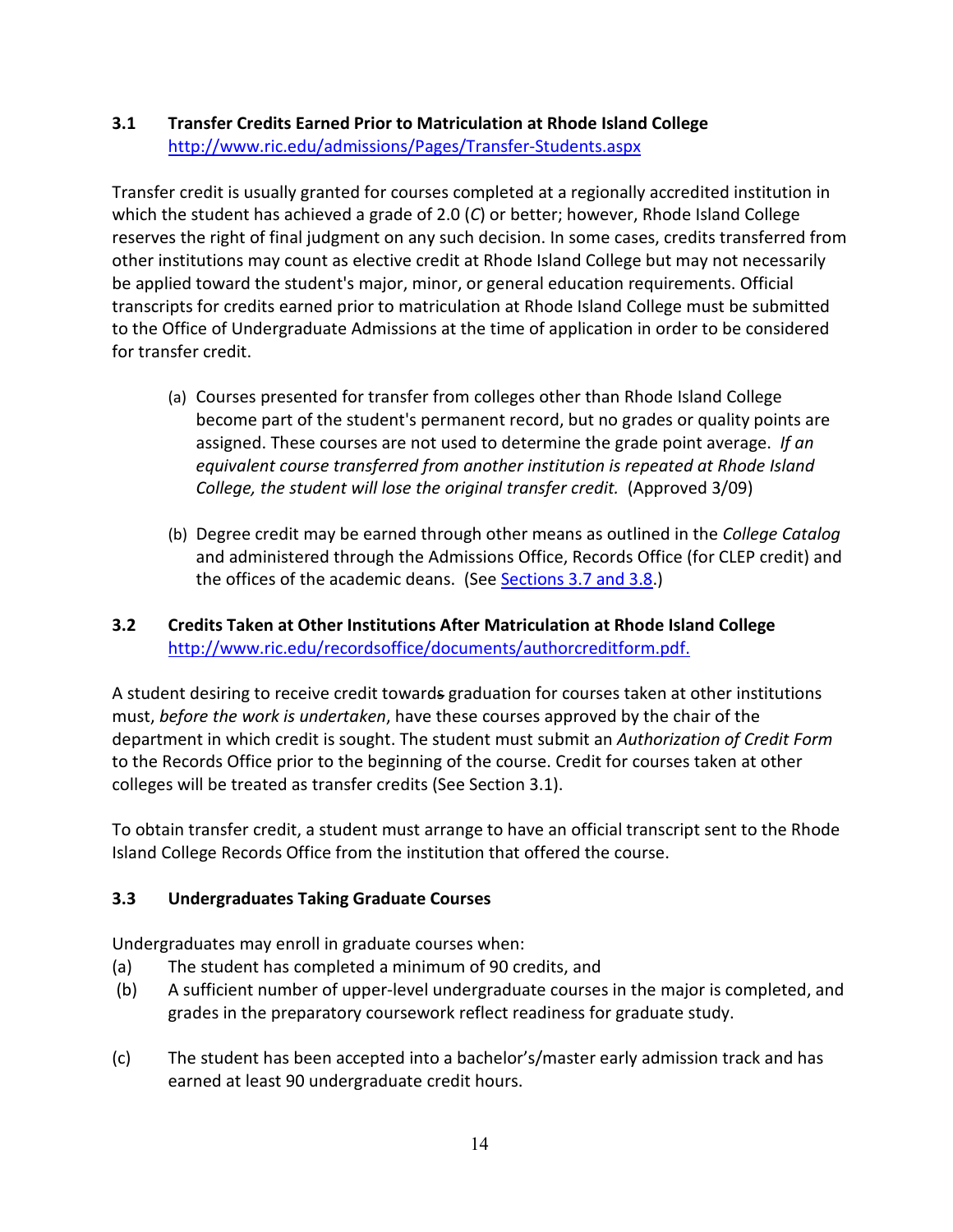- *i.* Undergraduates who have been admitted to a bachelor's/master's early admission track are exempt from 3.3 (a) and (b). These students will be allowed to take a maximum of 15 graduate credits while completing their undergraduate studies, of which up to 9 graduate credits may also count in fulfillment of the undergraduate major program, depending upon that undergraduate program's policy for allowing credit for graduate courses. Graduate credit may not count toward undergraduate minors.
- *ii.* Undergraduates who are not admitted to a bachelor's/master's early admission track and who intend to enroll in graduate courses for undergraduate credit must obtain the approval of the course instructor, the department chair, program director and the appropriate dean. The School of Social Work does not allow undergraduate students to take their 500-level courses.
- *iii.* In the event that the per-credit cost for graduate courses exceeds the general fee that the student pays as a full-time undergraduate student, the student shall pay the excess.
- *iv.* Undergraduates are not admitted to 600-level courses.
- *v.* Graduate courses cannot be counted for credit in satisfaction of both an undergraduate and graduate degree requirement, unless the student has been accepted into a bachelor's/master's early admission track. See policy on bachelor's/master's early admission track programs for credit limits.

## **3.4 Graduate Credit for Graduate Students Enrolled in 400-Level Courses**

Any graduate student enrolled in a 400-level course will be given graduate credit for that course. However, the matter of the applicability of such credit toward an individual student's graduate program rests with the advisor. Normally, not more than three 400-level courses may be included in a graduate student's approved Plan of Study.

## **3.5 Academic Forgiveness Policy (5-Year Rule)** (approved 6/20 for fall 2020)

http://ric.smartcatalogiq.com/2020-2021/Catalog/General-Information-Undergraduate/Academic-Policies-and-Requirements-Undergraduate/Academic-Forgiveness-Policy-5-Year-Rule

The Academic Forgiveness Policy allows a fresh start for former undergraduate students from Rhode Island College or elsewhere who have had a minimum of 5 consecutive years absence from RIC and wish to return to complete a first bachelor's degree. The older credits will be evaluated under the college's current transfer model. When the policy is applied, all courses and grades will remain on the student's transcript, but the cumulative GPA will be recalculated and reset.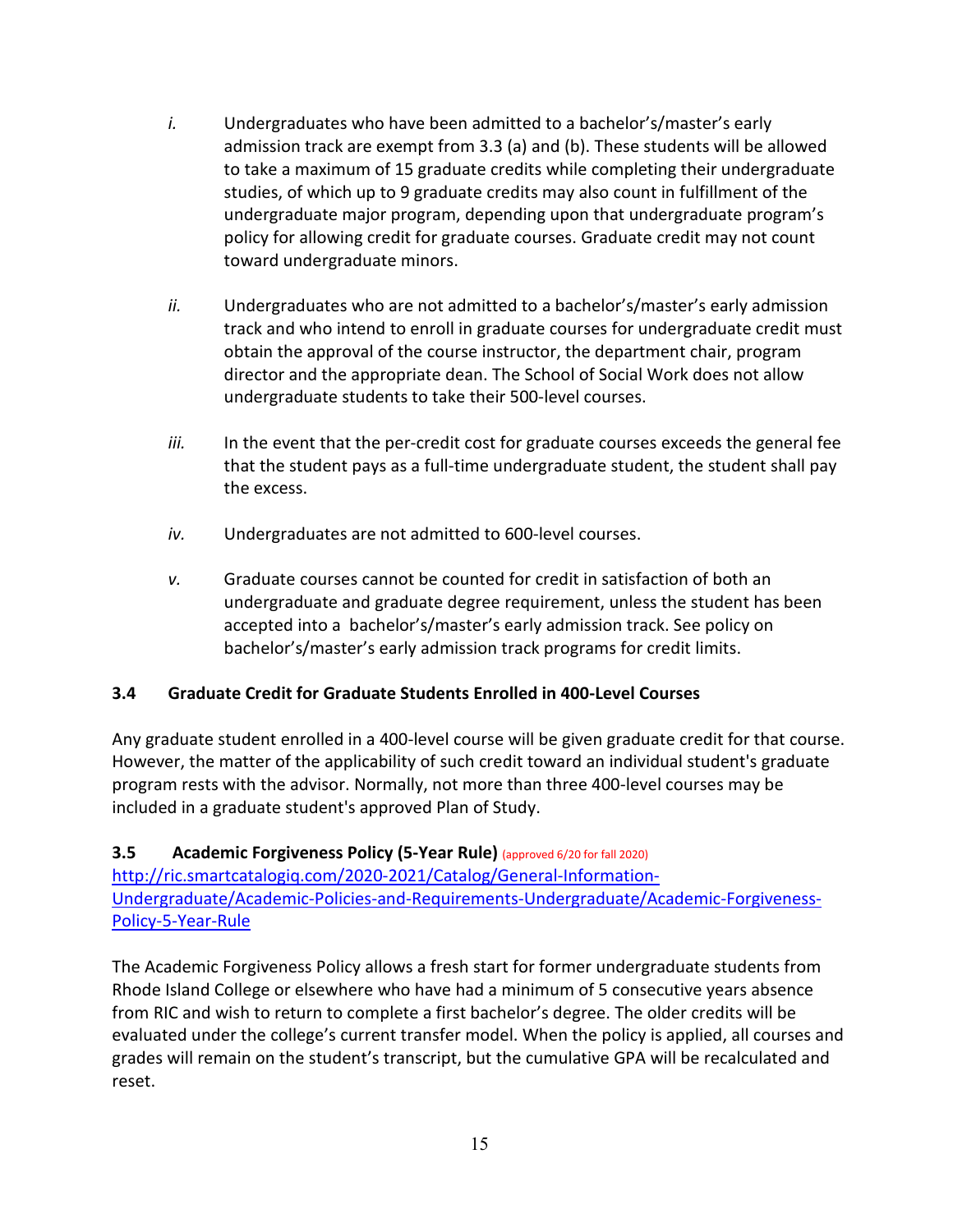Courses which are at least 5 years old in which the student earned a grade of "C" or higher will be awarded elective credit or, if appropriate, general education credit. Upper level courses will be reviewed/evaluated by the department chair of the student's major/program who determines if the course(s) may still be applied to the student's program or must be repeated (i.e., change in body of knowledge, etc.). Programs with a secondary admission process are allowed to calculate grades from older courses and may require students to repeat those courses.

At the discretion of the undergraduate admissions office, college credit may be evaluated for academic forgiveness prior to admission or readmission to the college. (approved 5/20 for fall 2020)

Upon application of the Academic Forgiveness Policy:

- 1. A notation of "Academic Forgiveness" will be recorded on the student's transcript.
- 2. Courses previously earned at Rhode Island College that are five years or more years older with grades of C-, D-, D, D+, F will not be used/counted for credit towards graduation or in GPA calculation.
- 3. Cumulative GPA will be reset to 0.00, calculating only those grades earned following the application of academic forgiveness.
- 4. All prior grades and courses will remain on the student's academic record and transcript.
- 5. Once enacted, the reset GPA cannot be reversed.
- 6. Students with credits that are five years or older could opt not to have the 5-year rule applied (especially in cases where Gen Eds were completed) as long as the student still meets the minimum cumulative grade point average of 2.0 required for admission or readmission to the college.
- 7. Academic Forgiveness may not be applied to a second bachelor's degree.

Credits awarded by another college through special proficiency procedures are evaluated on an individual basis.

## **3.6 Repeating Courses**

<http://www.ric.edu/recordsoffice/Pages/default.aspx>

- (a) Courses may be repeated only once. This policy applies to courses taken for undergraduate credit unless subject to restrictions within undergraduate programs. W grades count as a repeat (approved 6/20 for fall 2020).
- (b) When a course is repeated, whichever grade is higher (original or repeat) will be calculated in the cumulative grade point average (approved 6/20 for fall 2020). In order for the GPA to be adjusted, courses must be repeated at Rhode Island College.
- (c) A student who wishes to enroll in a course for a third time must request permission to do so via petition to the Academic Standing Committee prior to registering for the course. If the Academic Standing Committee approves the second repeat, the grade from the second repeat, if higher, replaces the previous attempts in calculating the GPA.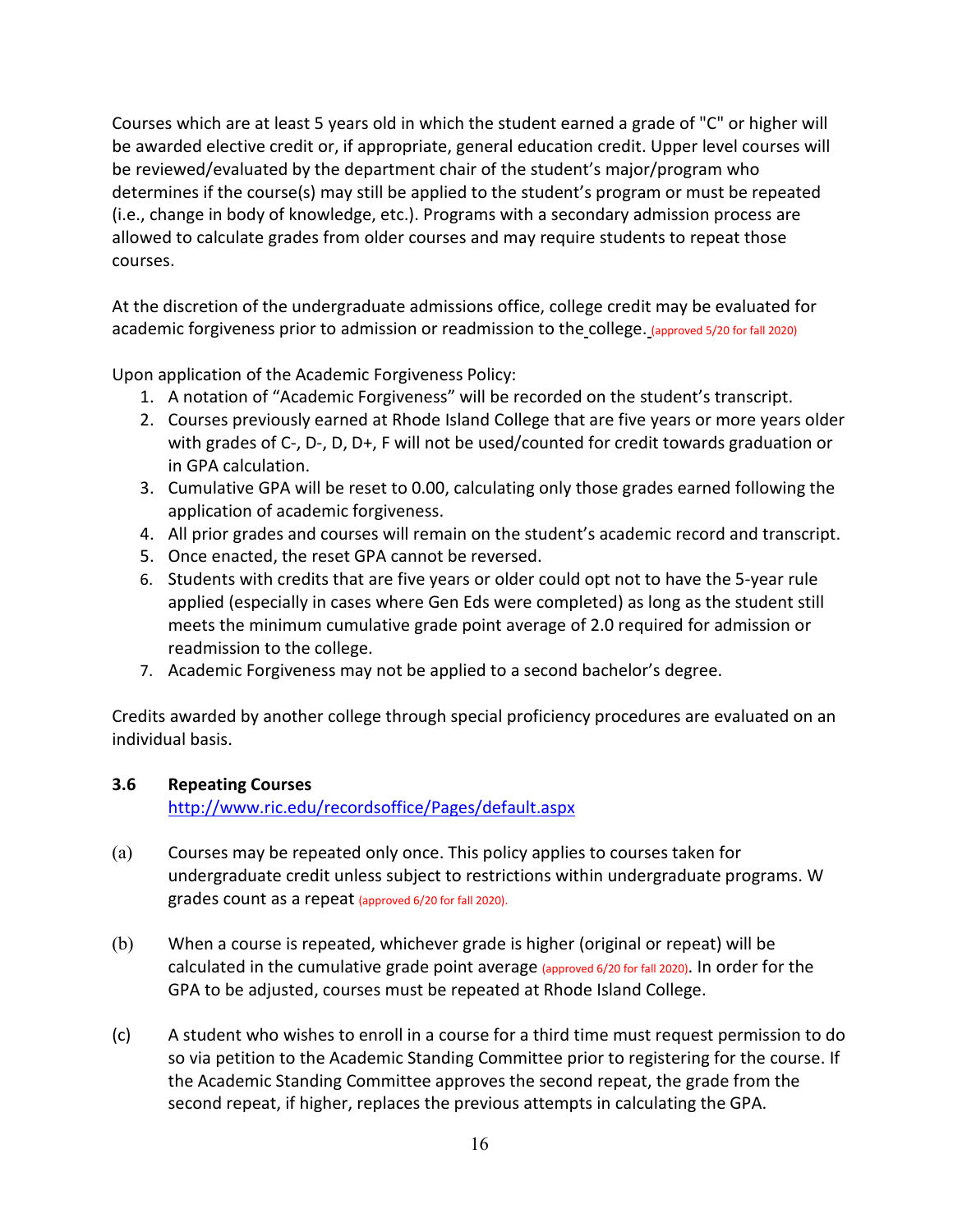## <http://www.ric.edu/studentlife/Documents/petitionacademicstand.pdf>

(d) Once students have graduated, courses may not be repeated in order to obtain a higher grade on the transcript.

#### **3.7 Proficiency and Test Credits**

Students may increase their opportunities to pursue advanced work or may earn credits toward graduation through proficiency and advanced placement. Such credit is substituted for specified courses and is usually gained through appropriate scores on the following examinations which are administered by the College Board: Advanced Placement Tests (AP), and the College Level Examination Program (CLEP) tests.. A list of CLEP Tests accepted by the College can be found at http://www.ric.edu/pla/pages/CLEP-AP.aspx CLEP scores must be submitted to the Records Office in order to be posted to the student's transcript.

**3.8 Prior Learning Assessment (PLA)** <http://www.ric.edu/pla/pages/Portfolio.aspxThe>

college has a procedure for granting undergraduate credit for prior college-level learning achieved through experience, such as workplace learning or armed service-sponsored training, community service, self-education, law enforcement training, relevant work assignments or artistic development. Credit will be granted only for documented learning that is clearly germane to the student's degree program, not for experience per se. The basis for granting credit will be a portfolio of documentation prepared by the student with the guidance of the related academic department.

- (a) Undergraduate credit may also be earned via exam through College Board testing programs such as the College Level Examination Program (CLEP) or AP credit from high school. CLEP and AP equivalencies may be found at [http://www.ritransfers.org.](http://www.ritransfers.org/) A minimum score of 50 is required for RIC credit. AP scores should be submitted at the time a student applies to the college and require a minimum score of 3 for RIC credit. CLEP scores must be submitted to the Records Office in order to be posted to the student's transcript.
- (b) Students with military experience may be awarded additional college level credit for training and educational opportunities. The college accepts ACE credits documented in Joint Services Transcripts (JTS) and other related military documents classified as upper level baccalaureate. Visi[t http://www.ric.edu/pla/Pages/Military.aspx](http://www.ric.edu/pla/Pages/Military.aspx)
- (c) Students with documented law enforcement related training may receive credits as outlined on the prior learning assessment webpages: <http://www.ric.edu/pla/Pages/Law-Enforcement.aspx>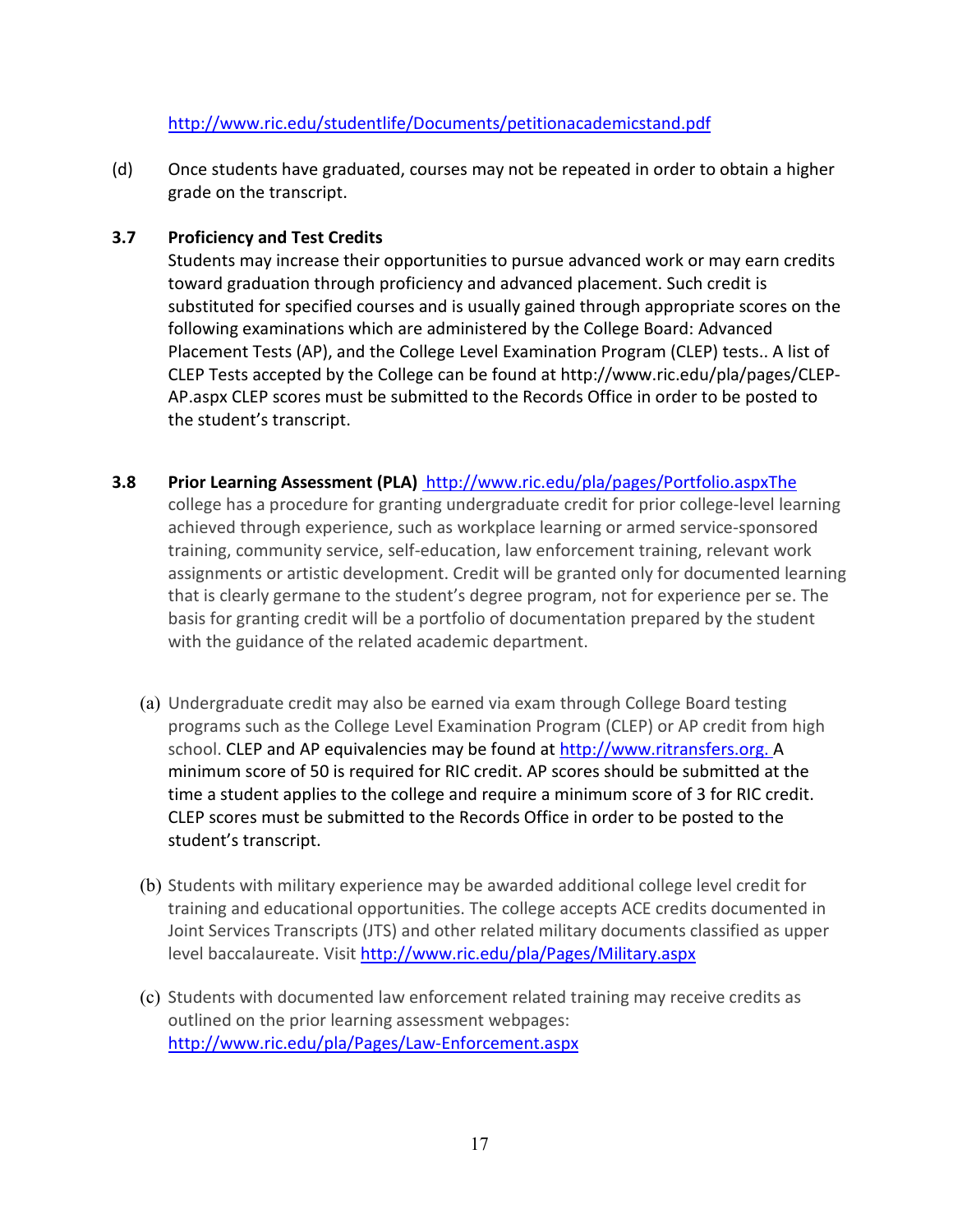(d) Students applying to the technology education program who have completed a NOCTI Workplace Competency Credential will be awarded 23 elective credits. Contact the undergraduate admissions office.

#### **3.9 Continuing Education Units (CEU)**

[http://www.ric.edu/continuingeducationsummersession/Pages/Continuing-Education-](http://www.ric.edu/continuingeducationsummersession/Pages/Continuing-Education-Course-and-CEU-Registration.aspx)[Course-and-CEU-Registration.aspx](http://www.ric.edu/continuingeducationsummersession/Pages/Continuing-Education-Course-and-CEU-Registration.aspx)

The College offers non-credit continuing education experiences in which the participants may earn continuing education units (CEU). One CEU is earned through ten contact hours of participation in an organized continuing education experience under responsible sponsorship, capable direction, and qualified instruction. CEU's provide a way for adults, especially those in the professional and technical occupations, to accumulate, to update, and to transfer a record of their educational experiences in non-credit activities. Students who wish to enroll in an educational experience offering continuing education units may range from an adult who has not finished high school to someone who has an advanced degree. For further information, contact Professional Studies and Continuing Education: http://www.ric.edu/continuingeducationsummersession/Pages/default.aspxhttp://www. ric.edu/continuingeducationsummersession/Pages/default.aspx

Continuing education units may not be changed to academic course credits, and CEU's do not count as credit toward an undergraduate or graduate degree.

#### **3.10 Independent and Directed Study**

for both semesters of the academic year.

<http://www.ric.edu/recordsoffice/Pages/Grades-and-Standards.aspx>

Guidelines for the administration of courses in independent or directed study are as follows:

- (a) Faculty seeking to supervise independent studies may do so only with the prior approval of the department chair and appropriate dean.
- (b) Students seeking to take independent study should complete an *Application for Independent Study and/or Directed Study Form* available at [http://www.ric.edu/recordsoffice/documents/AppIndependent-DirectedStudy-](http://www.ric.edu/recordsoffice/documents/AppIndependent-DirectedStudy-2013March.docx)[2013March.docx](http://www.ric.edu/recordsoffice/documents/AppIndependent-DirectedStudy-2013March.docx) If the instructor and department chair approve, the application shall be forwarded to the appropriate dean along with a copy of the faculty's course assignments and load credit

(c) *Normally*, students shall complete an application for independent study by November 15 for the subsequent spring semester or April 15 for the subsequent summer sessions or fall semester.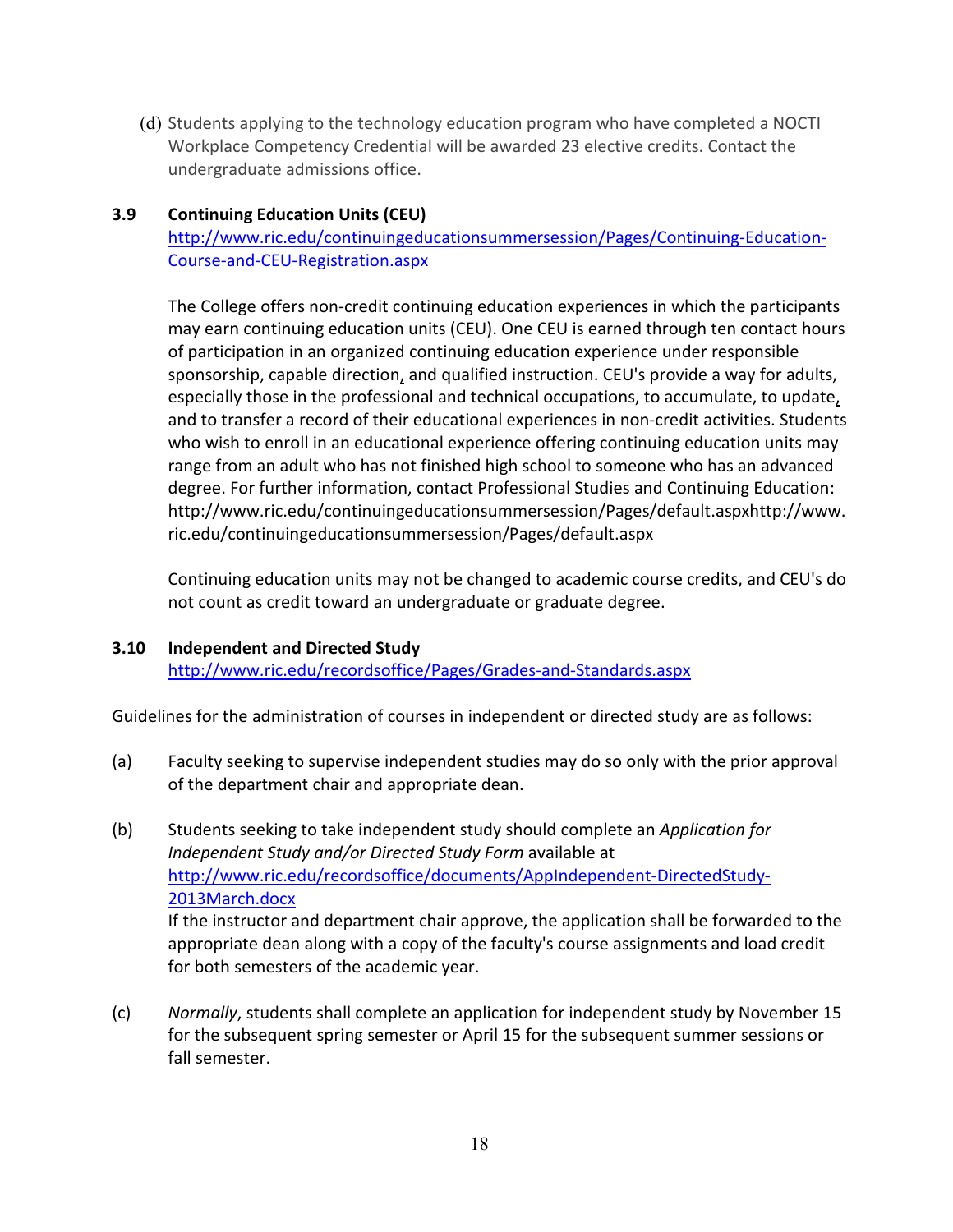- (d) No undergraduate student shall be permitted more than three or four credit hours of independent study per semester nor a total of more than six credit hours toward the total credits needed for the degree, except for programs where independent study is part of the degree plan.
- (e) Independent study may be offered on topics for which the department does not have a course offering or to provide for a required course which is not offered when necessary for the timely graduation of the student.
- (f) Ordinarily, independent study courses will be offered to undergraduates in the department of their major and to graduate students only in degree programs and in the department or field of that degree program.
- (g) Independent study is appropriate only for students with outstanding academic records and clear evidence of an academic interest that cannot be met in the traditional course structure. Normally, the independent study must be required in the student's program.
- **3.11 Certificate Programs** *(Approved 4/10)* <http://www.ric.edu/continuingeducationsummersession/Pages/certificateprograms.aspx>
- (a) Certificate definition and nomenclature

All certificates at Rhode Island College be categorized as Certificate of Continuing Study (CCS), Certificate of Undergraduate Study (CUS), or Certificate of Graduate Study (CGS). Note: The Certificate of Advanced Graduate Study (C.A.G.S.) is a graduate degree and is not included in this category. All new certificate programs are required to identify their category, and all existing certificate programs are classified according to this taxonomy. These designations should appear in the college catalog and certificate program websites.

- *i.* Certificate of Continuing Studies (CCS): Primarily for non-degree students, where the certificate components consist primarily of courses and/or workshops earning credits not associated with undergraduate or graduate programs at RIC, such as Continuing Education Units (CEUs), college outreach program credit, etc. Admission and retention requirements for most CCS programs are minimal. These certificates typically provide professional development, vocational training, or personal enrichment.
- *ii.* Certificate of Undergraduate Studies (CUS): Primarily for undergraduate-level students, where the certificate components consist mostly of RIC undergraduatelevel courses. Admission and retention requirements are significant. These certificates typically provide applied academic and/or professional training.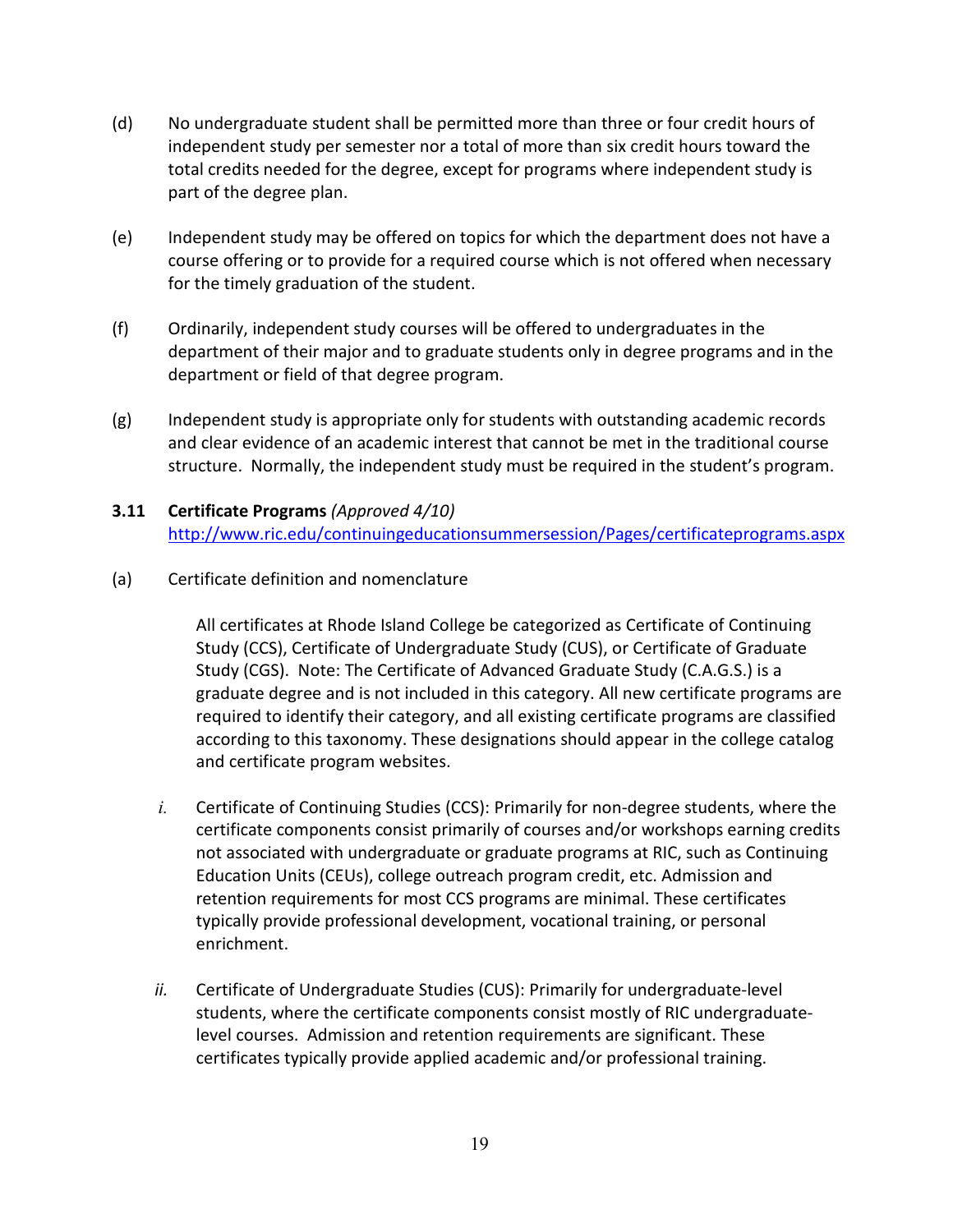*iii.* Certificate of Graduate Studies (CGS): Primarily for post-baccalaureate-level students, where the certificate components consist mostly of RIC graduate-level courses. Admission and retention requirements are extensive. These certificates typically provide advanced applied academic and/or professional training.

#### (b) Certificate Program Review

Certificates and minors will not be awarded for the same course work. CUS and CGS programs be reviewed and approved like all other academic programs. CCS programs undergo review by associated and affected academic units, deans, VPAA, and President.

#### (c) Certificate Program Requirements

**Note:** 16 credit hours are required in CUS programs for the student to be eligible for financial aid; 8 hours are required in CGS programs for the student to be eligible for financial aid. Students in CCS programs are not eligible for financial aid; however, third party tuition assistance for certain CCS programs may be available.

All CCS, CUS, and CGS requirements normally must be completed at Rhode Island College. Departments will provide a list of courses (on a case-by-case basis) that may be substituted for courses already completed at other institutions.

- *i.* Certificate of Continuing Studies (CCS):The CCS certificate program will be composed of courses and/or workshops totaling at least 3 CEUs (at least 30 contact hours). The completion requirement for the certificate typically includes a minimum of contact hours, but other or additional requirements may be specified.
- *ii.* Certificate of Undergraduate Studies (CUS): The CUS certificate program will be composed of at least 15 credit hours, primarily consisting of existing RIC courses. The completion requirement for the certificate is typically a 2.0 or greater minimum cumulative GPA unless otherwise specified.
- iii. Certificate of Graduate Studies (CGS): The CGS certificate program will be composed of at least 15 credit hours, primarily consisting of existing RIC courses at the 500-600 level. The completion requirement for the certificate is typically a 3.0 or greater minimum cumulative GPA unless otherwise specified.

#### (d) Certificate Program Registration, Transcription, and Graduation

*i.* Certificate program coordinators for CUS and CGS students will notify the Records Office when a student is admitted to a certificate program. CUS or CGS students who are not matriculated will be recognized and coded as non-degree students. The Records Office will establish and use uniform certificate coding procedures.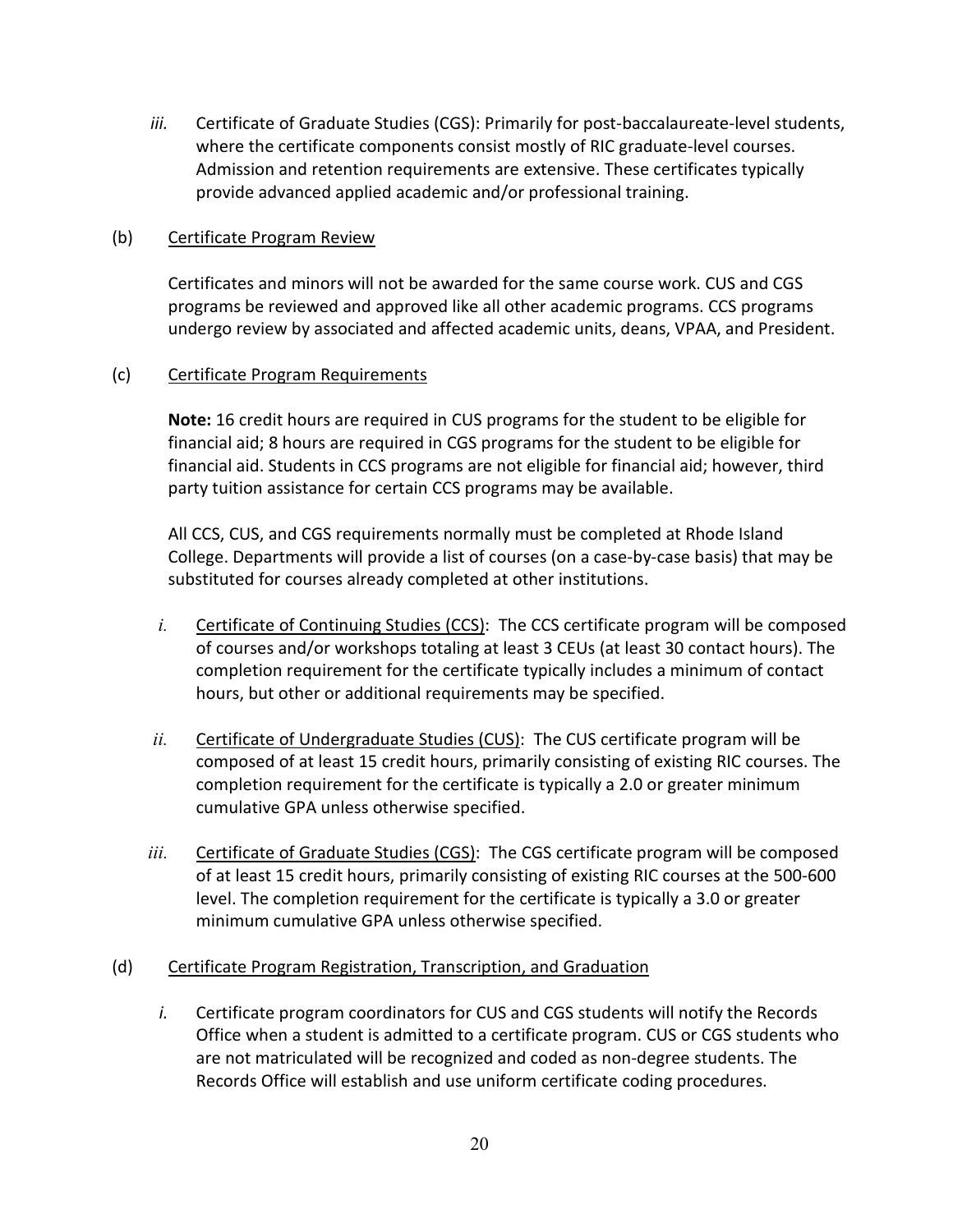*ii.* Students completing CUS or CGS programs will have the certificate requirements and the certificate awarded noted on their transcript. They will also receive printed certificates and be acknowledged on appropriate websites by the coordinating department. The coordinating department will track student progress and notify students of impending program completion.

## (e) Other Certificate Academic Policies

- *i.* Undergraduate and graduate courses completed for certificate program credit prior to admission to graduate and undergraduate programs will be applied to those programs according to policies outlined in the Graduate Studies Manual and/or college catalog. Exceptions to this must be stated in the program design and approved by the appropriate authorizing body.
- *ii.* Matriculated students may earn certificates except when specifically prohibited.
- *iii.* Matriculated students may earn a certificate *or* a minor in a field, but not both.
- *iv.* Standard college tuition and fees will apply to all students for college credit bearing courses used in certificate programs.

## **3.12 Limit on W Grades and Course Withdrawals** (policy approved W grades 6/20).

## (a) **Limit on W Grades**

Students are limited to a maximum of 5 W grades while pursuing an undergraduate program at RIC. W grades posted prior to the implementation of this policy will not be counted toward the total of 5 W's allowed. A student with extenuating circumstances may petition the Academic Standing Committee for permission to exceed the maximum of 5 W's. If the total number of W's exceeds the maximum, a notation indicating a violation of college policy will appear on the student's unofficial transcript.

(b) Students may drop a course during the first two weeks of a semester (or during a corresponding time for summer sessions) without having any entry made on the permanent record and are not financially responsible for the course. Students are financially responsible for the course if they have not dropped the course by the end of the add/drop period.

Students may not withdraw themselves following the add/drop period and are required to get instructor approval. If the instructor approves the withdrawal request and notifies the Records Office, a grade of W will be posted on the student's transcript.

(c)Faculty will be able to assign a W or W/N (never attended) any time after the add/drop period up until 2 weeks following the due date for mid-semester grades, after which a regular letter grade must be assigned. Last date to assign a W will appear in the academic calendar. A W may no longer be assigned as a final grade.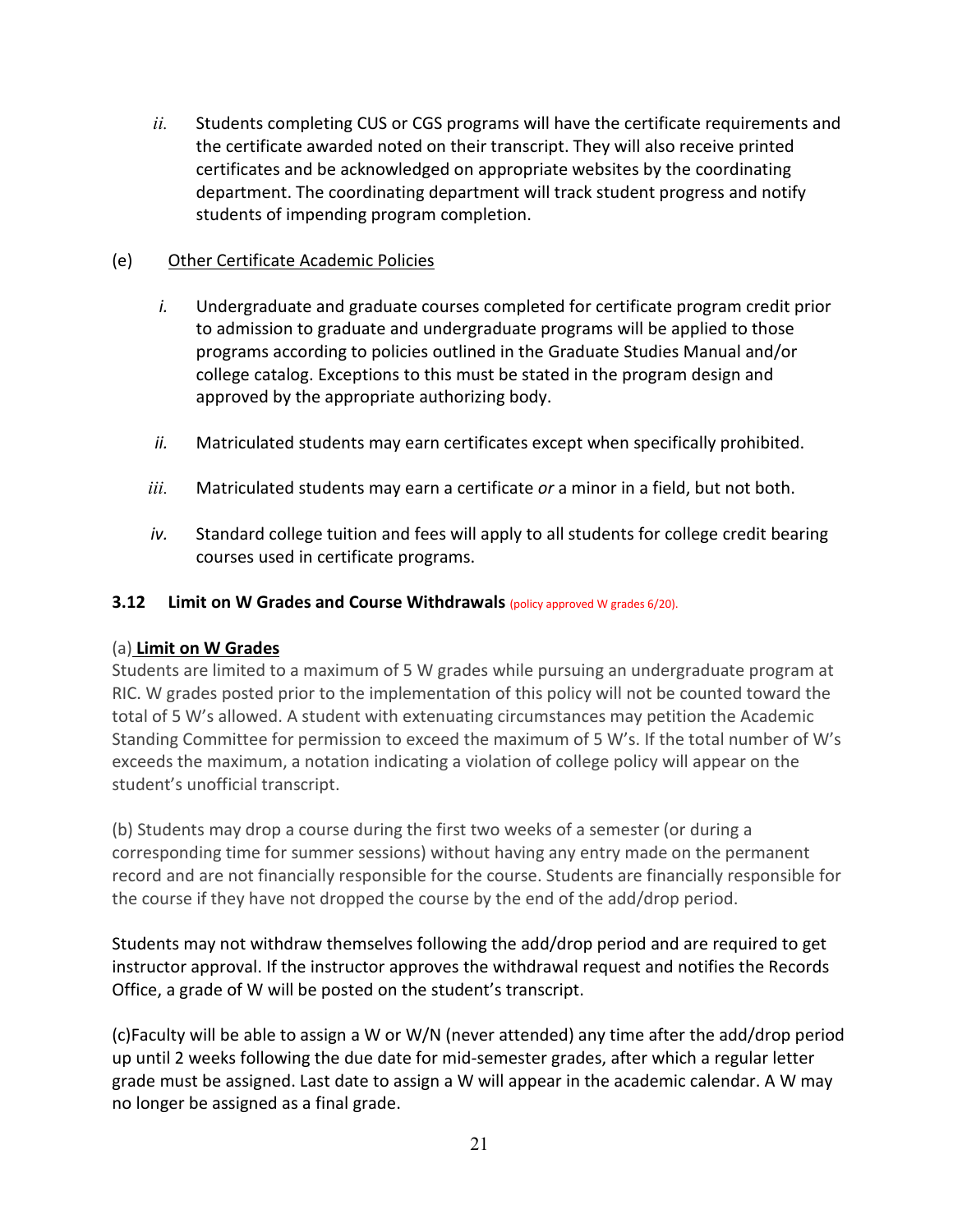Additional information on options and procedures for withdrawing from a course is available on the Records Office website: [http://www.ric.edu/recordsoffice/Pages/leave-of-absences](http://www.ric.edu/recordsoffice/Pages/leave-of-absences-withdrawal.aspx)[withdrawal.aspx](http://www.ric.edu/recordsoffice/Pages/leave-of-absences-withdrawal.aspx)

## (d) **Course or semester withdrawal for non-academic reasons**

Requests for course withdrawal(s) for non-academic reasons (i.e., medical, personal, active duty reasons or withdrawal from the college) should be referred to http://www.ric.edu/recordsoffice/Pages/leave-of-absences-withdrawal.aspx

## (e)**Withdrawals for Student Veterans**

Student veterans who withdraw from a course and have a W grade are required to return a portion of their benefits. An F does not require a return of benefits. However, the F has a greater impact on academic standing. The federal government allows a one-year grace period if the student veteran has an Incomplete instead of a W. Student veterans will be allowed two consecutive semesters following the course (summer sessions not included) to complete the course requirements for the Incomplete without needing to request permission for an extension.

# **4. COURSE LOAD**

## **4.1 Undergraduate**

Full time status is defined as students who enroll for 12 or more credit hours during the fall or spring semesters. *Normally*, no student shall be permitted to enroll for more than 18 credit hours in the fall or the spring semester. Maximum course load during the summer is eight credit hours per summer session, or a total of 16 credit hours combined in the two summer sessions. Any exception to exceed the stated limit must be approved by the appropriate dean of the student's school (based on major) or for majors in the Faculty of Arts & Sciences (FAS) and the Feinstein School of Education & Human Development (FSEHD), the associate dean. Students should make the request via email (FSEHD also has a form students must complete). It is helpful if students first discuss an overload plan with their faculty advisor. (updated 10/20)

## **4.2 Graduate**

In order to be considered full-time, graduate students must register for at least nine credit hours during a fall or spring semester or six credit hours during a summer session, except as indicated below. Any student registered for fewer credit hours is considered part-time. Maximum loads are fifteen credit hours per semester and eight credit hours per summer session.

Students holding appointments as graduate assistants normally register for nine credits, but may register for a minimum of six credits and still be considered full-time. However, such students may not register for more than twelve credits without prior permission from the appropriate academic dean.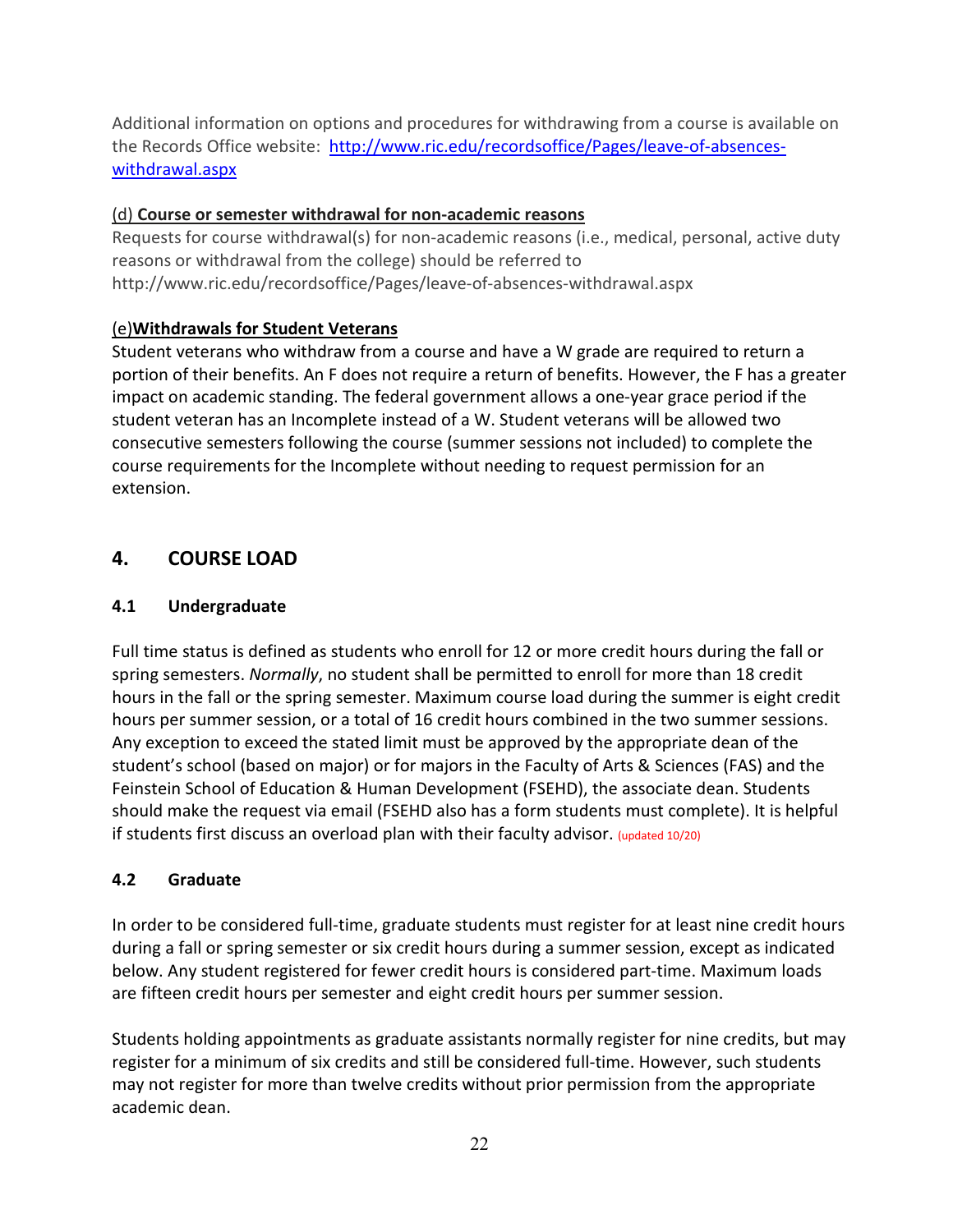#### **4.3 School of Social Work**

<http://www.ric.edu/socialwork/Pages/Bachelor-of-Social-Work-Program.aspx>

The School of Social Work has special course load and residency requirements. Contact the school for complete information.

# **5. REGISTRATION**

#### **5.1 Registration Procedures**

<http://www.ric.edu/recordsoffice/Pages/Registration-Dates.aspx>

The Director of Records and the Records Office staff are responsible for the administration of of the registration procedure for class enrollment.

Registration appointment times are posted in students' MyRIC accounts for degree students and nondegree students who have created a user account Information regarding tuition, fees and payment arrangements is available online at<http://www.ric.edu/bursar/Pages/default.aspx> or by contacting the Bursar's Office.

(a) Degree Candidates (Undergraduate and Graduate)

Degree candidates are assigned a specific time to register and will not be allowed to register before their assigned time. Registration appointment times for degree students are posted in their MyRIC accounts.

(b) Non-degree Students (Undergraduate and Graduate)

Non-degree students, both undergraduate and graduate, register later than degree students for spring, summer and fall semesters. Registration dates for non-degree students are posted online in the college's academic calendar and in MYRIC for nondegree students who have created an online account.

## **5.2 Pre-registration**

Some departments may offer early registration for their courses. This procedure is usually restricted to departmental majors and allows students to enroll before the normal registration period. Departments will notify students of pre-registration opportunities if they exist. Students, however, must still register at their designated time for course work outside their major.

## **5.3 Course Registration: Financial Obligations and Aid**

(a) A student's registration is not complete until payment or arrangements for payment (such as the payment plan) of all financial obligations to the college have been made.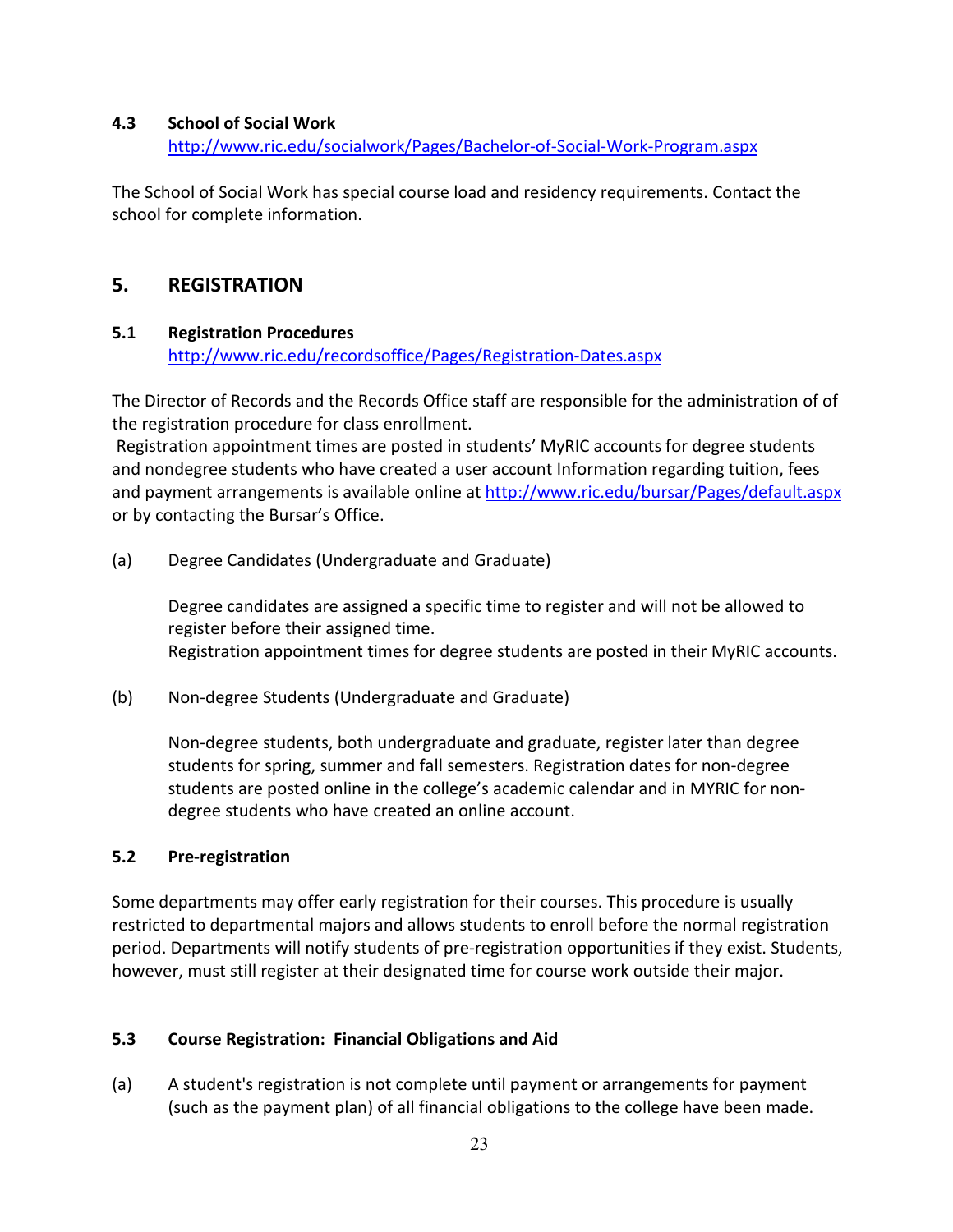Academic credit, degrees, grade reports, and transcripts are not granted to students who have not fulfilled all financial obligations to the college.

- (b) Students who have past due balances greater than \$1000 will have a registration hold placed by the Bursar's Office. The Bursar's Office will attempt to assist the students depending on the balance and their ability to pay (students offered financial aid should refer to Section 5.4(c).If a student's registration is cancelled due to non-payment and the student then makes the necessary payment, there is no guarantee that they will be able to re-register for the same course(s) and/or section(s) from which they were dropped.
- (c) Students who are offered financial aid awards to cover the cost of tuition and fees will receive an electronic aid package. Students who decline the aid award (and, therefore, are liable for the tuition and fees themselves) will not have their registrations canceled by the college at the time the aid is declined. The student's responsibility in this case is to drop all courses which will not be paid for by financial aid or by the student. Students who fail to drop courses will be subject to a failing grade.

#### **5.4 Schedule Conflicts**

- (a) Students may not schedule a course in any manner that renders full attendance in each course impossible.
- (b) If a course is not offered when a student needs it, the student shall consult her/his faculty advisor regarding the substitution of an equivalent course. Upon recommendation of the advisor, acceptability of the substitution shall be determined by the department chair.

#### **5.5 Auditing a Course**

- (a) By auditing, a student participates in a course without receiving credit or having the grade point average affected. Auditing requires the permission of the instructor and of the appropriate department chair, who together determine the student's responsibility to the course. A course may be audited only if registration for it has not been closed. Preference must go to those enrolling for credit.
- (b) During the first two weeks of a semester, a course may be added for audit -- and no late registration fee charged -- or changed from audit to credit through the regular Add/Drop procedures. After that time and up to mid-term, a course may be changed from credit to audit. The course, in the latter instance, must be dropped for credit and added for audit.
- (c) Full-time undergraduate students may register as auditors without paying additional fees. Part-time students and nondegree students pay the full per-credit fee. Any refunds will be made only at the student's request and according to the standard college refund schedules.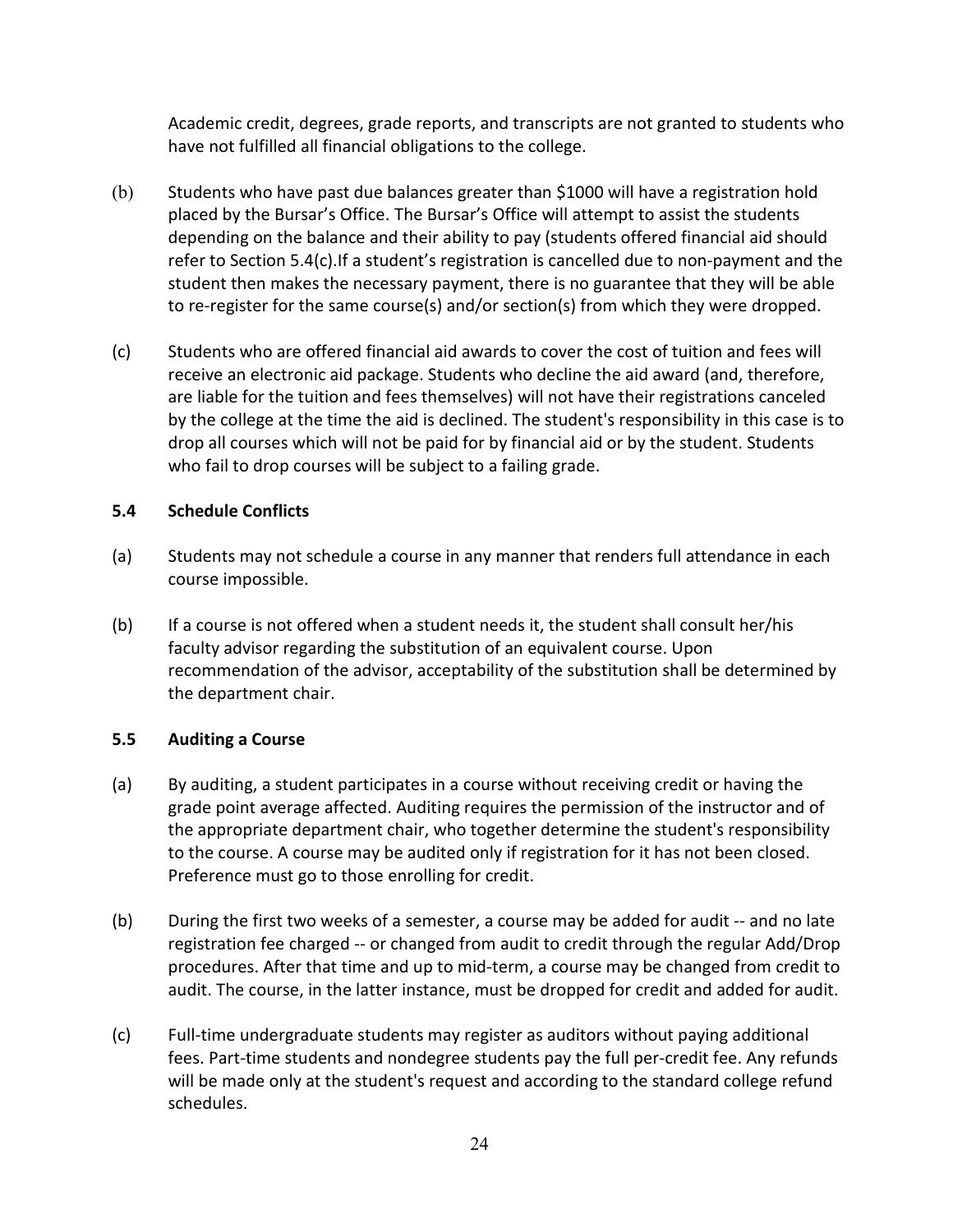(d) Under no circumstances will audited courses be counted for credit toward a degree. NOTE: No student may receive credit for a course for which the student is not officially registered ("sitting in" on a class does not constitute official registration).

#### **5.6 Adding or Dropping a Course or Section** [\(https://www.ric.edu/bursar/refunds.php\)](https://www.ric.edu/bursar/refunds.php)

(a) Before the Start of a Semester

A student may add or drop courses or sections using MyRIC. No consultation or permission is required, but consultation with an advisor and/or the instructor is encouraged. No transcript record of enrollment will be maintained for courses dropped during this period.

#### (b) During the Add/Drop Period

The first two weeks of the fall and spring semesters constitutes the Add/Drop Period. During the first week (7 calendar days), students who wish to change their registration by adding or dropping a course section may do so using MyRIC. No consultation or permission is required, but consultation with an advisor and/or the instructor is encouraged. No transcript record of enrollment will be maintained for courses dropped during this period.

During the second week (7 calendar days) students are able to add a course only with prior consultation with the instructor and with the approval of the department chair (Amended 5/18). Registration ends at the conclusion of the add period.

Exceptions for individuals requesting registration thereafter may only be processed by the Director of Records by permission of the Dean following the approval of the course instructor and department chair.

Faculty and students should be sent an email three days prior to the last day of the add period to remind them that the last day of the add period is the final day to register for classes, and that after the conclusion of the add period students should not attend nor should faculty allow students to attend classes in which students are not registered. *(Amended 11/08)*

During the second week students are able to drop a course using MyRIC without approval. No transcript record of enrollment will be maintained for courses dropped during the two-week Add/Drop period. Students are not financially responsible for courses dropped during this period.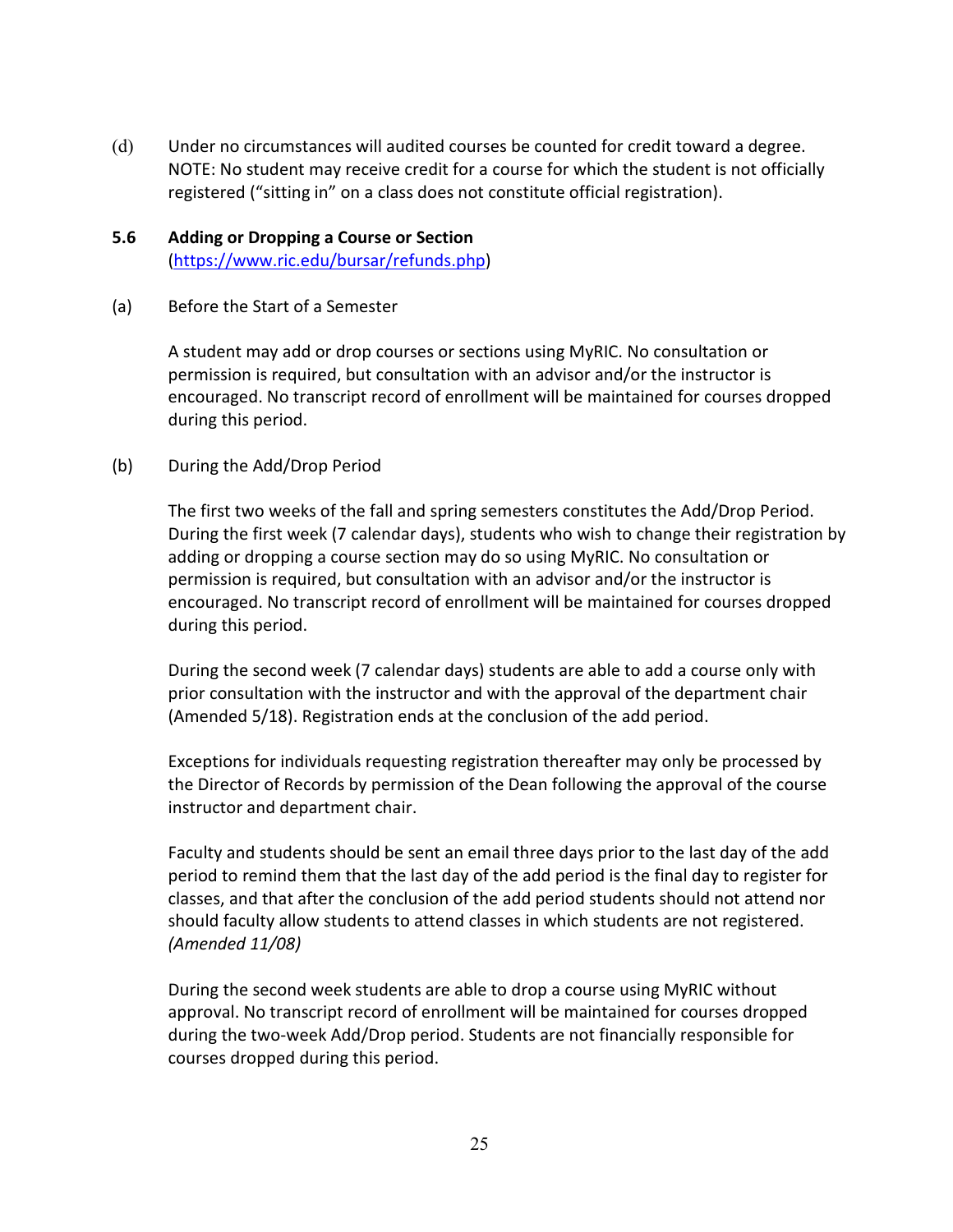- (c) After the two-week Add/Drop Period students may not withdraw themselves. Faculty may approve and submit a grade of W up until 2 weeks following the due date for midterm grades (deadline date for Ws appears in the academic calendar) after which a regular letter grade must be assigned. A W grade may no longer be assigned as a final grade (approved 6/20 to take effect fall 2020).
- *(d) Unofficial Drop/Withdrawal:* A student who has never attended a class nor submitted any work during the add period (and has not made a prior arrangement with the instructor) should be given a grade of W/N (never attended) (approved 6/20 for fall 2020). Faculty should email the student's name, ID, course and section number to the Records Office at the end of the add period This is date sensitive and critical for determining potential tuition reimbursement by the Bursar and for financial aid purposes. If a faculty member misses assigning the W/N, it may be utilized on the midterm grade roster.

#### 5.7 **Leave of Absence During a Semester, W/L and W/M Grades** (approved 6/20 for fall 2020)

(a) Students seeking to withdraw from a course(s) for nonacademic personal or medical reasons may submit a request for a leave of absence up until the last day of classes for the semester. Documentation is required. The link to the form can be found here:

[https://cm.maxient.com/reportingform.php?RhodeIslandCollege&layout\\_id=35](https://cm.maxient.com/reportingform.php?RhodeIslandCollege&layout_id=35) **.** Students log into the form using their RIC credentials. If approved, a grade of W/L will be assigned. The W/L grade is not calculated in the student's GPA nor is it counted toward the maximum number of 5 W's a student is allowed while at RIC. Any form of W grade may have an impact on a student's financial aid, so students should contact their financial aid counselor to discuss: [http://www.ric.edu/financialaid/Pages/Financial-Aid-Counselor.aspx.](http://www.ric.edu/financialaid/Pages/Financial-Aid-Counselor.aspx)

b) Students called to active military duty during the semester may submit a request for a leave of absence up until the last day of classes for the semester using the same link listed in 5.7(a). Documentation is required. If approved, a grade of W/M will be assigned. The W/M grade is not calculated in the student's GPA nor is it counted toward the maximum number of 5 W's a student is allowed while at RIC.

# **5.8 Withdrawal from the College (not planning to return)**

[\(https://www.ric.edu/bursar/refunds.php\)](https://www.ric.edu/bursar/refunds.php)

Official Withdrawal Process

Students who wish to withdraw from the college (from all classes), whether or not they plan on returning, should be advised to complete the official withdrawal process. This process should BE completed before withdrawing from all courses in order to protect the student's records and facilitate readmission. The link to the college withdrawal form can be found here:

[https://cm.maxient.com/reportingform.php?RhodeIslandCollege&layout\\_id=36](https://cm.maxient.com/reportingform.php?RhodeIslandCollege&layout_id=36). Students log into the form using their RIC credentials. The Office of Student Life will help facilitate the withdrawal, especially if the student receives financial aid, lives in a residence hall, is requesting a refund or is managing a past due balance.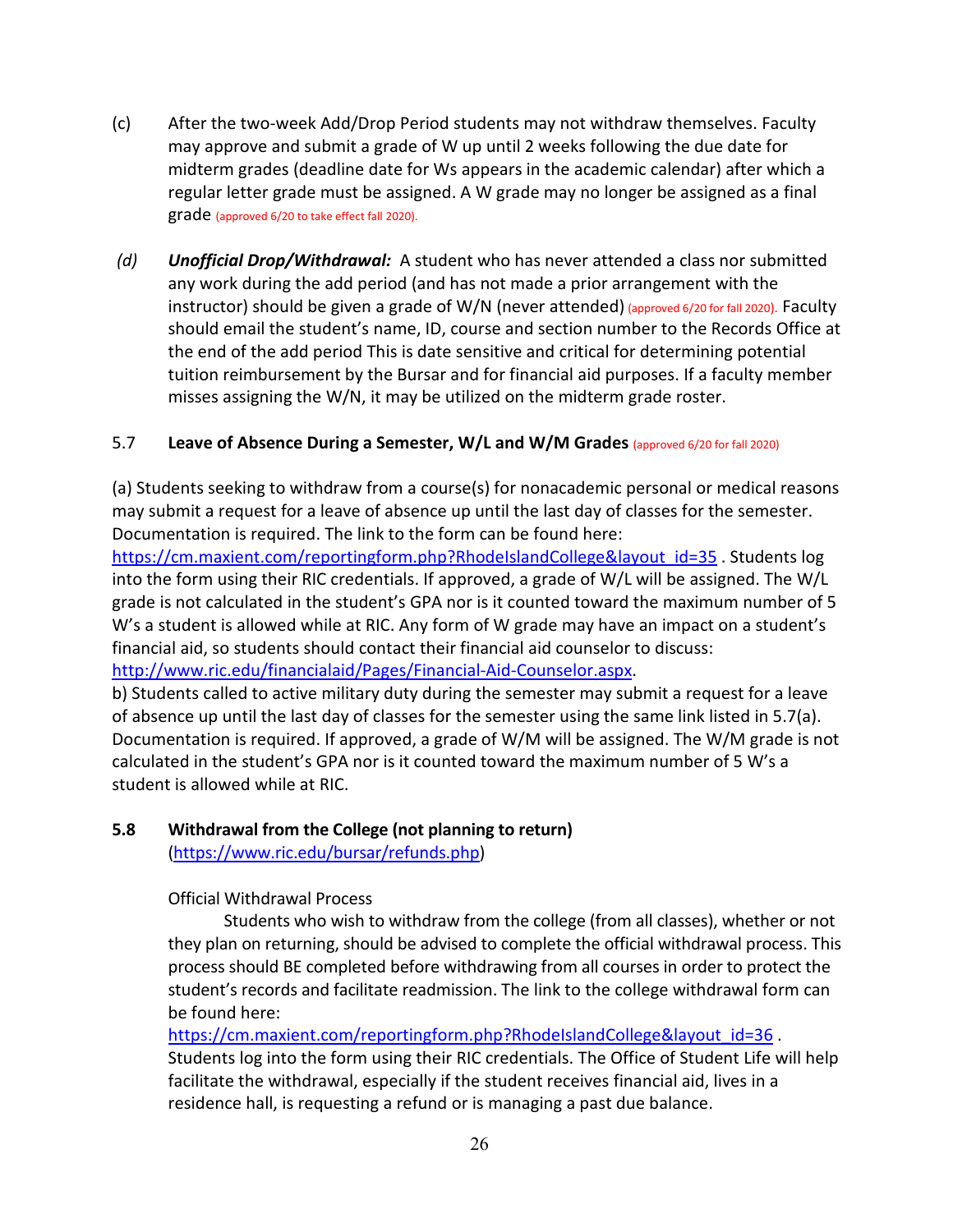Students who complete the withdrawal process within the add/drop period will not have any grades on their RIC transcript. No record of the courses will appear on the transcript if the student withdraws before the end of the add period Those completing the process after the add/drop period will have W grades on their transcript.

Students who may wish to return to RIC at a later date will be subject to any current reactivation or readmission policies (see Section 12).

#### **5.9 Interinstitutional Agreement**

[\(http://www.ric.edu/recordsoffice/pdf/InterInstitutionalStudyApplication.pdf\)](http://www.ric.edu/recordsoffice/pdf/InterInstitutionalStudyApplication.pdf)

To provide an opportunity for RIC degree students to take courses at one of the other public state institutions (URI or CCRI), without the payment of additional tuition, the following Interinstitutional Agreement regulation has been established by the Board of Education (formerly the Board of Governors:

"*Any full-time student matriculated at one of the public institutions of higher education in Rhode Island may enroll for a maximum of seven (7) credit hours of his/her full-time schedule per semester for study at one of the other public institutions at no additional expense. Each institution will determine and maintain the integrity of the degree to be awarded. Students will be subject to the course selection process applicable at the receiving institution. Summer session and continuing education registrants are not covered under this program."*

The form for interinstitutional study may be found here: [http://www.ric.edu/recordsoffice/documents/InterInstitutionalStudyApplication.pdf.](http://www.ric.edu/recordsoffice/documents/InterInstitutionalStudyApplication.pdf) In addition to this form, students must also complete in advance, the Authorization of Credit Form: http://www.ric.edu/recordsoffice/documents/authorcreditform.pdf

#### **5.10 Joint Registration at Other Colleges**

http://www.ric.edu/recordsoffice/documents/authorcreditform.pdf Providence College and Rhode Island College agree to accept each other's students for enrollment in specific courses under the following conditions:

- *i.* The student must present written approval from the department chair of the college in which he/she is primarily enrolled and must obtain approval by both the appropriate department chair and course instructor of the college in which the student seeks enrollment in specific courses.
- ii. Each college retains the right to review the credentials of any students seeking enrollment in specific courses and to interview the student, if appropriate.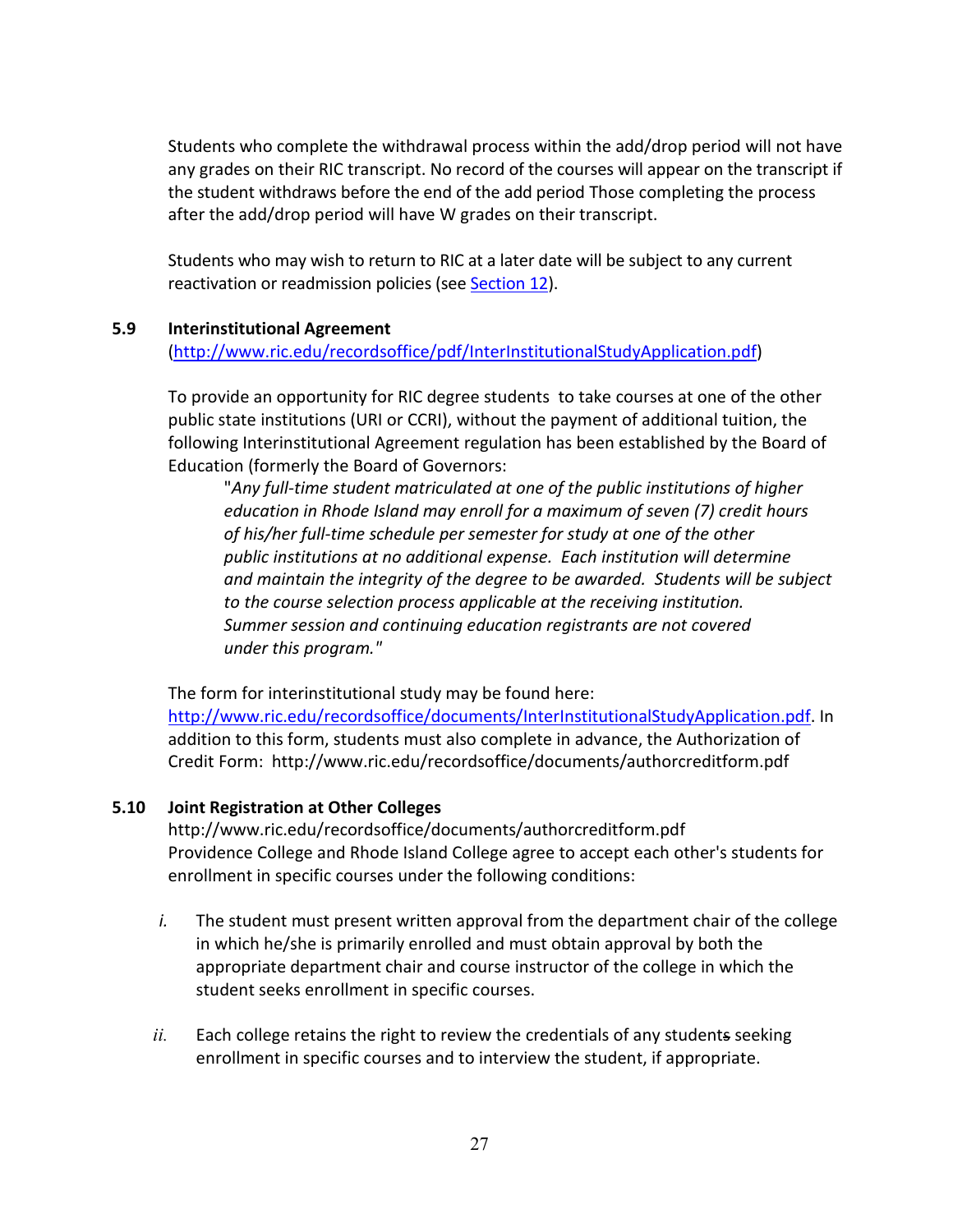- *iii.* Each college shall pay the other the normal tuition for each student enrolling in a specific course. Rhode Island College students must reimburse Rhode Island College for the difference between the cost of tuition at Rhode Island College and that of Providence College.
- *iv.* Rhode Island College students need to complete the Authorization of Credit Form: [http://www.ric.edu/recordsoffice/documents/authorcreditform.pdf.](http://www.ric.edu/recordsoffice/documents/authorcreditform.pdf) (updated 10/20)

# **6. CHANGE OF CURRICULUM, MAJOR, CONCENTRATION OR MINOR**

(a) Students who wish to change or add a major, concentration or minor should contact the chair of the department of the new program. The chair will update the change in MyRIC and assign an academic advisor.

(b) All Exploring majors must declare a major by the time they have earned 45 credits (includes all earned and test credits). Students who fail to declare a major will have a registration hold placed. *(Approved 5/14)*

## **7. GRADING**

## **7.1 General Guidelines**

- (a) Faculty have the responsibility for providing students, on a regular basis, with information regarding their performance in courses.
- (b) Semester grades are reported by the instructor through the online MyRIC system. The schedule of dates when grades are due appears in the academic calendar.
- (c) Mid-semester grades **must** be reported for all undergraduate students.
- (d) Faculty members who terminate their employment at Rhode Island College are requested to post midterm and/or semester grades before leaving. .

## **7.2 Grading Standards**  [\(http://www.ric.edu/recordsoffice/standards.php\)](http://www.ric.edu/recordsoffice/standards.php)

- (a) The grade assigned in any course should represent the instructor's considered judgment of the degree to which the student has achieved the goals of the course. In most cases this means the degree of mastery attained in specified subject matters or skills.
- (b) Various methods -- examinations, papers, oral reports, experiments, and participation in discussion -- are commonly used by instructors as means of determining the student's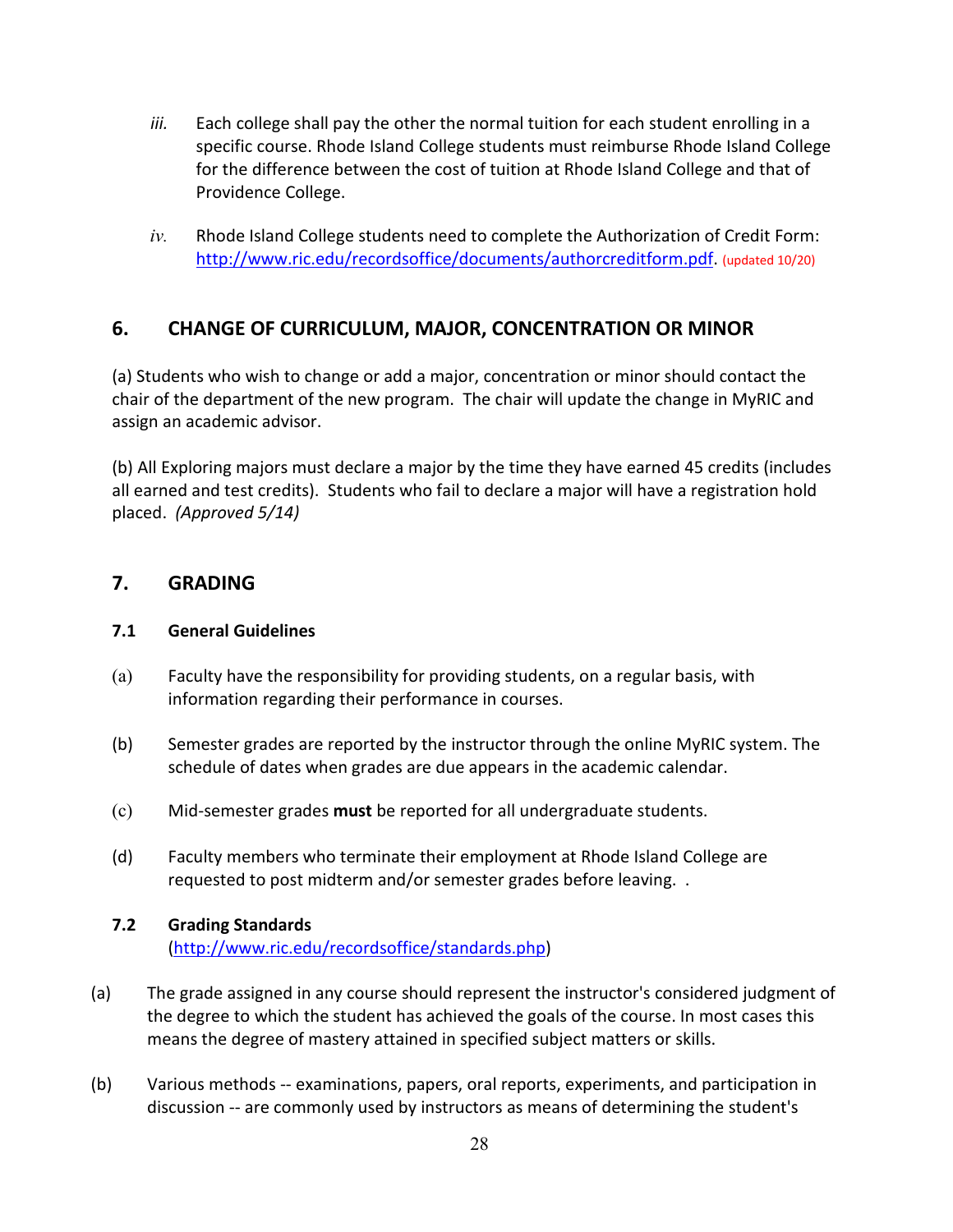degree of mastery. Attendance or absence may be used for such a purpose if students are so informed in the course syllabus provided by the instructor.

(c) As in other instances of human motivation, a student will invariably perform better when possessing a clear understanding of what is expected. The instructor's explanation of goals and objectives at the beginning of each course not only provides this understanding but also serves to assure students that the instructor has carefully thought out the objectives. Each instructor shall, therefore, provide a complete guide, syllabus, or plan of study to each student in each course before the end of the second week of the course. It shall effectively inform the students of their responsibilities with respect to attendance, participation, reading, writing, examination, and other means of evaluation for the course. Department chairs shall periodically review syllabi for completeness and clarity.

## **7.3 Grading System**

(a) Grades

For each student in each academic course, one of the following grades is to be reported by the instructor:

- *A* 4.00 grade points per semester hour
- *A-* 3.67 grade points per semester hour
- *B+* 3.33 grade points per semester hour
- *B* 3.00 grade points per semester hour
- *B-* 2.67 grade points per semester hour
- *C+* 2.33 grade points per semester hour
- *C* 2.00 grade points per semester hour
- *C-* 1.67 grade points per semester hour
- *D+* 1.33 grade points per semester hour
- *D* 1.00 grade points per semester hour
- *D-* 0.67 grade points per semester hour
- *F* No grade points
- *W* Withdrawn with permission; no credit and no grade points; disregard in computing GPA (see below)may only be assigned by faculty up to two weeks following the due date for midterm grades
- *I* Incomplete; no grade points (see below)
- *CR* Passing grade (any grade higher than F) in a course in which the student is enrolled on a credit/no credit basis; credit earned is not computed in the GPA
- *NCR* No Credit earned not computed in GPA
- *H* Honors credits earned not computed in GPA
- *S* Satisfactory credits earned not computed in GPA
- *U* Unsatisfactory; no credit earned not computed in GPA
- *AUD* Notation used for course which was audited not computed in GPA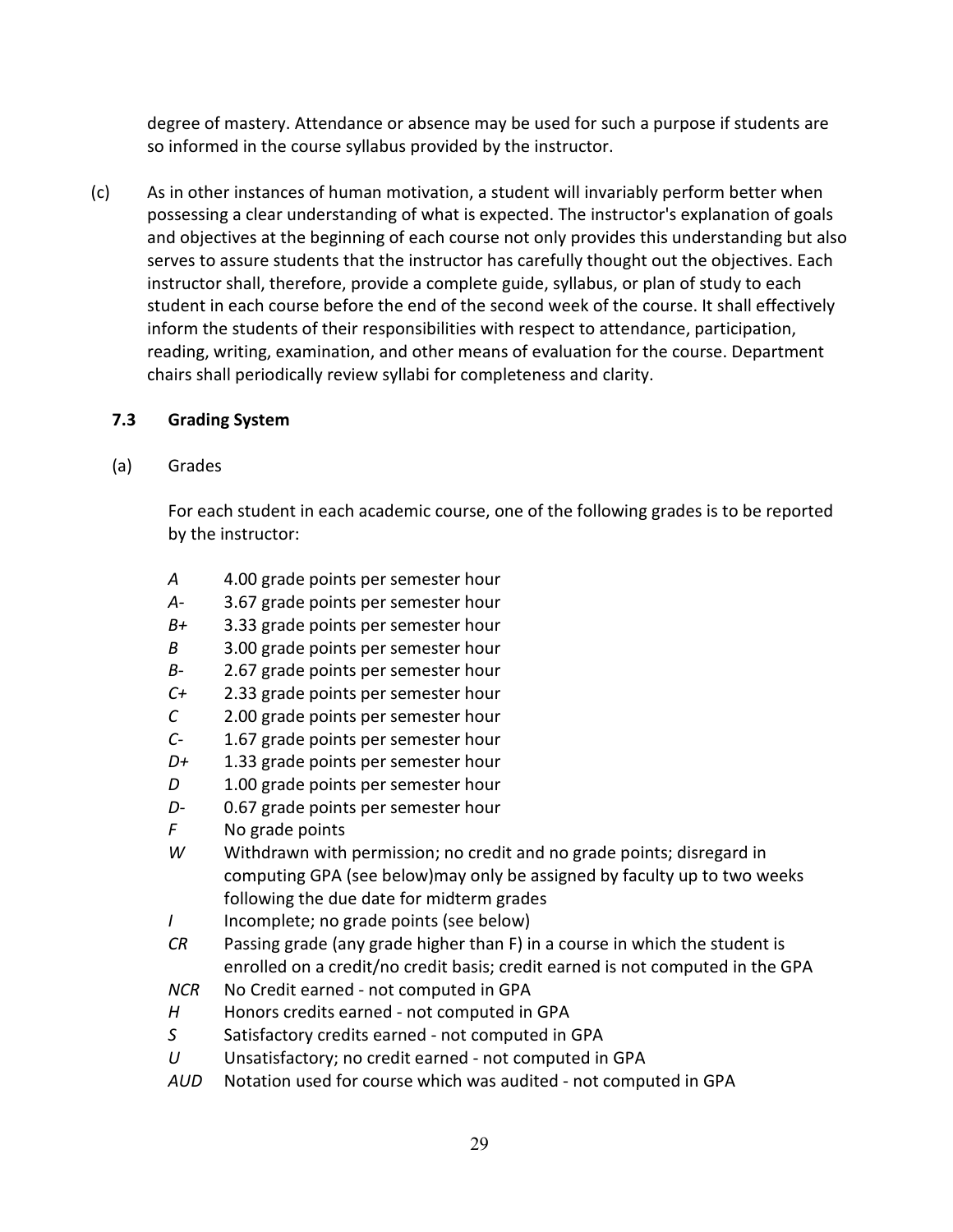#### (b) Explanation of Some Grades

Other forms of W grades (approved 6/20 for fall 2020):

W/L Non-academic personal or medical leave of absence; no credit and no grade points; disregard in computing GPA (see Section 5.7(a)

W/M Military leave of absence; no credit and no grade points; disregard in computing GPA (see Section 5.7(b)

W/N Withdrawn; never attended class; no credit and no grade points; disregard in computing (see Section 5.7(d)

(c) Incomplete Grade (I)

- 1. A grade of *I* (incomplete) may be reported if, in the instructor's judgment, a student is unable to complete the work of the course within the semester due to unusual or extenuating circumstances Normally the student must initiate a request for an *I* grade; however, in extreme circumstances, faculty members may assign this grade at their discretion, but should inform the student.
- 2. Incompletes are only appropriate if most of the work has already been completed and the student is able to complete by the end of the succeeding semester (excluding summer sessions) the remaining requirements with a minimum of faculty supervision. The end of the semester is defined as the last day of classes; however, the instructor may stipulate an earlier deadline for completion. "Sitting in" on a course again is not a valid way of rectifying an incomplete grade.

3. Student veterans who withdraw from a course and have a W grade are required to return a portion of their benefits. An F does not require a return of benefits. However, the F has a greater impact on academic standing. The federal government allows a one-year grace period if the student veteran has an Incomplete instead of a W. Student veterans will be allowed two consecutive semesters following the course (summer sessions not included) to complete the course requirements for the Incomplete without needing to request permission. (approved 6/20 for fall 2020)

4. Instructors who assign an *I* grade have the option of indicating a default grade other than *F* (*A-* to *D-*) on the grade sheet. The default grade will only appear on internal work copy transcripts and not on student grade reports or official transcripts. In addition, the instructor will indicate on the *Incomplete Grade Report* all the work to be completed, the deadline for completion, and any default grade. Copies of this form will be given to the student and forwarded to the department chair. The original will be retained by the instructor.

5. If by the date grades are due for the semester, the instructor has not assigned a grade for the course or has not notified the Records Office in writing of an extension of the deadline for completion, the *I* grade will change automatically to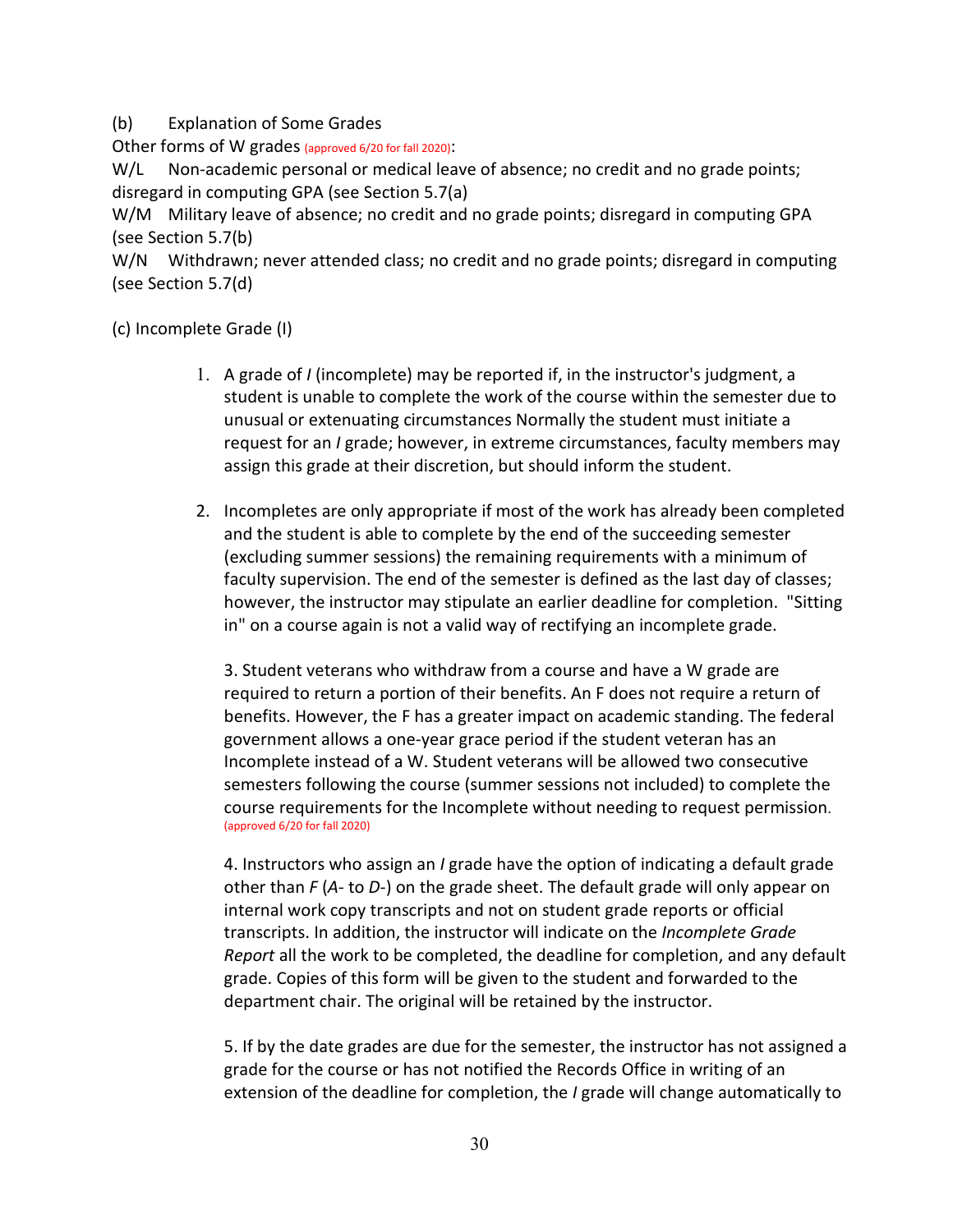an *F* or to the default grade indicated. Departmental provision shall cover unavailability of the instructor.

## **7.4 Change of Grades** *(Amended 4/12)*

Instructors may change grades, including I grades, that have been reported and saved on the grade roster for three weeks following the grades due date. Grades may be changed after this three week period with the written approval of the instructor and the appropriate dean using the Change of Grade Form. Faculty may request the form from the Records Office if they do not have a departmental copy.

The time limit on change of grade(s) is two years (by the last day of classes). Entries to a student's academic record prior to graduation, including requests for retroactive withdrawals, shall not be changed after two years for undergraduate students, except in the case of a clerical error. Students requesting a retroactive W within the two-year limit must petition the Academic Standing Committee. (approved 6/20 for fall 2020)

Grade changes for grades received before graduation will not be permitted after graduation unless the change is based on clerical or procedural errors, and the change is received and posted to the student's record by the last day of classes of the semester following the term in which the student graduated. (approved 6/20 for fall 2020)

## **7.5 Grade Point Average**

A grade point average (GPA) is obtained by dividing the total quality points earned by the number of GPA units.

## **7.6 Credit/No Credit (***CR/NCR***) Option**

<http://www.ric.edu/recordsoffice/Documents/Credit-No-Credit-Form.pdf>

*Note: Graduate students are not permitted to take graduate courses under the credit/no credit option.*

- (a) No more than one course in any given semester may be taken under the *CR/NCR* option during a student's degree program.
- (b) The total number of *CR/NCR* courses to be counted toward graduation cannot exceed six.
- (c) Any course taken as a free elective may be taken under the *CR/NCR* option.
- (d) No courses taken to meet the general education requirements are to be taken with the *CR/NCR* option. Note: A 101 language course is not considered a general education requirement, the 102 course is.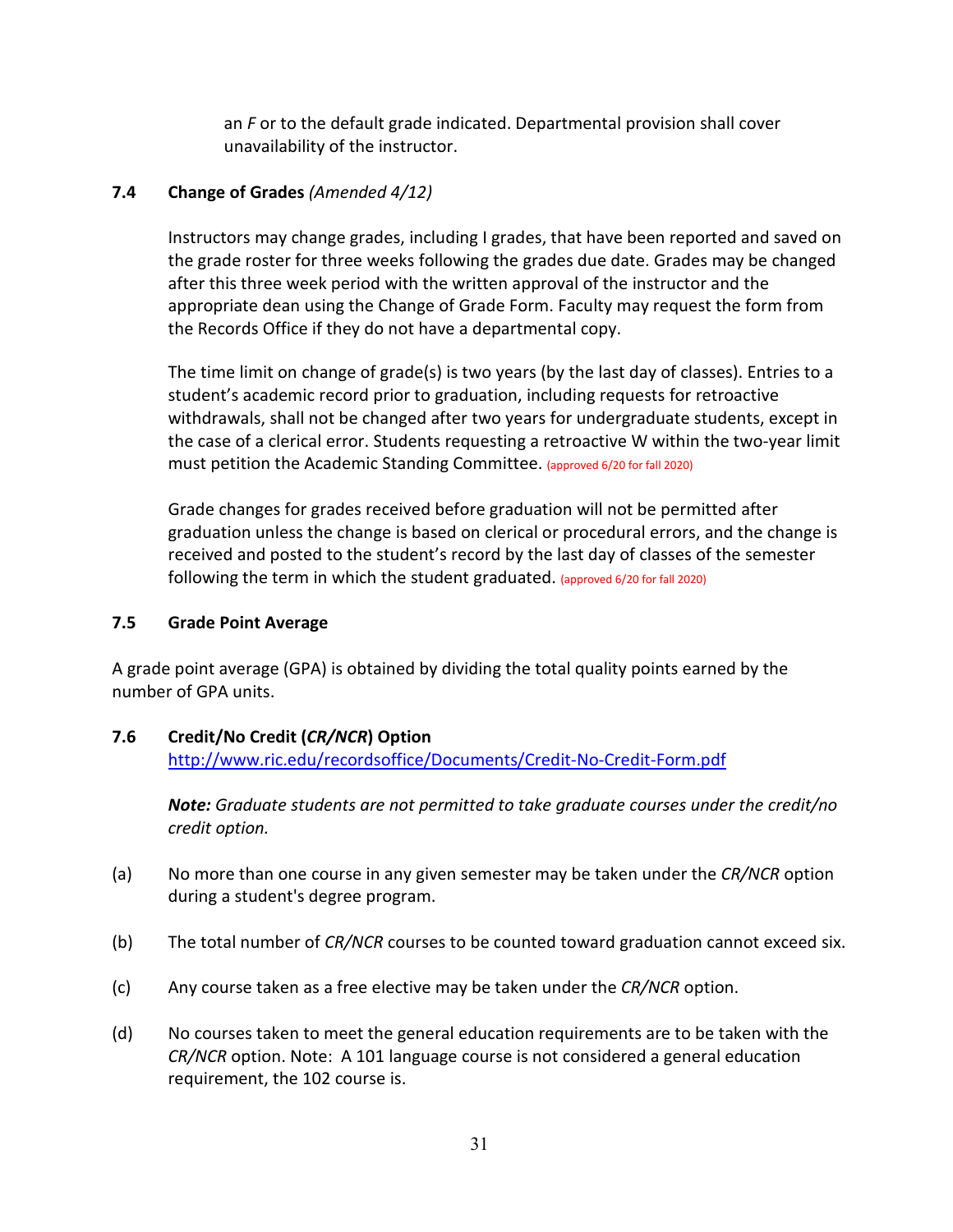- (e) Courses taken to meet the requirements of a student's concentration, major, minor, or cognate cannot be taken under the *CR/NCR* option.
- (f) For students in the teacher education programs and the nursing program, courses in the professional sequence cannot be taken under the *CR/NCR* option.
- (g) The designation *CR/NCR* is to be used where *CR* is to be given to students who achieve a *D-* (0.67) or above; *NCR* is to be given to students who do *F* (0.0) work. Courses passed with a *CR* count toward graduation but are not figured in the grade point average. Courses graded *NCR* do not count toward graduation and are not computed in the grade point average.
- (h) A student must indicate a choice of *CR/NCR* for a course before the end of the DROP period and may change this option anytime before the end of the DROP period.
- (i) Under no circumstances can a student change the option after the DROP period.
- (j) The Records Office will indicate the student's grade, or *CR/NCR*, according to the option chosen by the student. The student's letter grade will not be recorded or kept if the credit/no-credit option is chosen.

## **7.7 Mid-Semester Grades (Undergraduate)**

(e) Evaluation with feedback to students should be provided in all courses before midsemester. This mid-term assessment affords students the opportunity to assess their progress in order to seek help if needed to be successful. Sources for such help may include the instructor, the various academic support services, counseling, and/or outside sources. Also, mid-term assessment gives students information on which to base a decision to continue in the course past mid-semester.

At mid-term during the fall and spring semesters, the Records Office will provide information on access to grade rosters for every section listing the name of each student registered for that section. Faculty shall be responsible for the following:

- (a) Assigning appropriate grades for all students in all courses. (Amended 5/18, see Section  $7/1(c)$
- (b) Assigning W grades for those students who have requested a W (up until two weeks following the due date of mid-semester grades. The deadline is listed in the academic calendar.. This action applies to all students listed on the grade roster.
- (c) Submitting grade rosters via MyRIC.
	- *i.* Except for the *W* grade, none of the other grades assigned at mid-semester become part of the student's permanent record. These grades are advisory in nature.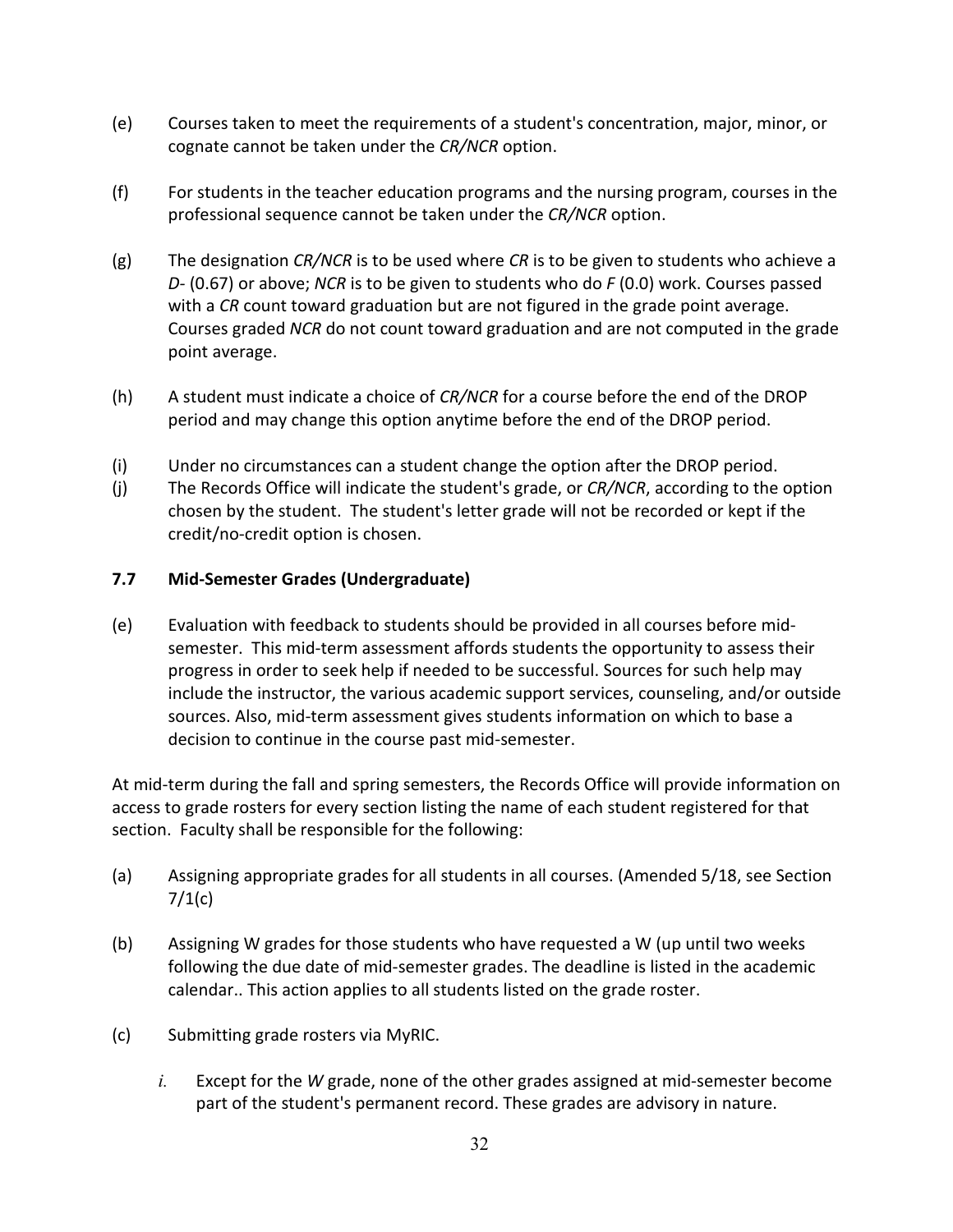*ii.* In each semester (15 weeks), the period for entering mid-term grades shall begin approximately on Monday of Week 7, and conclude on Wednesday of Week 9. Due dates are listed in the Academic Calendar: http://www.ric.edu/academics/Pages/Academic-Calendar.aspx

**Note:** Due to the brevity of the summer sessions, no such mid-semester grades shall be solicited (Amended 11/11).

- *iii.* The Office of Academic Support and Information Services (OASIS) shall review midsemester grades for those students with grade point averages below 2.0 strongly suggesting a meeting at OASIS to discuss their progress. At this meeting referrals to appropriate help centers and/or other strategies are discussed.
- *iv.* Timely deficiency reports can help to motivate students and are useful to their advisors and counselors. These reports are especially important for seniors, as unsatisfactory work may jeopardize their eligibility for graduation. Advisors shall be notified of any deficiency assigned to an advisee and shall also receive reports of any advisee on probation.

# **8. EXAMINATIONS**

The college recognizes the necessity for meaningful evaluation procedures. There are many methods for evaluation of students which can vary from department to department. Final responsibility for this matter lies with the departments themselves. Therefore, the specific methods of evaluation used shall be the responsibility of the classroom instructor with approval of the respective department.

The following sections are applicable for those departments that have determined courses for which final examinations are to be administered:

## **8.1 Exemption of Seniors**

Faculty may exempt a senior with a grade of *B* or better from a final examination in a course taken in that student's terminal semester. The terminal semester is that in which a senior's name appears on the official graduation list prepared by the Director of Records. Faculty shall have sole discretion as to when during the semester a determination is made whether to permit these exemptions. However, no student is to be denied the opportunity to take the final examination.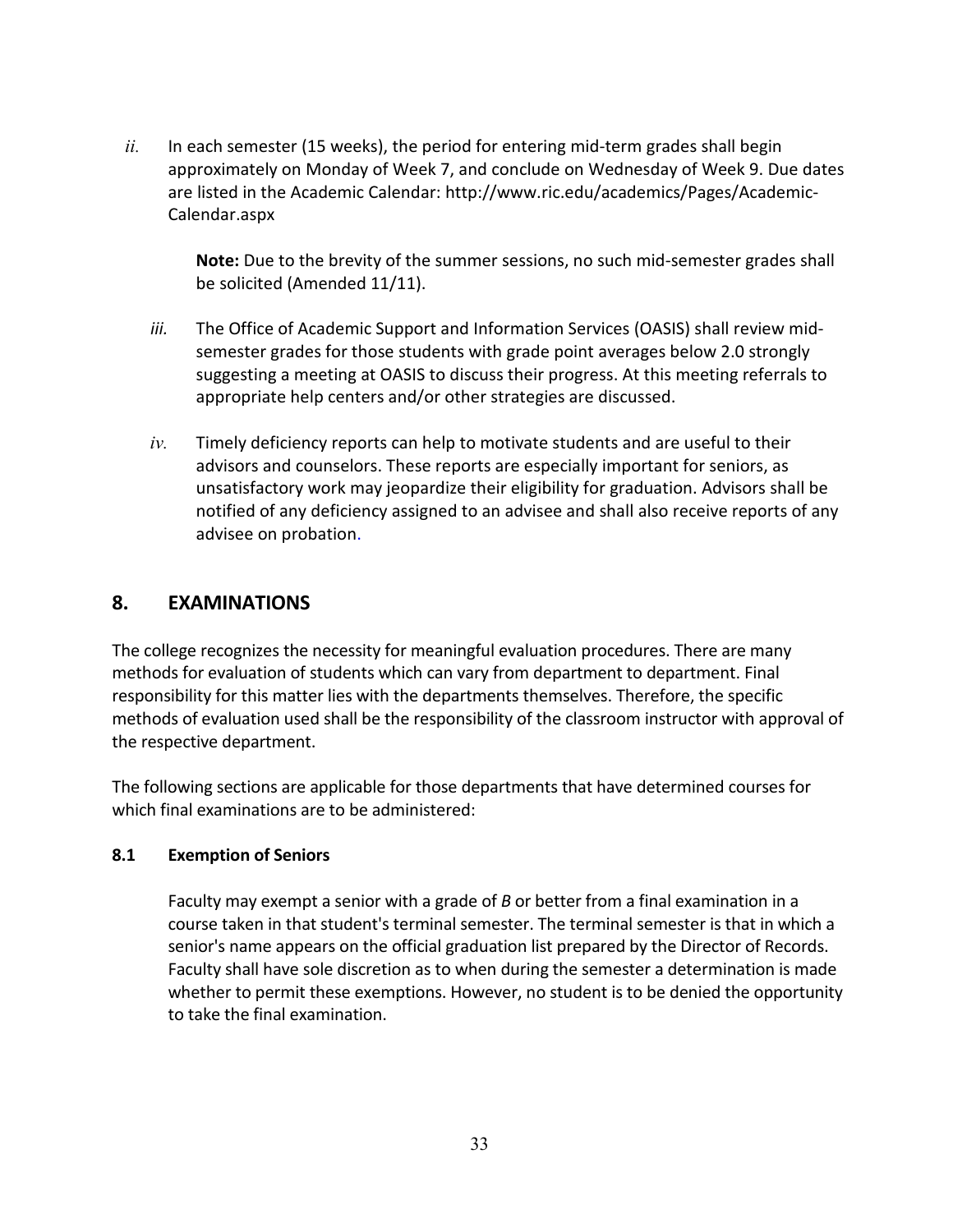#### **8.2 Scheduling**

Final examinations shall not normally exceed two hours in length and shall be scheduled by the Associate Director of Records. Except in an emergency or by prior approval from the department chair and satisfactory arrangement with the Associate Director of Records, no faculty member may change the scheduled time, place, or length of any final examination. In the event of disagreement between the department chair and the Associate Director of Records, the disagreement will be resolved by the appropriate dean. When a student is unable to take the regularly scheduled final examination, the student must make appropriate arrangements with the instructor for a make-up examination (see Section 13.2).

#### **8.3 Conflicts**

If a student is scheduled for two final examinations at the same hour, the student should observe the following priorities: first preference should be given to any exam for which more than one section of the course is taking a common final; second preference should be given to an examination in the student's major. Neglecting to reconcile conflicts prior to the start of the examination period may result in the denial of a make-up examination. Students should notify their instructors regarding any exam conflicts and the resolution of those conflicts as soon as possible.

#### **8.4 Examination Overload**

Students are expected to take no more than two final examinations in a single day. A student scheduled for more than two final examinations in one day should report this to the instructor of each of these courses. If it is not possible to adjust the final examination schedule to correct this matter, the student should follow the procedure outlined in Section 8.3 for the resolution of conflicts.

## **9. ACADEMIC STANDARDS**

## **9.1 Academic Integrity**

#### **A. Introduction**

Academic integrity is the foundation of the academic community. Students who violate college rules on academic integrity are subject to disciplinary penalties, including the possibility of failure or removal from a course, disciplinary probation, and/or dismissal from the college. Individual schools may have additional standards and policies related to academic honesty.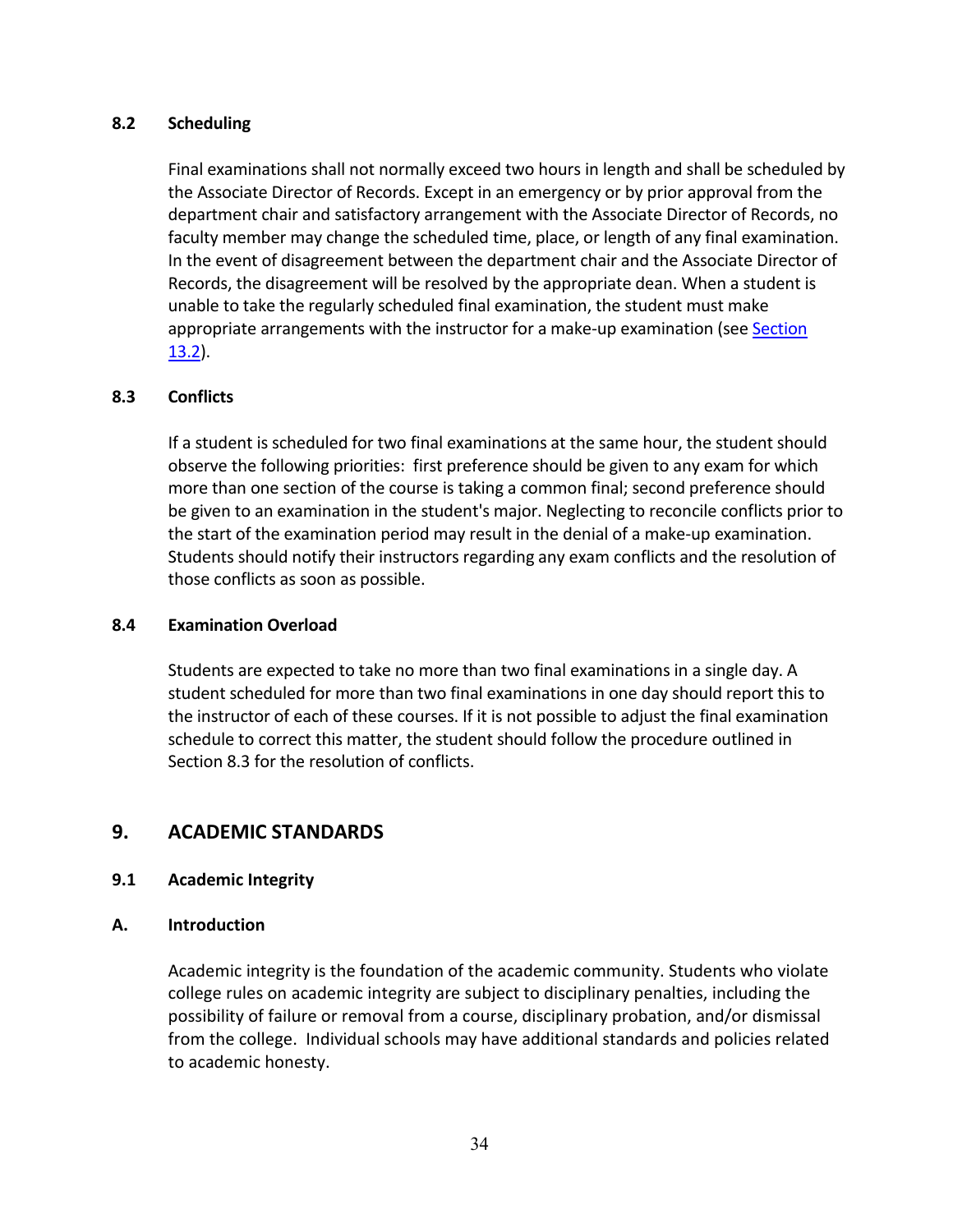## **B. Applicability**

The rules for academic integrity, and the penalties for violations, apply to all undergraduate and graduate, full-time and part-time students at Rhode Island College. Persons who withdraw from the college after allegedly violating these standards, who are not officially enrolled for a particular term but who have a continuing relationship with the college or who have been notified of their acceptance for admission are considered "students." In such cases a student may be prevented from re-enrolling or may be readmitted with certain restrictions until the case is resolved.

#### **C. Prohibited Behavior**

Academic integrity is the foundation of the academic community. Students who violate college rules on academic dishonesty are subject to disciplinary penalties, including the possibility of failure or removal from a course, disciplinary probation, and/or dismissal from the college. Individual schools may have additional standards and policies related to academic honesty.

Examples of violations of academic integrity include (but are not limited to):

- (a) Cheating: intentionally using or attempting to use unauthorized materials, information, or study aids in any academic exercise.
- (b) Fabrication: intentional and unauthorized falsification or invention of any information or citation in an academic exercise.
- (c) Plagiarism: intentionally or knowingly representing the words or ideas of another as one's own in any academic exercise. The following are examples of plagiarism:
	- *i.* Word-for-word plagiarism: This includes
		- the submission of another student's work as one's own;
		- the submission of work from any source whatever (print or electronic) without proper acknowledgement by footnote or reference within the text of the paper;
		- the submission of any part of another's work without proper use of quotation marks.
	- *ii.* Patchwork plagiarism: This consists of a piecing together of unacknowledged phrases and sentences quoted verbatim (or nearly verbatim) from a variety of sources. The mere reshuffling of other people's words does not constitute original work.
	- *iii.* Unacknowledged paraphrase: It is perfectly legitimate to set forth another author's facts or ideas in one's own words, but if one is genuinely indebted to the other author for these facts or ideas, the debt must be acknowledged by footnote or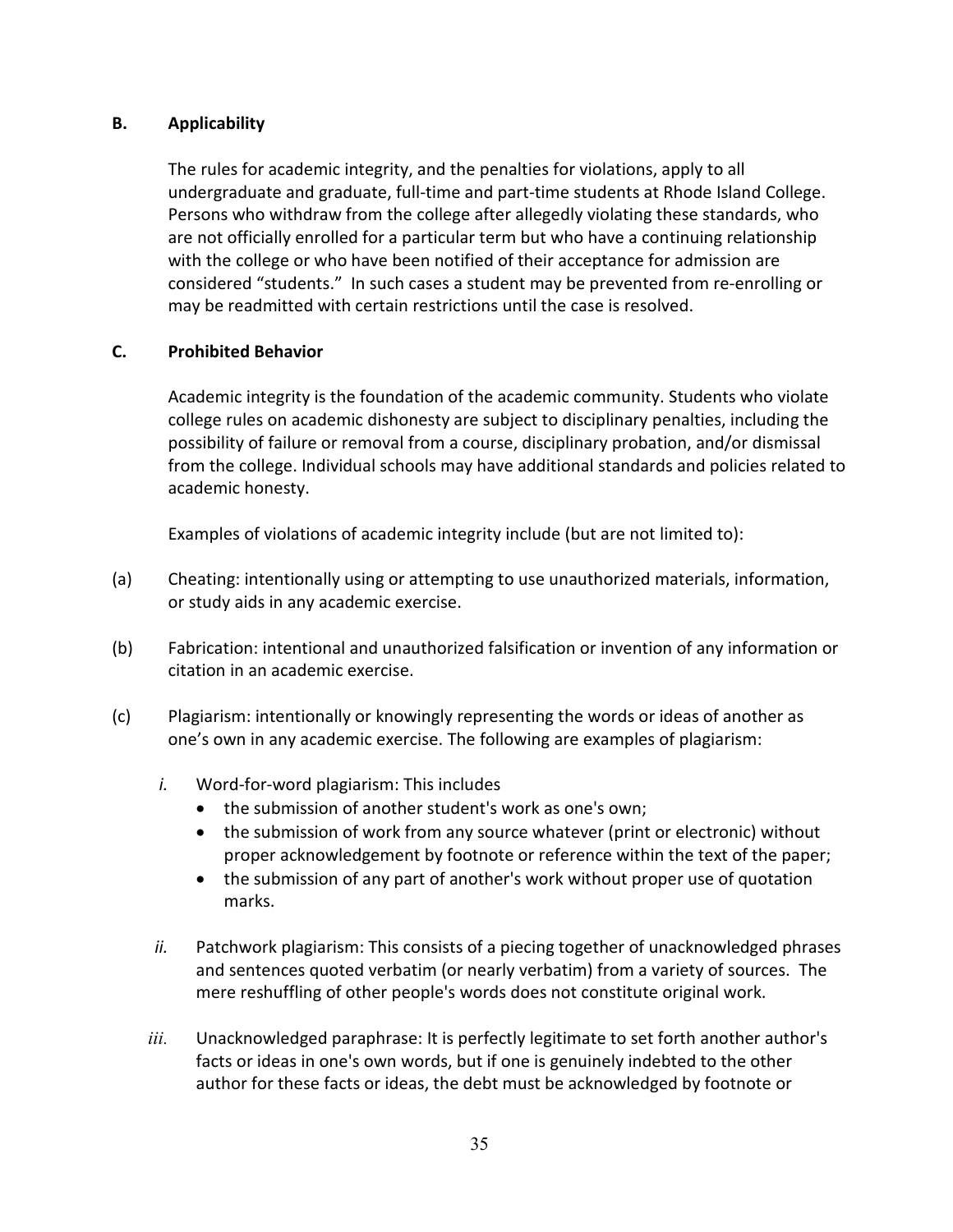reference within the text of the paper (e.g., the above paragraphs are based largely on Sears, Harbrace *Guide to the Library and Research Paper*, p. 39).

- (d) Collusion: Facilitating academic dishonesty intentionally or knowingly helping or attempting to help another to commit an act of academic dishonesty.
- (e) Deception: Providing false information to an instructor concerning a formal academic exercise, e.g. giving a false excuse for missing a deadline or falsely claiming to have submitted work.
- (f) Sabotage: Acting to prevent others from completing their work. This includes cutting pages out of library books or willfully disrupting the experiments of others.
- (g) Multiple Submissions: Submitting for credit, when a student has not been given permission to do so, any work that is the same or substantially the same as work that has been submitted for credit in another course. Many professors allow re-working or building on prior work; however, multiple submissions are permitted only with the prior permission of the instructor(s), and only when the student acknowledges the multiple submission in the work itself.

#### **D. Adjudicating Alleged Violations of Academic Integrity**

Formal adjudication of alleged violations of academic integrity is conducted by the Academic Integrity Board.

## (a) Initiation of Complaint

Cases of violations of academic integrity should be identified by individual faculty members, and reported to the Provost/V.P.A.A. A student may also report a case to a faculty member or the Provost/V.P.A.A.

## (b) Faculty Role

- *i.* The faculty member has two clearly defined roles: first, to establish preventive measures; and, second, to ensure that detected violations of academic integrity are dealt with appropriately and reported.
- *ii.* Preventive measures should include a statement to each class by the faculty member outlining expected standards of academic integrity and the necessity for such standards.
- *iii.* The faculty member should also maintain reasonable security of all examination materials and procedures. Generally, the faculty member should employ any reasonable methods to discourage violations of academic integrity.
- *iv.* A faculty member may take action up to and including failing a student accused of a violation of academic integrity. Some often-used penalties include:
	- A low or failing grade on the assignment in which the offense occurred.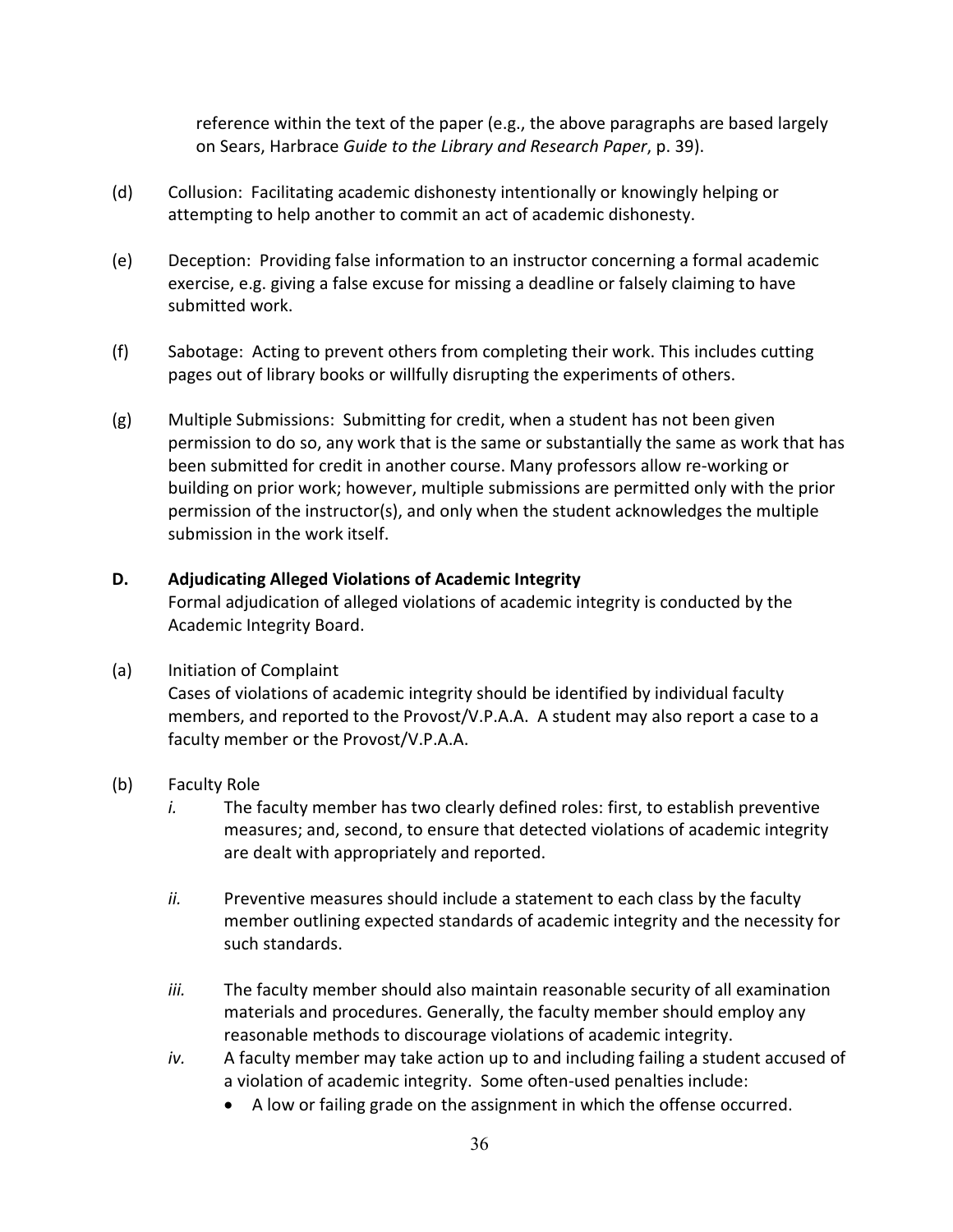- An additional assignment.
- Reduction of the final grade up to and including failure.
- Any combination of the above.
- *v.* In all cases, a report describing the nature of the violation and the subsequent action taken by the faculty member shall be filed with the Provost/Vice President for Academic Affairs using the [Academic Integrity Report Form.](https://cm.maxient.com/reportingform.php?RhodeIslandCollege&layout_id=3) Additionally, the faculty member may recommend that the Academic Integrity Board recommend further action.
- *vi.* In the case of graduate students, the faculty member will also inform the director of the graduate program of the nature of the violation and the subsequent action taken by the faculty member, and may recommend that the director of the graduate program take further action.

#### (c) Graduate Programs Role

In the case of graduate students, the director of the graduate program may convey the recommendation of a penalty of probation or dismissal from the program to the academic dean of the school in which the student is enrolled. *(Revised/Approved 5/13)*

#### (d) Provost/Vice President for Academic Affairs Role

The Provost/Vice President for Academic Affairs shall maintain a file of any and all reports of violations of academic integrity. At the discretion of the Provost/Vice President for Academic Affairs and depending upon the severity of the infraction, the student may be informed in writing about possible consequences of further infractions.

In the case of multiple infractions, the Provost/Vice President for Academic Affairs will refer the student's name to the Academic Integrity Board for review and possible action.

## (e) Academic Integrity Board Role

<http://www.ric.edu/Academic-Integrity-Board/Pages/default.aspx> The Council of Rhode Island College created the Academic Integrity Board (AIB), composed of students, faculty and administration. The AIB has authority to establish, publish and implement procedures for adjudicating alleged violations of academic integrity by students. It is authorized to hear and adjudicate charges against individual students in cases of violations of academic integrity.

The Academic Integrity Board shall consider cases referred to it by a faculty member or the Vice President for Academic Affairs, and has the option to recommend any penalties ranging from those available to the faculty member to placing the student on academic probation or expelling the student from the college.

i. Appeal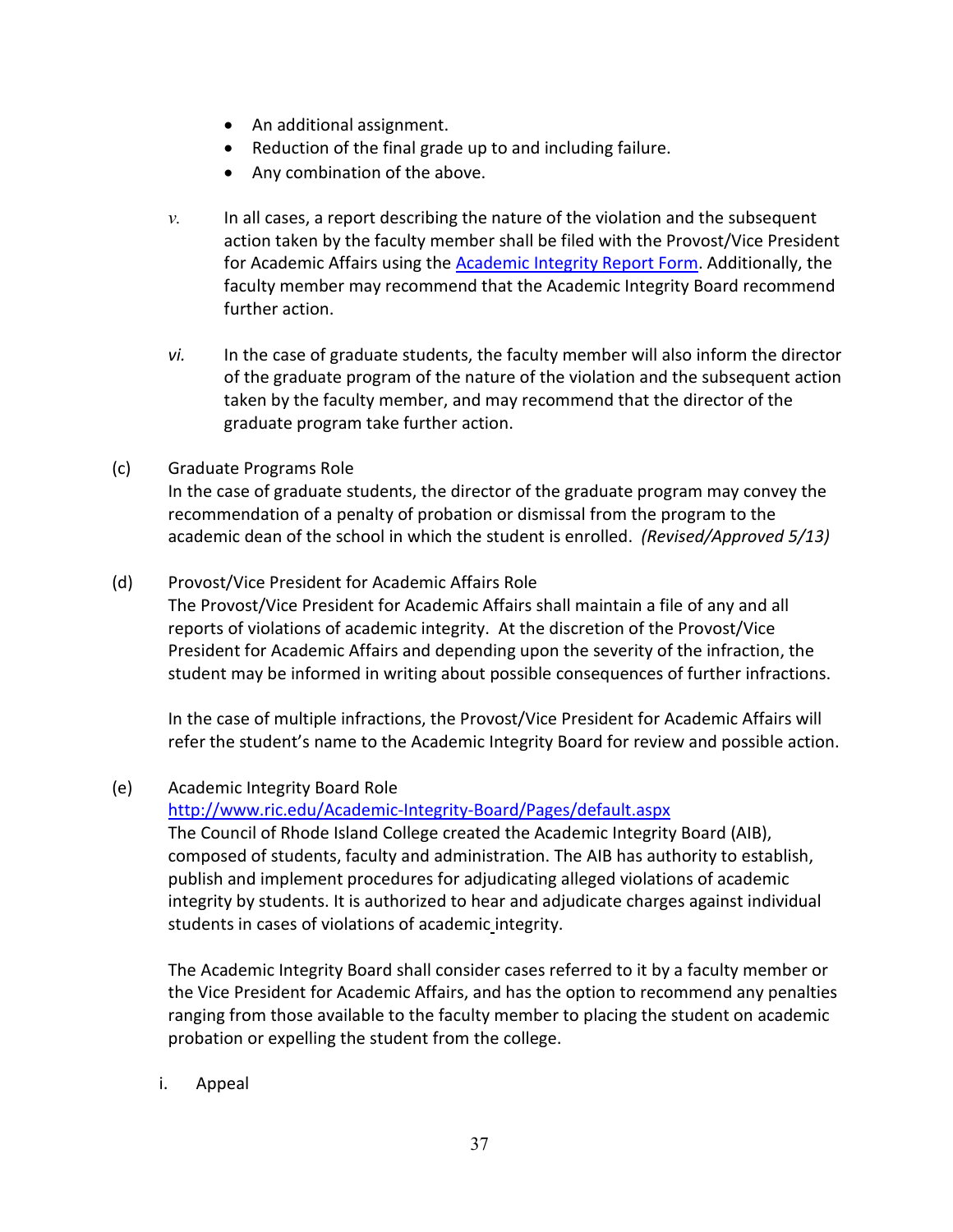Any student accused of a violation of academic integrity may appeal action taken by the instructor in a case to the Academic Integrity Board.

- ii. Appeals Procedure
	- Appeals or referrals to the Board will follow the standard procedure of the Board.
	- The Board shall inform the student, the faculty member, and Provost/Vice President for Academic Affairs of its decision.
	- A record of the cases concerning violations of academic integrity will be kept in the Office of the Provost/Vice President for Academic Affairs.
	- A student may appeal the decision of the Academic Integrity Board to the Provost/Vice President of Academic Affairs. Appeals may be considered on the basis of new information or procedural errors.

#### (f) Hearing Procedures

Absent extraordinary circumstances, the Academic Integrity Board (AIB) shall operate in accordance with the following:

- 1. The student accused will be given written notice of an academic integrity violation.
- 2. The chair of the board shall schedule the time, date and place of the hearing(s), to be held normally at least five days following the student's notification but normally within thirty days. The chair shall rule on any other procedural matters raised by either party.
- 3. Any documentary evidence that any witness or party wishes to present at the hearing shall normally be submitted to the Provost/Vice President for Academic Affairs (VPAA) as far in advance of the hearing as possible. The Provost/VPAA shall forward all evidence to the AIB Chair. The chair will share all evidence with the Board prior to the hearing. The accused may view the evidence prior to the hearing by contacting the chair and arranging to have the materials viewed. Any documentary evidence not submitted in advance of the hearing shall be permitted at the discretion of the chair.
- 4. An accused student or a complaining witness may request that one or more members of the board be recused for good cause such as a conflict of interest or bias. The fact that one of more members of the board may have previously adjudicated a matter involving the student or witness(s) shall not, in and of itself constitute good cause. The chair shall rule on the request for recusal except when the chair is the subject of the recusal request in which case the remaining members shall make the ruling.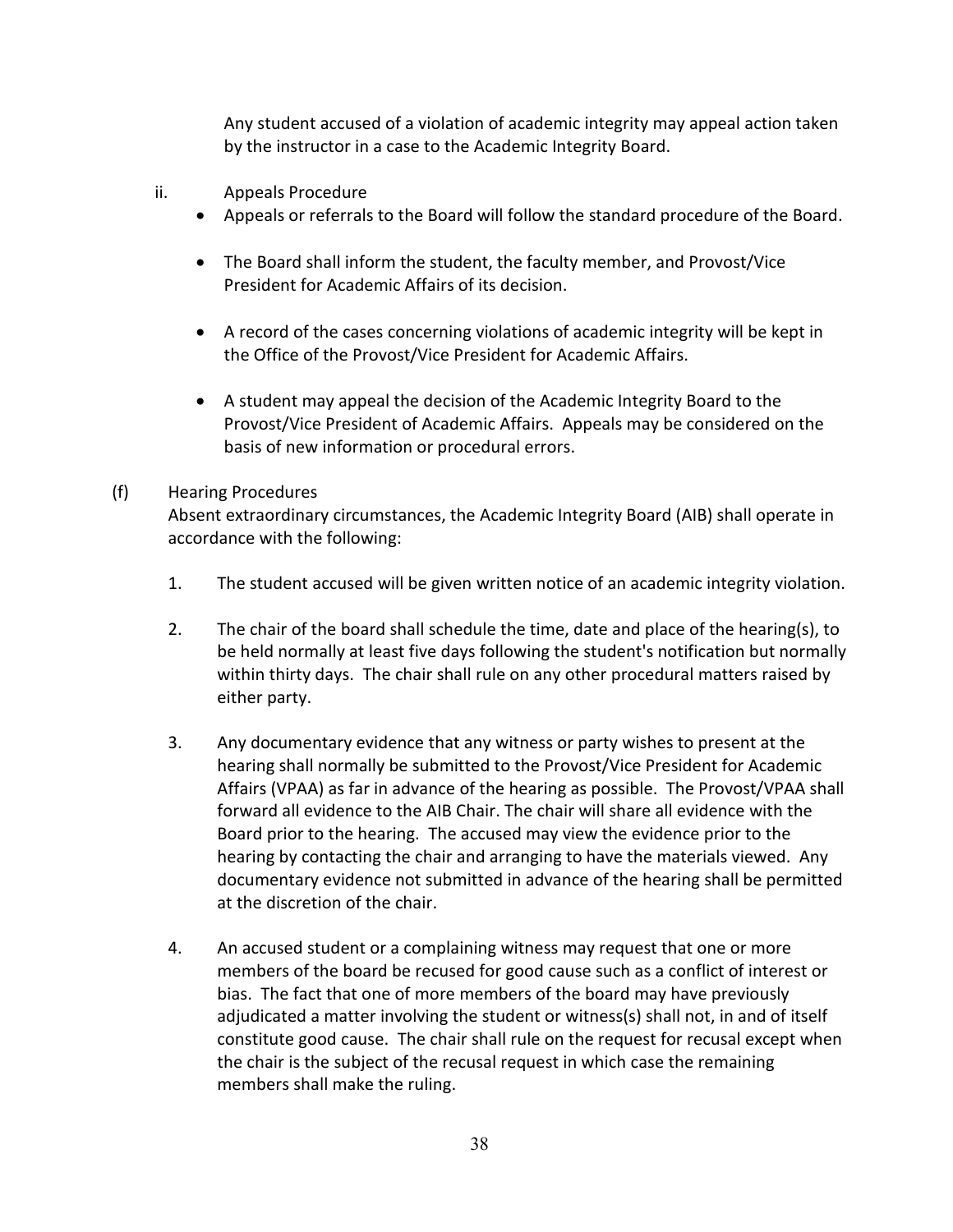- 5. Board Hearings shall be conducted in private.
- 6. The accused student, the party bringing the charges forward, and a person of support for the accused student and the party bringing the charges forward may attend the hearing. A person of support for the accused student and a person of support for the party bringing the charges forward may attend. However, the support person must be a member of the RIC community and may not be a member of the accused family. The support person may only speak to the board with the chair's approval. Attendance of any other witnesses shall be at the discretion of the chair.
- 7. The board's deliberations concerning the determination of guilt and the imposition of sanctions shall be conducted in executive session.
- 8. Where more than one student is accused of misconduct arising out of the same incident the accusations against all of the students shall be considered separately. The chair shall rule on any exceptions.
- 9. All members of the college community are expected to cooperate with the Academic Integrity Board and those who are prospective witnesses shall make themselves available at the hearing as necessary. The parties seeking to call witnesses from the college community shall contact the witnesses as far in advance of the hearing as possible.
- 10. Hearsay evidence may be admitted at the discretion of the chair.
- 11. The hearings shall be conducted without the formal procedures that are followed in a court of law.
- 12. A recording shall be made of the hearing and a copy shall be provided to the accused student upon request.
- 13. Following the presentation of the case by the party bringing the charges forward and/or the Board, the accused student shall have the opportunity to respond.
- 14. Questions directed at the accused and the complainant (if present) will be asked by the board.
- 15. Normally, the party bringing the charges forward and accused student may not directly question each other.
- 16. Either side may make a closing argument with the accused student going last.
- 17. The board's determination shall be made on the basis of whether it is more likely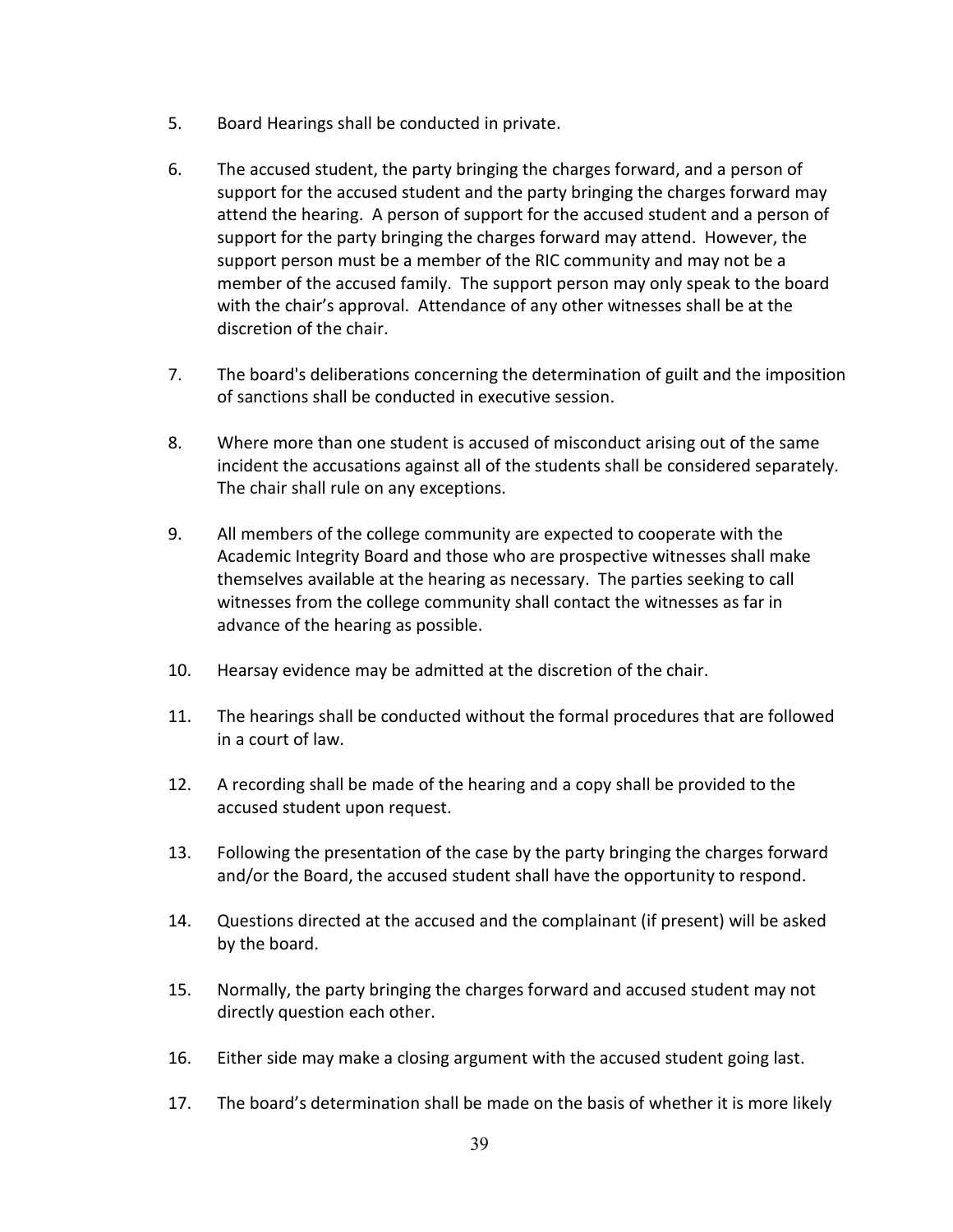than not that the accused student violated the Academic Integrity Code except where the likely sanction is either suspension for at least a semester or expulsion in which case the standard of proof shall be by clear and convincing evidence.

- 18. The board shall make its decision(s) on the evidence presented and arguments made at the hearing, in addition to evidence and findings related to previous hearings of the accused and college documents. If the accused student fails to appear, the Board shall proceed with the hearing and consider whatever evidence is presented.
- 19. Corrective actions may include but are not limited to: expulsion, suspension, academic probation, failure of a course, failure of assignment (s), and/or a prescription of work by an assigned Academic Integrity Advisor. The board may also prevent a student from graduating or being readmitted.
- 20. Notice of the board's decision, including information regarding any relevant right of appeal, shall be sent to the student, the faculty member, and the Provost/Vice President for Academic Affairs as soon as practicable.

## **9.2 Course Failure**

(a) Undergraduate Students

A student who fails a course is not allowed to take any course to which the failed course is prerequisite until the course has been satisfactorily completed.

(b) Graduate Students

A graduate student with a failing or unacceptable grade in a course that has been retaken or replaced will be awarded no program credit; however, the grade will remain on the student's transcript and will be included in calculating the grade point average.

## **9.3 Time Limitations for Graduation – Undergraduate**

(**Note**: See the *Graduate Manual* for probation and dismissal policies applicable to graduate students: [http://www.ric.edu/graduatestudies/Pages/Graduate-Studies-Policies-and-](http://www.ric.edu/graduatestudies/Pages/Graduate-Studies-Policies-and-Procedures-Manual.aspx)[Procedures-Manual.aspx](http://www.ric.edu/graduatestudies/Pages/Graduate-Studies-Policies-and-Procedures-Manual.aspx) 

Undergraduate students who do not complete all the requirements for graduation within ten years from the date of first matriculation will be considered not to have made satisfactory academic progress and may be academically dismissed.

## **9.4 Academic Standing**

Rhode Island College defines good academic standing as a minimum cumulative grade point average (GPA) of 2.0. The academic standing policy applies to all degree and non-degree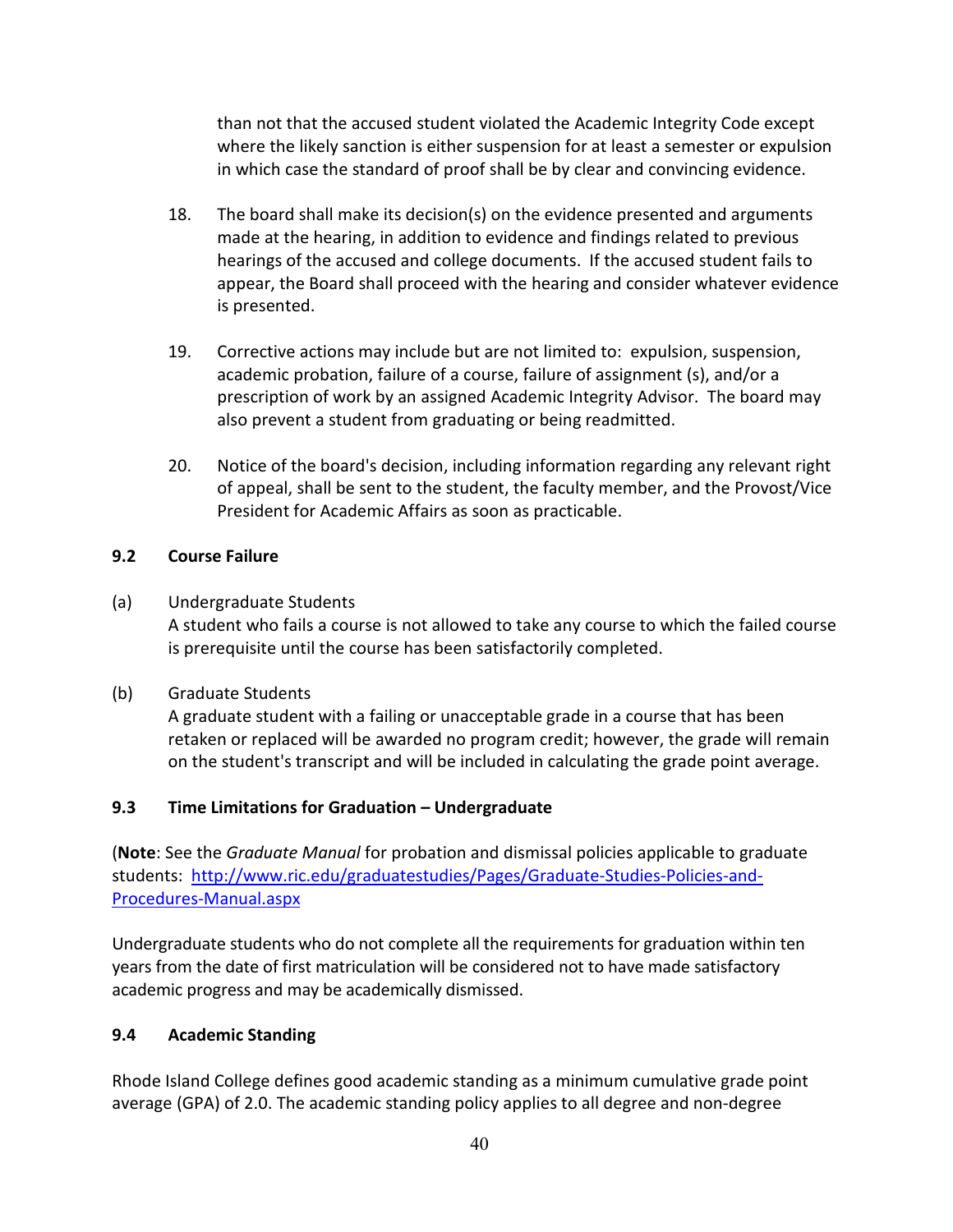undergraduates once they have attempted a minimum of 12 credits at the college. Maintaining good academic standing is crucial to demonstrating progress towards the completion of the degree.

**9.4 (a)** Academic standing is based on the number of credit hours attempted, the GPA earned at the end of a semester and the cumulative GPA. Following the posting of grades each semester, the Records Office will review all undergraduate students, degree and non-degree, to determine the level of academic standing applicable to each student. Professional programs and some majors may have additional and/or higher academic standards which the student must meet at specific intervals.

| Academi<br>c Status          | Term<br><b>GPA</b> | Cumulativ<br>e GPA | <b>Action</b>                                                                                                                                                                                                                                                                                                                                                                                                                                                                                                                                                                                                                                                                                                                                                                                                                                                                                     |
|------------------------------|--------------------|--------------------|---------------------------------------------------------------------------------------------------------------------------------------------------------------------------------------------------------------------------------------------------------------------------------------------------------------------------------------------------------------------------------------------------------------------------------------------------------------------------------------------------------------------------------------------------------------------------------------------------------------------------------------------------------------------------------------------------------------------------------------------------------------------------------------------------------------------------------------------------------------------------------------------------|
| Good<br>Academic<br>Standing | $\geq 2.00$        | $\geq 2.00$        | Positive service indicator applied.                                                                                                                                                                                                                                                                                                                                                                                                                                                                                                                                                                                                                                                                                                                                                                                                                                                               |
| Academic<br>Alert            | < 2.00             | < 2.00             | New first year students who have attempted 12 or more credits and whose semester GPA<br>falls below a 2.00 are asked to connect with OASIS complete an academic coaching<br>program and/or class the following semester. OASIS notifies the students via RIC email.<br>Academic Alert designation on unofficial transcript (one semester only).                                                                                                                                                                                                                                                                                                                                                                                                                                                                                                                                                   |
| Probation<br>I               |                    | < 2.00             | Academic Improvement Plan must be completed. Courses will be dropped if plan is not<br>submitted by the start of the following semester. Records notifies the students via RIC email.<br>Limited to a maximum of 12 credits.<br>Ineligible to hold office in student organizations; NCAA eligibility may be affected.<br>Financial aid eligibility may be affected.                                                                                                                                                                                                                                                                                                                                                                                                                                                                                                                               |
|                              |                    |                    | Probation I designation on unofficial transcript (one semester only or 12 attempted credits)                                                                                                                                                                                                                                                                                                                                                                                                                                                                                                                                                                                                                                                                                                                                                                                                      |
| Probation<br>П               |                    | $1.50 - 1.99$      | Students on Probation I who have 48 or fewer RIC GPA credits and a cumulative GPA of<br>$1.50 - 1.99$ , may continue on Probation II for one additional semester.                                                                                                                                                                                                                                                                                                                                                                                                                                                                                                                                                                                                                                                                                                                                 |
|                              |                    | $1.80 - 1.99$      | Students on Probation 1 with more than 48 RIC GPA credits and a cumulative GPA of<br>$1.80 - 1.99$ may continue on Probation II for one additional semester                                                                                                                                                                                                                                                                                                                                                                                                                                                                                                                                                                                                                                                                                                                                       |
|                              |                    |                    | Records Office notifies students via RIC email.                                                                                                                                                                                                                                                                                                                                                                                                                                                                                                                                                                                                                                                                                                                                                                                                                                                   |
|                              |                    |                    | Update Academic Improvement Plan prior to start of the following semester. Courses will<br>be dropped if plan is not submitted by the start of the following semester.                                                                                                                                                                                                                                                                                                                                                                                                                                                                                                                                                                                                                                                                                                                            |
|                              |                    |                    | Limited to a maximum of 12 credits.                                                                                                                                                                                                                                                                                                                                                                                                                                                                                                                                                                                                                                                                                                                                                                                                                                                               |
|                              |                    |                    | Ineligible to hold office in student organizations; NCAA eligibility may be affected.                                                                                                                                                                                                                                                                                                                                                                                                                                                                                                                                                                                                                                                                                                                                                                                                             |
|                              |                    |                    | Financial aid eligibility may be affected.                                                                                                                                                                                                                                                                                                                                                                                                                                                                                                                                                                                                                                                                                                                                                                                                                                                        |
|                              |                    |                    | Probation II designation on unofficial transcript (one semester only or 12 attempted credits).                                                                                                                                                                                                                                                                                                                                                                                                                                                                                                                                                                                                                                                                                                                                                                                                    |
| Dismissal                    |                    | < 2.00             | Students who fail to meet probation level standards will be dismissed from the college<br>at the end of the fall or spring semester. A dismissed degree student may register for RIC<br>courses as a nondegree student to become eligible for readmission (minimum cumulative<br>GPA of 2.00) with the following conditions:<br>-Attempt up to a maximum of 24 credits at RIC as a nondegree student (includes W grades)<br>-Limited to a maximum of 12 credits per semester<br>-Repeat first those exact courses (same course number) in which F's or D's were earned<br>-Ineligible to hold office in student organizations<br>-Students who fail to reach a 2.00 cumulative GPA after attempting a maximum of 24 credits<br>will be blocked from further registration at RIC.<br>Dismissal designation on official transcript. Records Office notifies student via RIC email<br>and by letter. |

The table below outlines each stage of the academic standing policy.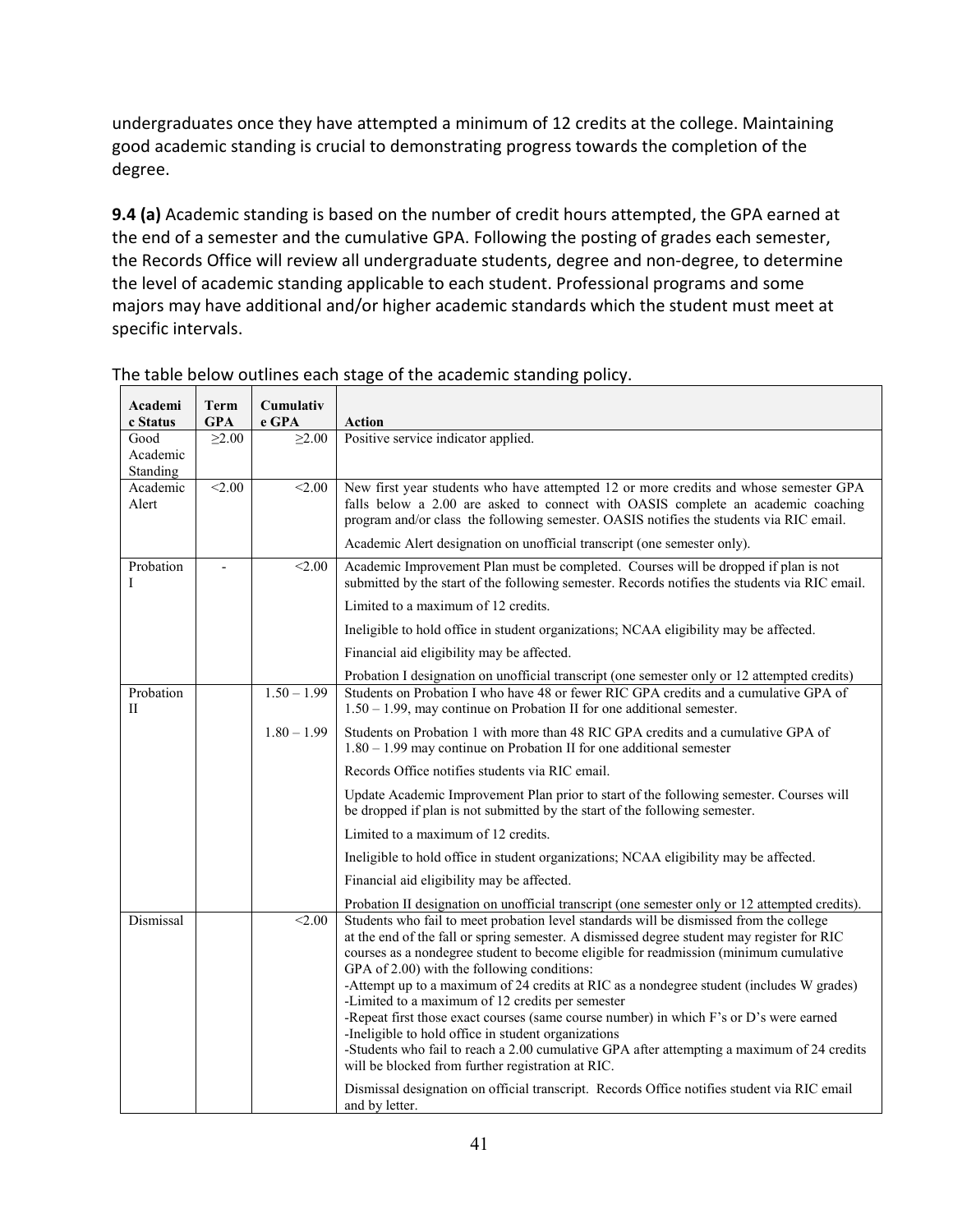Dismissed students may appeal to the Academic Standing Committee for reinstatement only if the student's appeal for a retroactive withdrawal, grade change, etc., results in a cumulative GPA adjustment to a 2.00 or higher.

## **9.4 (b)** Academic Standing Committee (ASC)

The Academic Standing Committee (a Council Committee) reviews and acts on petitions from undergraduate students for the following:

Permission to take a course for a 3<sup>rd</sup> time

Approval for retroactive withdrawal from a course (must be within two-year time limit) Approval for retroactive withdrawal from a semester(s) (must be within two-year time limit)

Request to be placed on Probation II for one semester (semester GPA of at least 2.33 and cumulative GPA of 1.80-1.99)

The petition form may be found at

<http://www.ric.edu/recordsoffice/documents/PetitiontoAcademicStandingCommittee.pdf>

## **9.5 Dismissal from an Academic Program**

In certain academic programs, minimum standards for continuance in the program exist as described in the *College Catalog*. In addition to specifying minimum GPAs for such programs, the College reserves the right to deny continuance to any student who is adjudged to lack aptitude or fitness for the stated purpose of that academic program.

## **9.6 Academic Disruptive Conduct**

(a) Limitation of Policy

This policy addresses only student class disruptive conduct as defined here. Non-academic student conduct and threatening behavior (on or off campus) are addressed in the Student Code of Conduct and covered by the policies and procedures of the Student Conduct Board.

(b) Classroom Management

This policy acknowledges the need for protection of academic freedom in the classroom, for faculty authority in classroom management, and for faculty and student safety in the classroom.

(c) Due Process

This policy respects faculty and student rights to due process in any event emanating from academic disruptive student conduct in the class.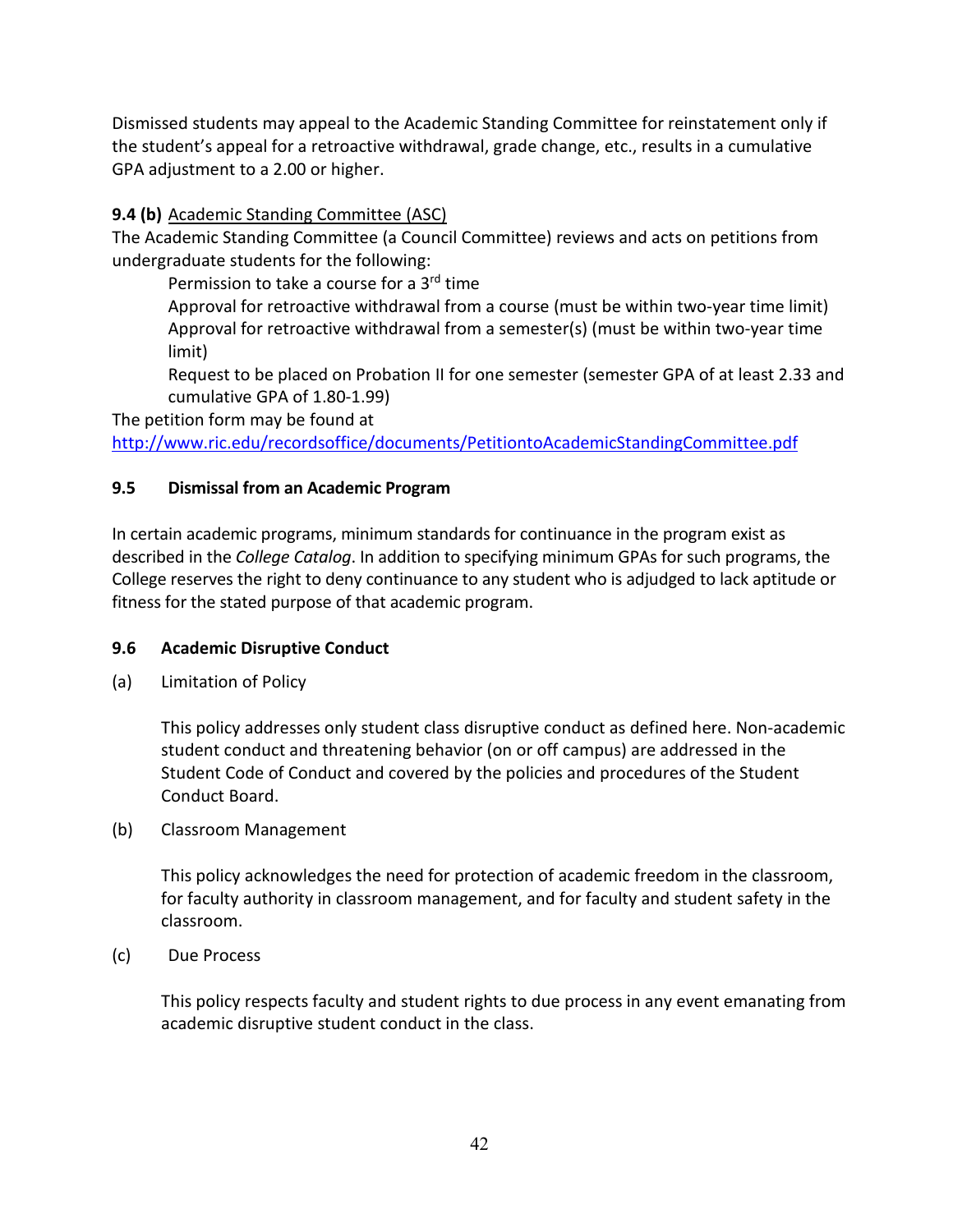- (d) Related Documents
	- **Academic Disruptive Conduct Incident Report Form**
	- **Appeal Form**

#### (e) Rationale

In accordance to the rights and responsibilities of students set forth in the Student Bill of Rights and Student Conduct Code

(http://www.ric.edu/studentlife/Documents/RICStudentHandbook.pdf) this addresses the policies and procedures for: a) defining academic disruptive conduct; b) students violating academic conduct standards; and c) faculty, staff, and administration for adjudicating students in violation of academic disruptive conduct policies.

- (f) Definitions
	- *i.* Class: Class or classroom environment includes any formal or informal meeting and method of instruction, whether in person, hybrid, or online, for credit or not for credit. It includes laboratories, field trips, on-line discussion boards or blogs, clinical settings, internship placements, practicum, student teaching sites, and all other academic activities where instruction takes place.
	- *ii.* This policy shall not prohibit an outside agency from terminating a student's internship, field placement, clinical experience, or student teaching placement when that student violates the policies of that agency.
	- *iii.* Instructor: The person in charge of the class, laboratory, or other instructional settings. However, these procedures apply equally to disruptions in the computer center and laboratories, off-campus clinical settings, practicum or student teaching sites, the Library, student services areas, and other academic support areas such as OASIS and The Writing Center, etc.
	- *iv.* Disruptive Student Conduct: Student behavior that interferes with the ability of the instructor to teach and students to learn, or violation of an instructor's established rules of conduct for a particular class. Examples of disruptive student conduct include, but are not limited to:
		- Failing to respect the rights of other students to express their viewpoints
		- Carrying on distracting side conversations
		- Constant questions or interruptions which interfere with the instructor's presentation
		- Overt inattentiveness (e.g., sleeping, reading the paper, using laptops for nonclass-related activities)
		- Entering class late or leaving early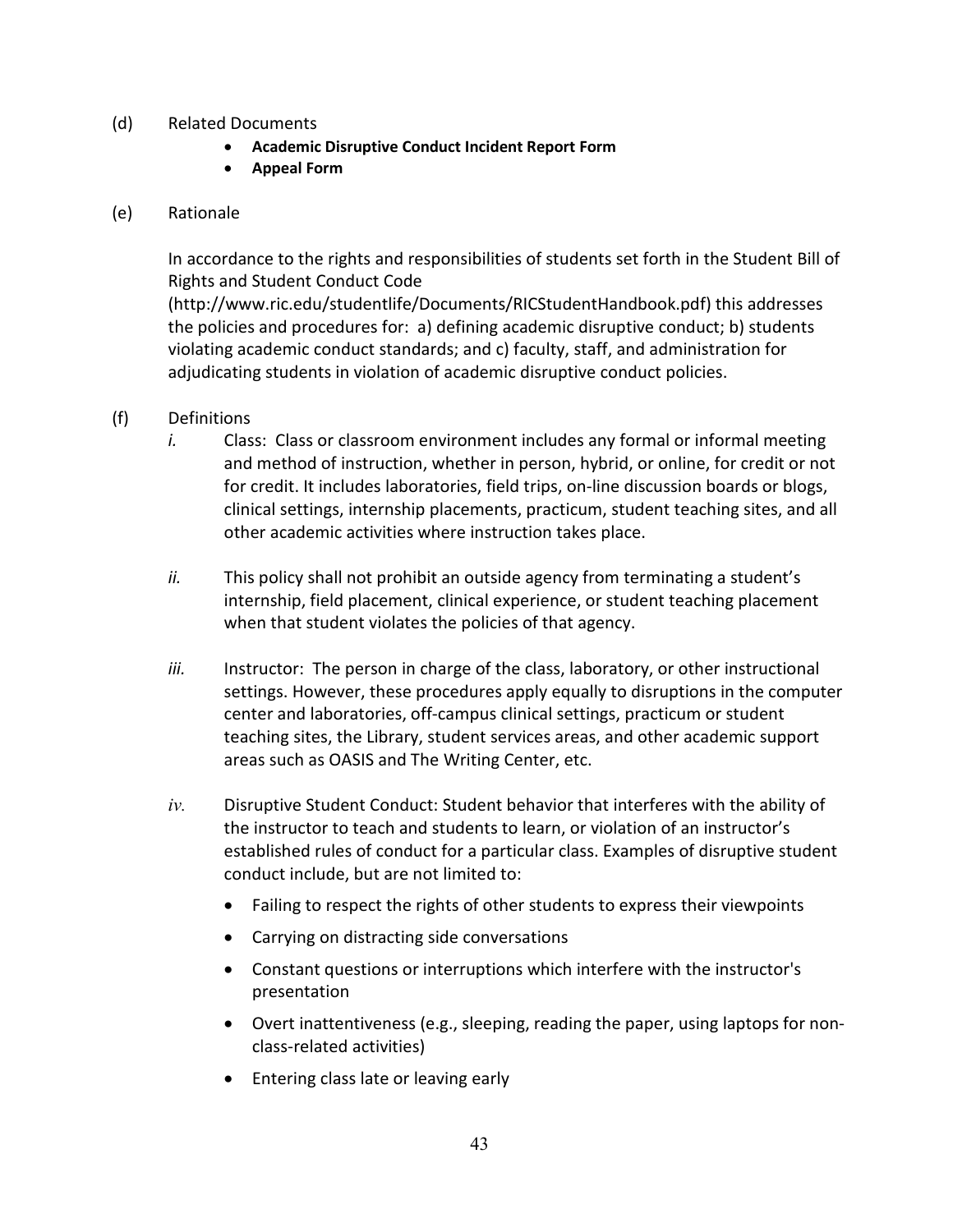- Use of cell phones in the classroom
- Inordinate or inappropriate demands for time and attention
- Use of sexist, racist, or offensive language
- Verbal abuse or harassment (e.g., taunting, badgering, intimidation)
- *v.* Threatening Student Conduct: May result from the escalation of an initial disruptive situation where a student may pose a physical threat to the instructor or other students. This includes behavior that threatens, intimidates, or other inappropriate behavior exhibited toward the instructor or student outside of the classroom environment. Behaviors may include a violation of local, state, or federal law, a violation of Student Conduct Code or violation of Student Bill of Rights. If at any time a student threatens to harm the instructor, or other students or him/herself, the instructor should immediately dismiss the class and inform Campus Security to remove the student.
- (g) Policy on Disruptive Student Conduct

All students are required to abide by the rules of academic conduct established by the College and by individual instructors in their classes. Instructors have broad discretion to establish rules of conduct in order to responsibly protect their students in exercising their academic freedoms and for their personal safety. For these reasons, students shall not engage in disruptive behavior or negatively impact the classroom learning environment. Therefore, the instructor has the authority and responsibility to maintain order in the classroom. This includes the authority to temporarily remove a student who engages in disruptive behavior and to file a report of academic disruptive conduct for a student who interferes with the learning and teaching environment.

(h) Procedures for Adjudicating Disruptive Student Conduct

**Instructor:** The instructor should model appropriate, respectful, and responsible behavior in all interactions with students and is responsible for informing students of the rules of conduct. The class syllabus should be used to inform students in writing of standards and expectations for classroom conduct and possible consequences for disruptive behavior.

When necessary to address a student's academic disruptive behavior, the instructor should follow the actions below:

- *i.* Inform the student immediately of the violation of the classroom policy with the specific example of the disruptive behavior and ask that it be stopped.
- *ii.* If the student's behavior is mildly disruptive and is the first occurrence, the instructor should consider talking with the student privately after class. The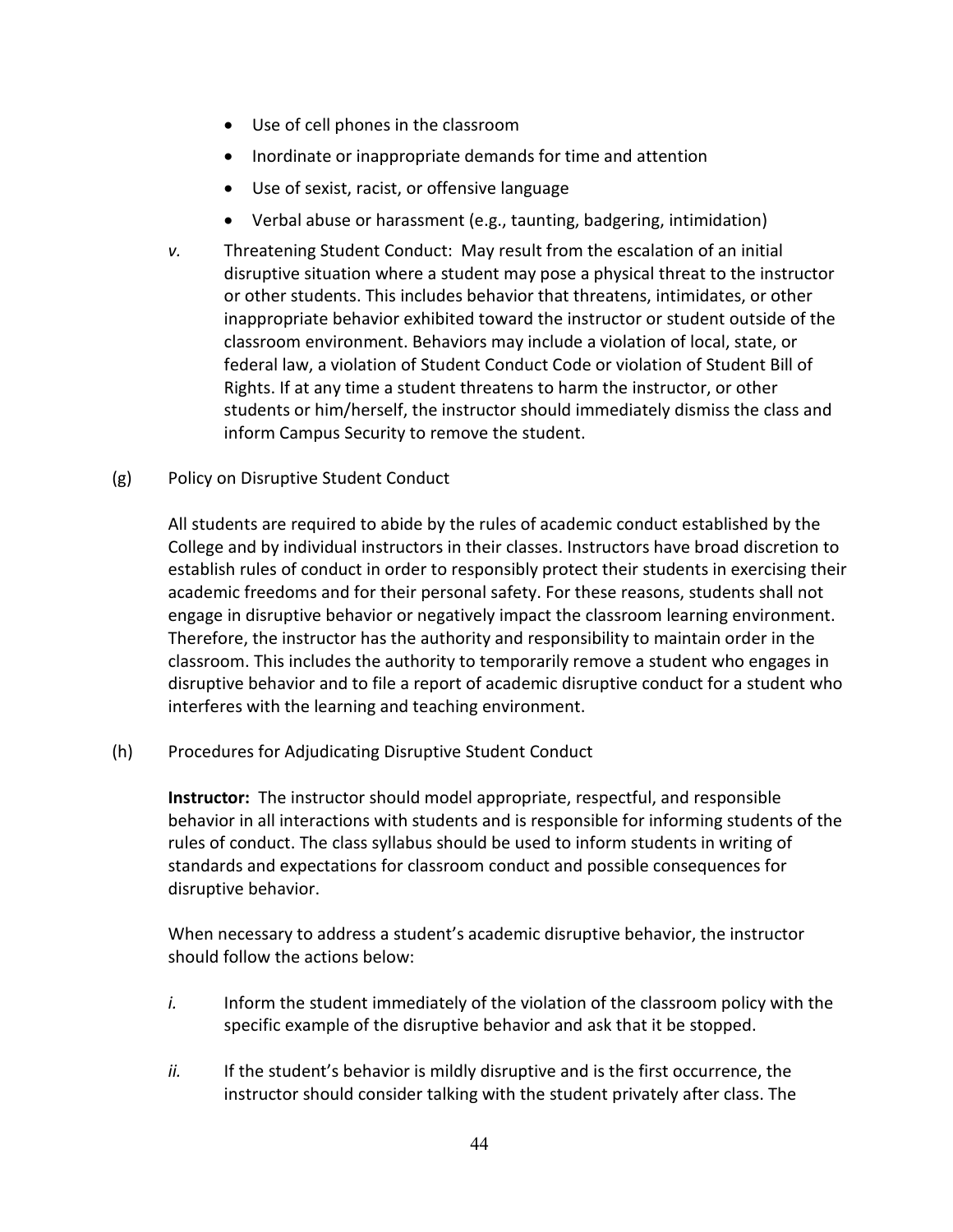instructor may request that the meeting occur with the presence of the Department Chair.

- *iii.* If the disruptive behavior continues, either in the current class or in the future, the instructor should inform the student (preferably in private) that a continuance may result in the submission of a formal written report of the incident.
- *iv.* If the student continues the disruptive behavior despite a warning, the instructor should ask the student to leave the classroom and inform the student that a formal written report will be submitted. Following the class, the instructor should file a written report of the incident (See Academic Disruptive Behavior Incident Report Form) to the Department Chair.
- *v.* If the student refuses to leave the classroom after being instructed to do so, the instructor should inform the student that the refusal is a separate charge of disruptive behavior and subject to additional action.
- *vi.* If the student continues to refuse to leave the classroom, the instructor may choose to adjourn the class or may contact Campus Security to remove the student.
- *vii.* Regardless of actions taken, the instructor should document the specifics of the incident immediately and notify the Department Chair.

**Department Chair:** The Department Chair is responsible for consulting with the instructor within 24 hours of the submission of the Incident Report Form. Depending on the severity of the student's disruptive behavior, the Department Chair may elect the following actions:

- *i.* Notify and meet with the student preferably before the next class to provide them with a copy of the Incident Report Form. Inform the student that failure to comply with classroom policies may result in dismissing the student from class for the remainder of the semester The student's signature on the Academic Disruptive Behavior Incident Report Form acknowledges an agreement to the stipulations for their return to class. The instructor will be required to take no further action. A copy of the Incident Report Form will be submitted to the Vice President of Academic Affairs.
- *ii.* If the student does not meet with the Department Chair prior to the following class, the instructor has the authority to not allow the student back into the classroom until this condition is satisfied.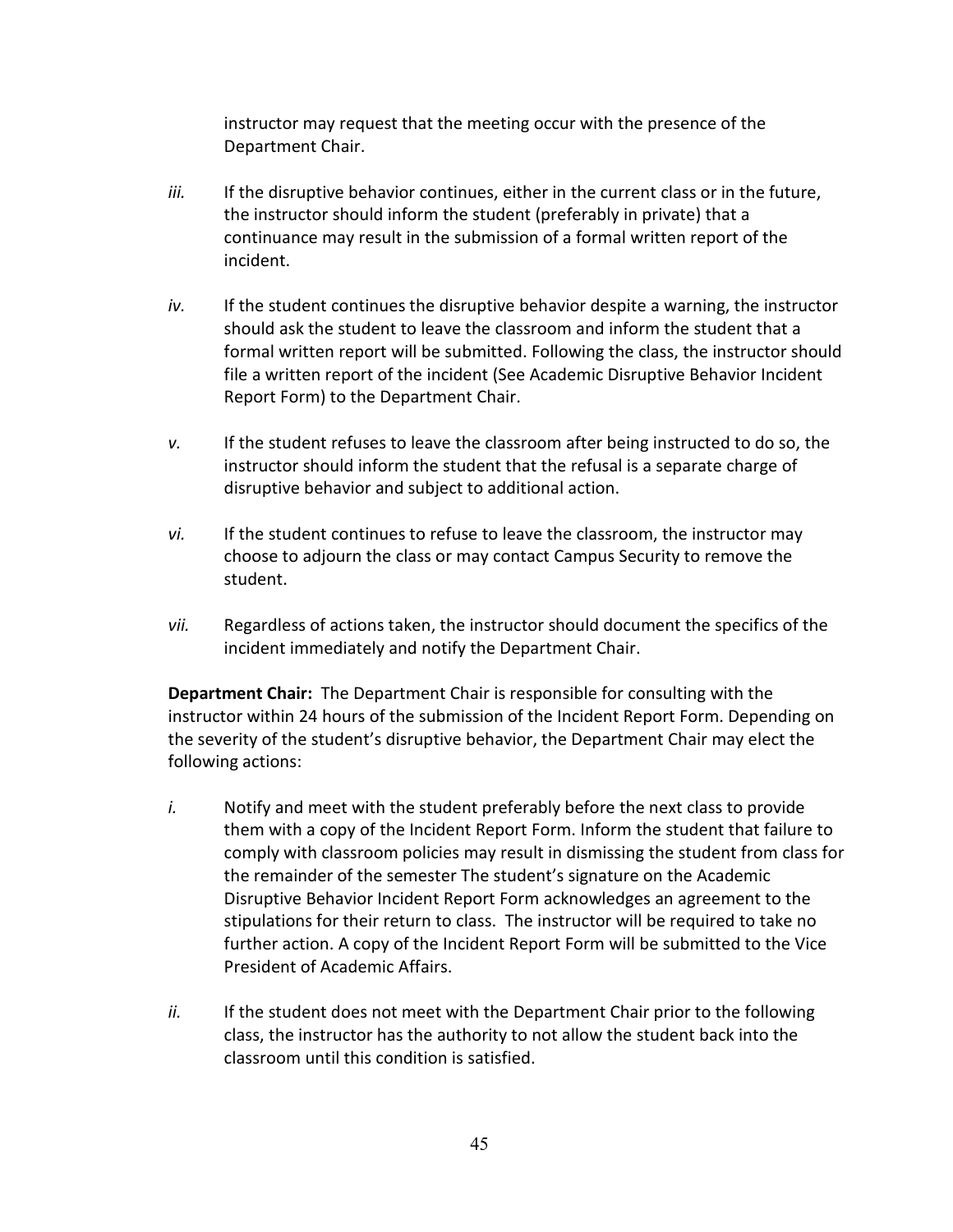*iii.* If the Department Chair dismisses the student for the rest of the semester, the Department Chair has the responsibility to communicate their decision of dismissal, in writing, to the student prior to the next class following the date of the incident. The student has the right to appeal this decision to the Dean within five (5) work days of the receipt of the written dismissal. (see Academic Disruptive Conduct Appeal Form)

**Dean**: If the Department Chair's decision to dismiss the student is appealed, the Dean must respond to the student, Department Chair, and Instructor in writing within five (5) work days of receiving the appeal. The Dean may elect the following actions:

- *i.* If the Dean reverses the dismissal, arrangements will be made to allow the student to make up all work missed during the absence from class. These may include;
	- 1. the student returning to class;
	- 2. the student may be placed in another section of the class under a different instructor (with the new instructor's agreement and the Dean's approval); **or**
	- 3. the student is assigned an instructor in an independent study arrangement. In any case, the instructor will be required to take no further action against the student.
- *ii.* If the Dean upholds the dismissal, the student may appeal to the Vice President of Academic Affairs within five (5) work days of the receipt of the written notice of the denied appeal.

**Provost/Vice President of Academic Affairs:** The Provost/VPAA is responsible for hearing the appeal of the decision of the Dean regarding dismissal of a student from a class for disruptive behavior. If the Dean's decision is appealed, the decision of the Provost/VPAA is final and may not be appealed further. The decision of the Provost/VPAA must be communicated in writing to the Dean, Department Chair, instructor, and student within five (5) work days of the receipt of the written notice of appeal. The Provost/VPAA may order the student returned to class, may arrange an alternative instructional setting, or may uphold the dismissal. If the student is dismissed from class, the student will receive a final grade of "F" for the course.

# **10. GRADUATION REQUIREMENTS AND RESIDENCY REQUIREMENTS**

#### **10.1 Undergraduate Degrees**\*

<http://www.ric.edu/recordsoffice/Pages/Graduation.aspx>

The following requirements must be completed by undergraduate degree candidates at Rhode Island College in order to graduate: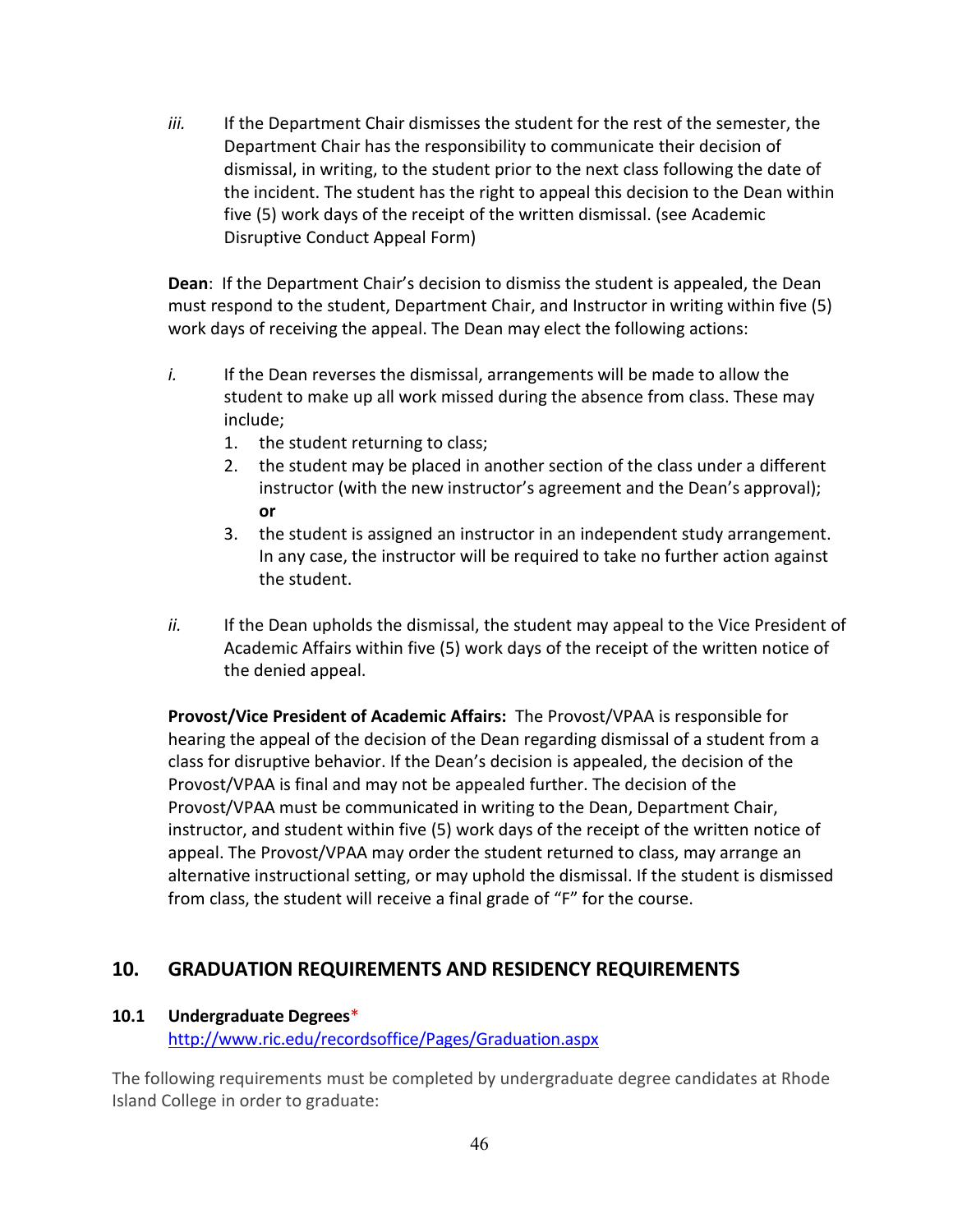- 1. The General Education requirements.
- 2. The College Writing Requirement.
- 3. The College Mathematics Competency.
- 4. The major requirements listed under each program, and, if applicable, requirements in the minor.
- 5. Experiential Learning Requirement.
- 6. A minimum of 120 earned credits.
- 7. The College Residency Requirement: a minimum of 45 credits must be taken at RIC, including a minimum of 50% of the major credits (approved 2020), with at least 12 credits in the major at the 300- or 400-level)
- 8. A minimum of a 2.0 G.P.A. in the major and minor (if applicable).
- 9. A minimum overall G.P.A. of 2.0 on a 4.0 scale.

## **10.2 Graduate Degrees**

- (a) Graduate students must have a 3.0 (*B*) grade point average in order to graduate. Each program has additional graduation requirements and students should contact their program advisor or the Dean of the School in which the program is administered for specific information.
- (b) The master's degree may be earned either through full-time or part-time study or by a combination of both. However, candidates must take at least four-fifths of the credits required for the degree at Rhode Island College. Upon the recommendation of the student's advisor and upon the approval of the appropriate Dean, the number of transfer credits accepted may be increased.
- (c) A program of graduate study must be completed within six years from the time of registration following the acceptance to degree candidacy; otherwise, said candidacy will be terminated. An appeal for an extension requires review and approval by the appropriate department and the appropriate Dean.

**Note**: Credits earned seven or more years prior to the awarding of the degree, six years for the M.S.W., shall not count toward a student's degree requirements unless an exception is granted by the department and the appropriate dean.

#### **10.3 General Education** <http://www.ric.edu/generalEducation/Pages/default.aspx>

The General Education program at Rhode Island College seeks to provide all undergraduates, regardless of curriculum or major, with a common base of knowledge that is deemed necessary in order for a student to be considered truly educated in today's world. Successful completion of the General Education requirements shall be a requirement for graduation for all undergraduate students from the College. General Education requirements are outlined at http://www.ric.edu/generaleducation/Pages/default.aspx.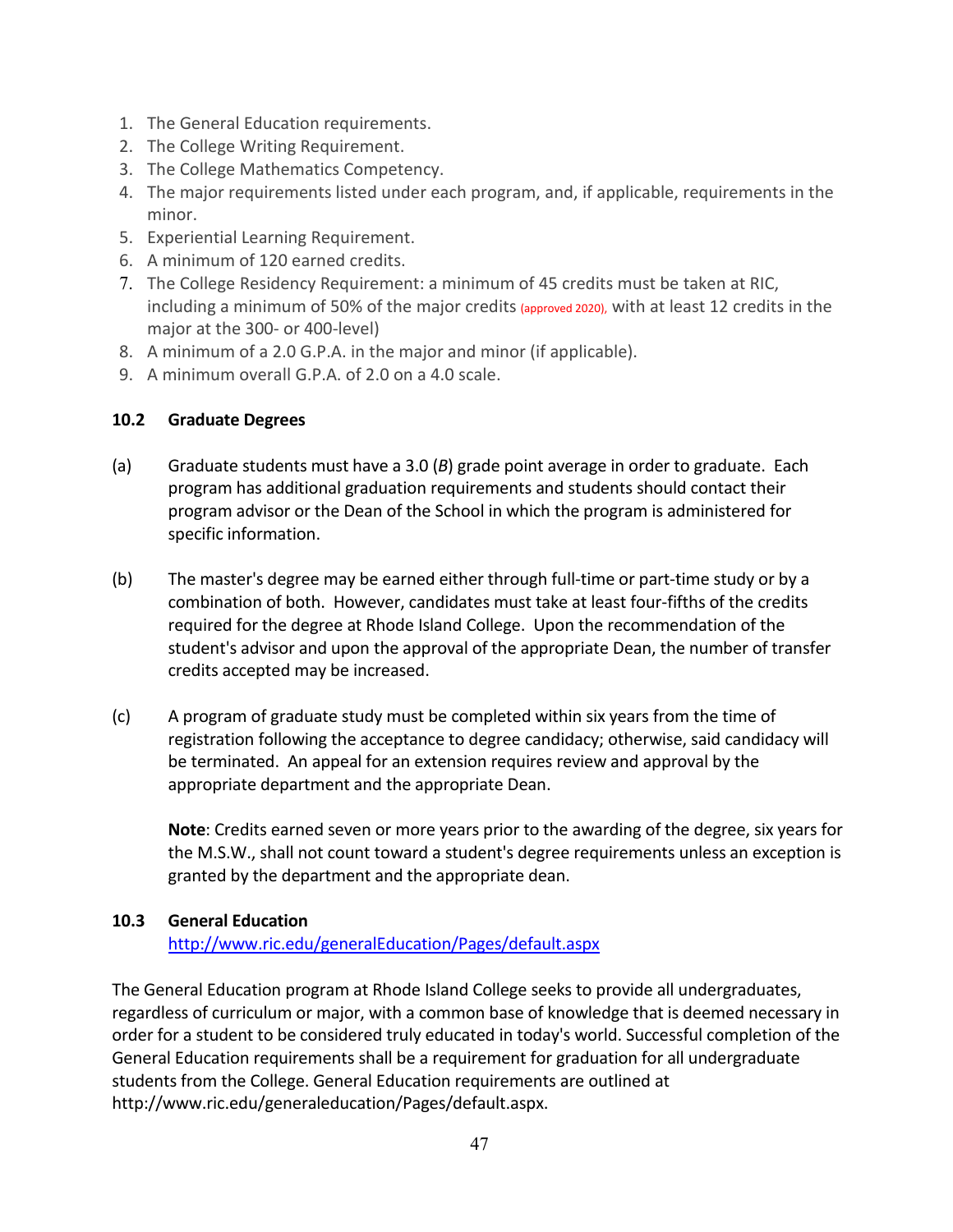## **10.4 College Writing Requirement and Mathematics Competency**

*(The name "College Mathematics Requirement" was changed to "College Mathematics Competency" 12/14)*

The Rhode Island College faculty believes that the critical and analytical skills emphasized by the College Writing Requirement and the College Mathematics Competency serve as a necessary foundation for all undergraduates.

(a) College Writing Requirement <http://www.ric.edu/firstyearwriting/Pages/default.aspx>

> All students are required to complete the College Writing Requirement. In most cases, this requirement is satisfied by the completion of FYW 100,or FYW 100P with a minimum grade of C (B for the Feinstein School of Education and Human Development). Students who pass FYW but do not achieve the minimum grade required will receive the college credit but will not have fulfilled the College Writing Requirement.

This requirement may also be satisfied by:

- i. Passing the appropriate College Level Examination Program (CLEP)/College Composition, with a minimum score of 50, and by reporting the score to the Records Office; or
- ii. Passing the course equivalent of FYW 100 with a C or better (B for the Feinstein School of Education and Human Development). Transcripts from the institution at which the student enrolled in the equivalent course should be sent to the Office of Admissions (prior to matriculation) or the Records Office (after matriculation).

Most students will have the opportunity during first year orientation to choose which FYW 100 course best meets their needs. For information on this process, visit <http://www.ric.edu/firstyearwriting>

Students are urged to fulfill the College Writing Requirement in their first year of study at Rhode Island College. Students who have not fulfilled the College Writing Requirement before the completion of 30 attempted credits at the college will have that noted on their Academic Requirements report and transcript and will have a registration hold until the student registers for the appropriate course.

(b) College Mathematics Competency <http://www.ric.edu/oasis/Pages/Mathematics-Learning-Center.aspx>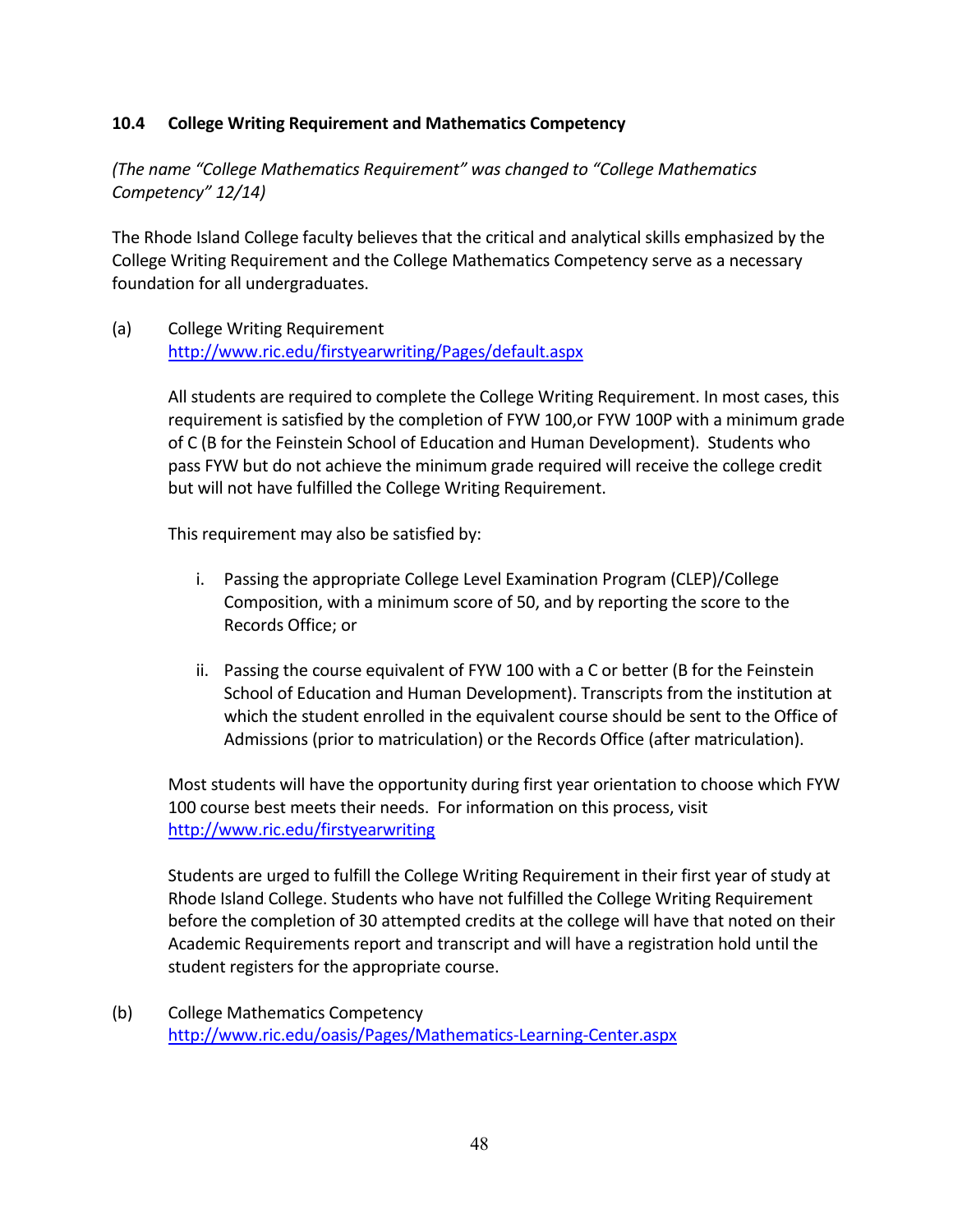Students are encouraged to complete the College Mathematics Competency by the end of their first semester of study at the College. Students who have not fulfilled the competency will have that noted on their Academic Requirements report and transcript.

Students who do not satisfy the College Mathematics Competency by the end of their first semester (15 or more attempted credit hours at Rhode Island College) will have a registration hold until the student registers for the appropriate course.

Note: Fulfillment of the College Mathematic Competency is distinct from and does not substitute for completion of the Mathematics Category of General Education.

Entering freshmen shall have the following options for fulfilling the College Mathematics Competency:

- *i.* All entering students will be required to take the Mathematics Assessment Examination prior to or during freshmen orientation. Students who achieve a satisfactory grade on the Assessment Examination will have met the competency. (This examination is given at least six times each semester and, if necessary, may be repeated once. The examination is administered by the Mathematics Learning Center.)
- *ii.* Students who do not achieve a satisfactory grade on the Assessment Examination (which may be taken twice) must enroll in Mathematics 010 prior to or during their first semester at Rhode Island College. Students who fail to earn a satisfactory grade must re-enroll in Mathematics 010 until successful completion.

Entering transfer students have the following options for fulfilling the College Mathematics Competency:

<http://www.ric.edu/orientation/Pages/Math-Placement.aspx>

- *iii.* Students who receive transfer credit for a course(s) deemed equivalent to Mathematics 010, or 177 or higher, will have met the competency.
- *iv.* Transfer students who do not fulfill the College Mathematics Competency by means of numbers I or 11 above will be required to take the Mathematics Assessment Examination prior to or during the first semester at Rhode Island College. Students who achieve a satisfactory grade on the Assessment Examination will have met the competency. This examination is given at least six times each semester and, if necessary, may be repeated once. The examination is administered by the Mathematics Learning Center.
- *v.* Students who do not achieve a satisfactory grade on the Assessment Examination (which may be taken twice) must enroll in Mathematics 010 prior to or during their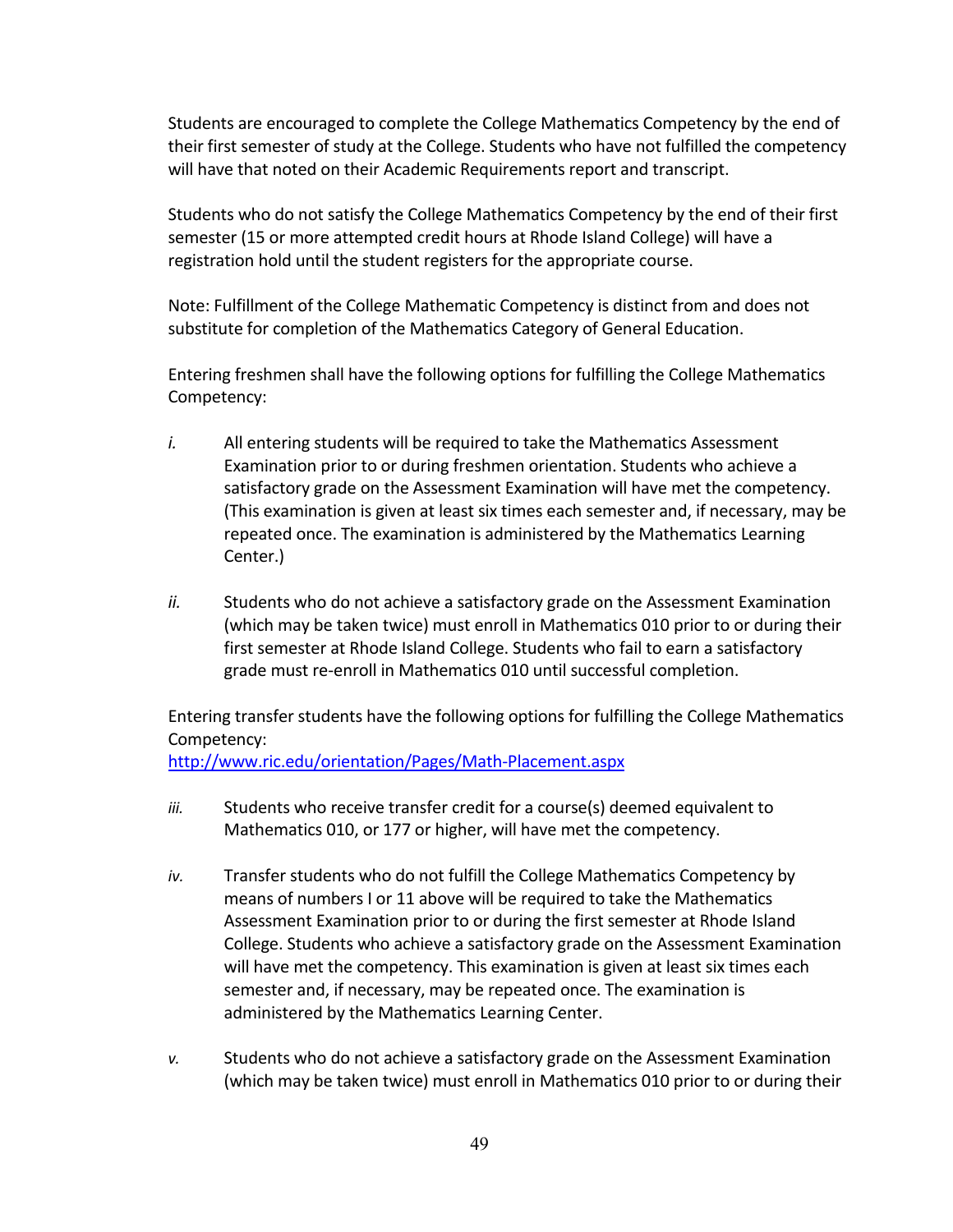first semester at Rhode Island College. Students who fail to earn a satisfactory grade must re-enroll in Mathematics 010 until successful completion.

#### (c) First Year Seminar <http://www.ric.edu/fys/Pages/default.aspx>

First-year students are required to complete First Year Seminar (FYS 100) within their first 30 attempted credits at Rhode Island College. Students who have not met this requirement will have an FYS hold placed on their registration, preventing them from registering for subsequent classes. Students who are enrolled for an upcoming FYS 100 by the FYS Coordinator will have the hold removed by the FYS Coordinator.

The purpose of FYS is to help former high school students transition into college students. As such, it is crucial that they complete it in their first year, i.e., within their first 30 credits, at RIC. The FYS policy will flag students attempting to enter their second year having not completed FYS and not allow them to register for any other courses until they have received necessary advising and/or counseling and have either registered for or proven completion of FYS.

#### (d) RIC 100 (implemented fall 2019)

RIC 100 is a one-credit transition to college course implemented in the fall of 2019 to maximize student success. It is required of all first-year students during their first semester. Students learn how to navigate college in general and RIC specifically, including such topics as time management, wellness, college expectations, note-taking, cultural competency and campus resources.

#### **10.5 Awarding of Degrees**

Rhode Island College confers undergraduate and graduate degrees each year. Diplomas are mailed to the student's home address four to six weeks after graduation. *(Approved 12/13)*

- (a) Undergraduate students who anticipate completion of their degree requirements in August, who will have no more than nine credits outstanding at the time of the spring commencement, and who plan to complete these requirements during Summer Session I and/or II are permitted to participate in the spring commencement; provided, however, that diplomas will not be mailed until all program requirements are met.
- (b) Students who complete degree requirements in August or January will receive their diplomas by mail.
- (c) Clearance of all financial obligations to Rhode Island College is required prior to participation in commencement exercises, issuance of a diploma or certificate, or issuance of a transcript.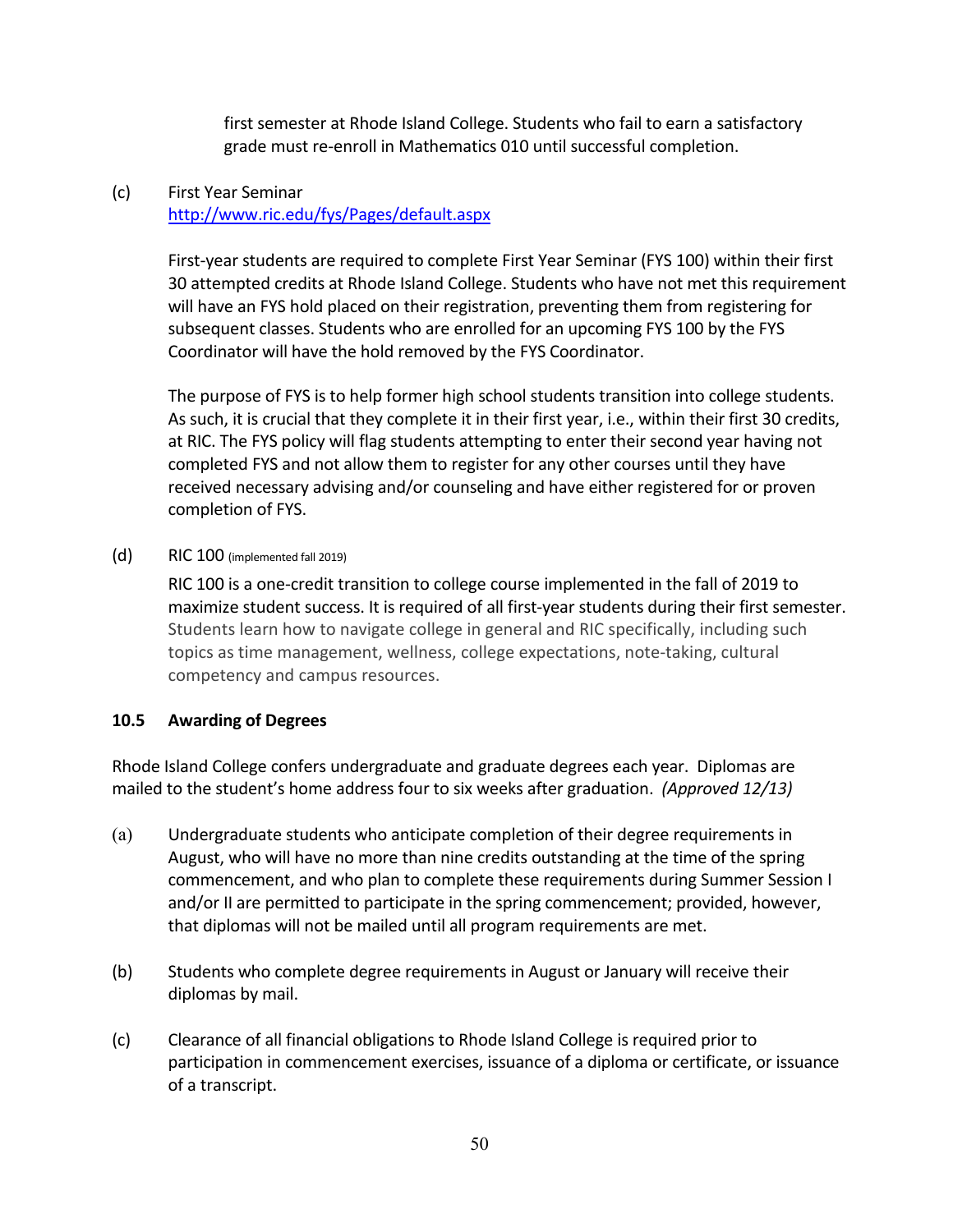- (d) The Records Office will forward to the President for transmittal to the Board of Education, listings of individuals expected to complete degree requirements.
- (e) Upon approval by the Board of Education and clearance of financial obligations, the Records Office will make available diplomas, letters certifying completion, or transcripts as appropriate.
- (f) Posthumous Degrees:

Rhode Island College seeks to recognize the academic achievements of undergraduate degree students who were enrolled at the college at the time of their death and to commemorate those achievements for the benefit of the students' families and the campus community.

In keeping with the college's standards for academic integrity, this policy is designed to establish consistent criteria and procedures for the awarding of a posthumous degree or certificate of attendance. This policy does not apply to the awarding of a posthumous honorary degree.

## **Procedures and Criteria**

- 1. Upon notification of a student's passing, the provost or his/her designee will review the student's record to determine eligibility for either a posthumous degree or certificate of attendance.
- 2. The student must have been enrolled at the time of death, unless their continuous enrollment was interrupted by injury, illness, deployment, etc.

## **Guidelines**

- 1. The student must have been in good standing with the college at the time of death. For undergraduate students, good standing is defined as both good academic standing, minimum of a 2.0 cumulative GPA (not on probation, suspension, dismissal, expulsion) as well as financial good standing. In the case of a posthumous certificate, the student may be on Probation I.
- 2. The student must have satisfied the college's requirements for earned credits in residence (30 credits).
- 3. An undergraduate student must have earned 90 credits to be eligible for a posthumous degree. In cases where it is determined the student did not meet the credit requirement listed above, a posthumous certificate of attendance may be awarded if the student has completed a minimum of 60 credits at the college. The posthumous certificate recognizes a student's significant progress toward the attainment of a degree. The posthumous certificate will indicate the student's major.

The provost or the designee determines if the student qualifies for the awarding of a posthumous degree or certificate of attendance and forwards a recommendation to the president for final approval. The director of records updates the student's records and the bursar removes any outstanding balances, including loan cancellations.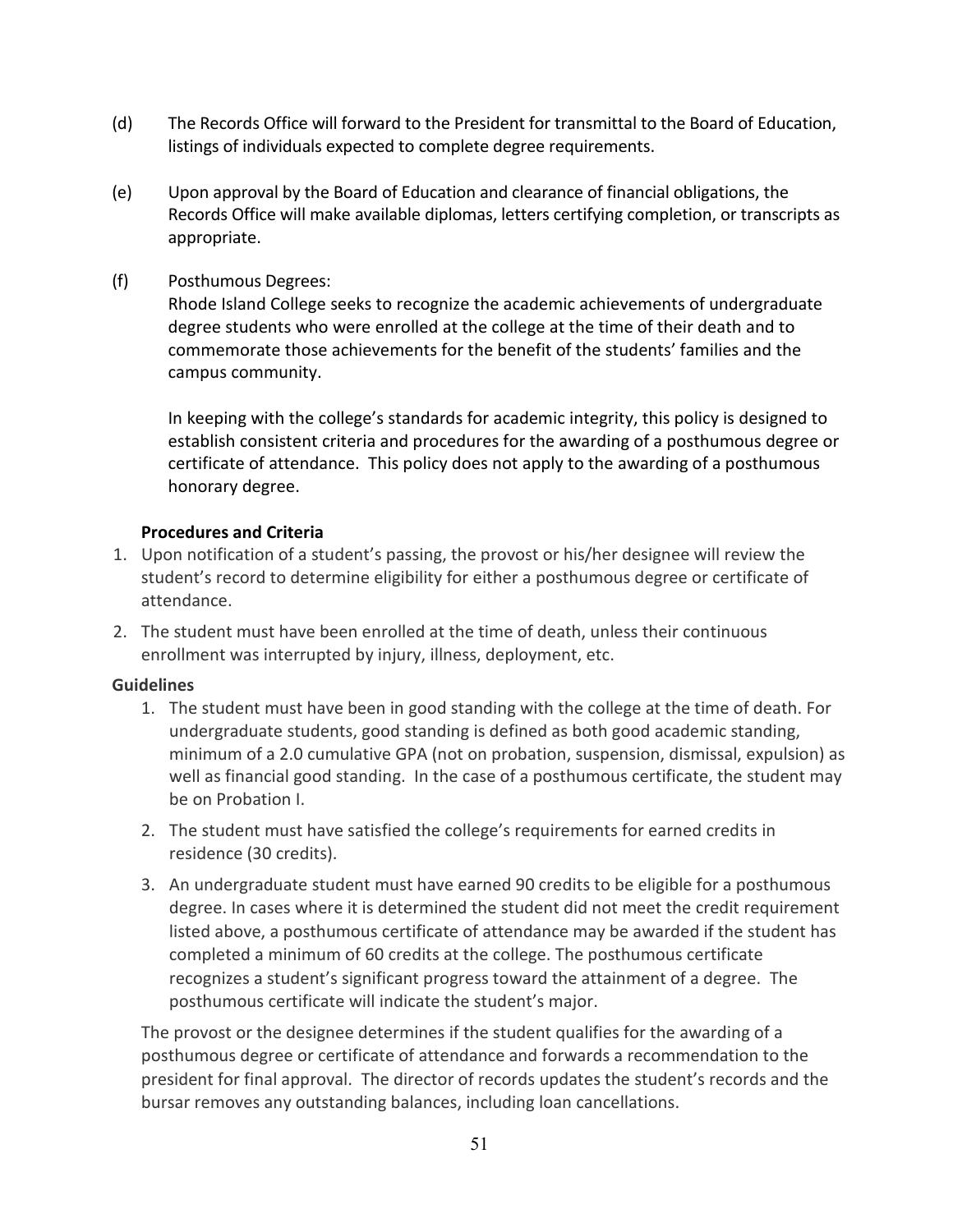#### **10.6 Academic Honors (Undergraduate)**

Rhode Island College recognizes intellectual and creative excellence in four ways: through the publication each semester of the dean's list, through the departmental honors program, through the college honors program, and through the granting of graduation honors.

#### (a) Dean's List

Students who attain a GPA of 3.25 and all passing grades in any semester with a minimum load of 12 earned credit hours have their names placed on the Dean's List in recognition of their scholastic achievement for that semester. *(Revised 5/13)* 

#### (b) Departmental Honors

Departmental honors programs are designed to challenge the intellectual and academic curiosity of superior students. They afford such students the opportunity to do an independent research, critical, or creative project on a topic of the student's choice and directed by a professor of the student's choice. These projects are normally done in the two semesters of the senior year, although they may be begun in the second semester of the junior year. The projects normally involve two consecutive semesters of independent study (490 or its equivalent) for a total of six credit hours, although individual departments may require more hours and other course work. Recognition of the successful completion of departmental honors appears on the student's transcript.

The following requirements apply to students seeking departmental honors:

- i. Students must do honors projects in the departments of their intended majors.
- ii. Students must formally apply to do an honors project to their departmental honors committee. In addition to accepting or rejecting honors proposals, those committees decide on retention in the program and award the honors designation. Grades for a student's two semesters of independent study are given by the honors project adviser.
- iii. Students must have a minimum cumulative GPA of 3.0 and a minimum GPA of 3.25 in the major to apply to do an honors project. Some departments may require higher GPAs.

Honors programs are offered in almost all departments in the Faculty of Arts and Sciences, the School of Management, the School of Nursing, School of Education, and the Bachelor of Social Work Program. Students with individualized or interdisciplinary majors may apply to the Director of Honors, who will convene an appropriate faculty committee to direct the honors project.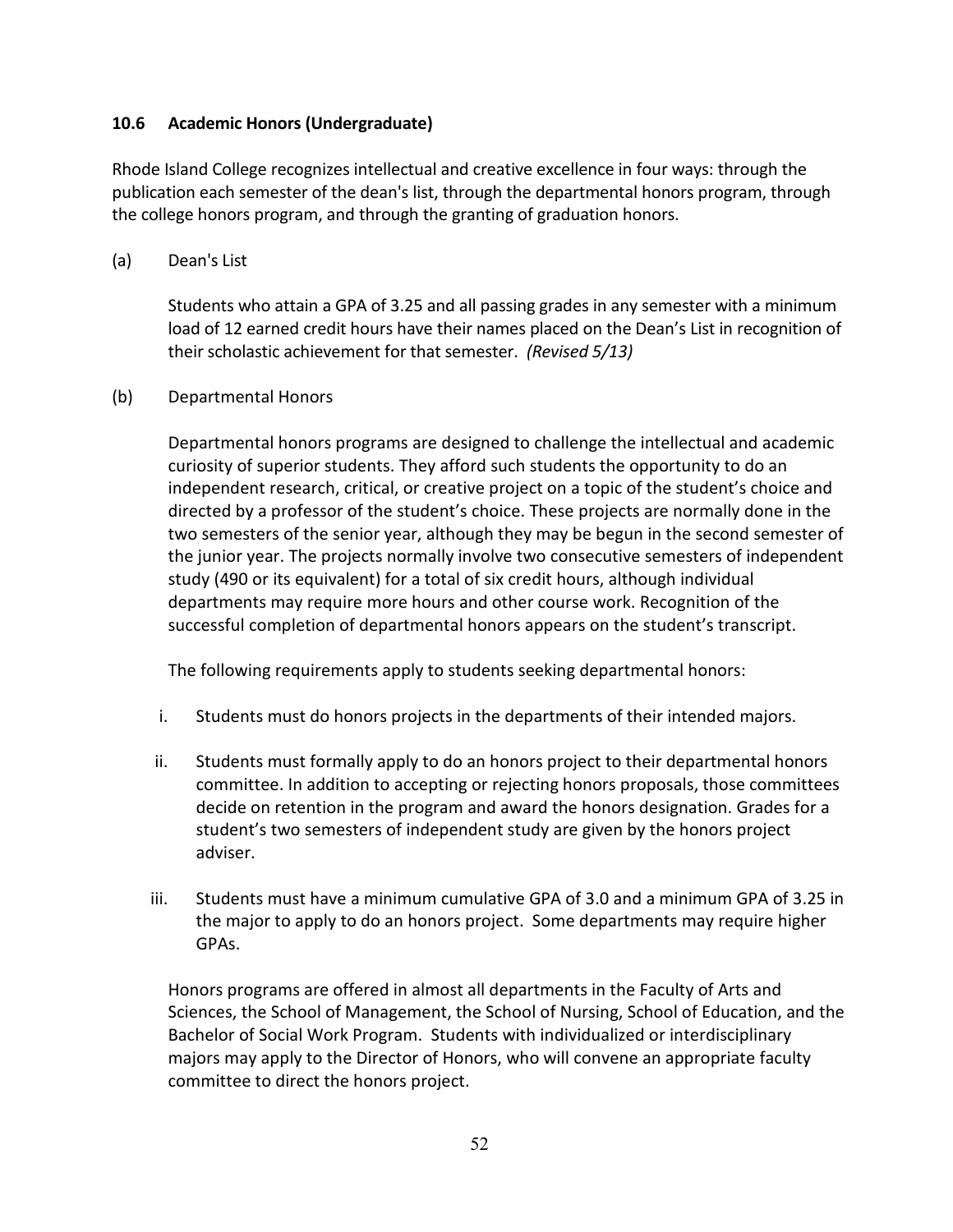#### (c) General Education Honors <http://www.ric.edu/generaleducation/Pages/General-Education-Honors.aspx>

General Education Honors is aligned with the General Education Program and is intended primarily for entering freshmen, although students may join the program during the freshman year or as transfers. Students in General Education Honors take at least six of their eleven required General Education courses in specially designed honors classes. Those classes are kept small (usually twelve to fifteen student), are taught in a seminar rather than lecture format, and are noted as honors classes on the students' transcripts.

Admission to General Education Honors is by invitation of the Director of Honors and the College Honors Committee. Students invited into General Education Honors normally rank in the top 20 percent of their high school class, have taken demanding academic schedules, and have scored at least 1200 on the SAT (critical reading plus mathematics) or a composite score of 26 on the ACT.

Each student's application is looked at individually, however, and other factors are considered such as activities, recommendations, the student's high school curriculum, and his or her personal statement. Students may also be invited to join on the basis of their performance at the College during their first year or as transfer students, if they have not already completed too many General Education courses.

As with General Education itself, most students will complete General Education Honors by the end of the sophomore year, although they are not required to do so. Students who complete at least six General Education courses in honors and who maintain a minimum cumulative GPA of 3.0 during their matriculation at the college will receive the General Education Honors designation on their transcripts.

## (d) College Honors Program <http://www.ric.edu/honors/Pages/default.aspx>

The College Honors Program is a structured sequence designed to provide a full four-year honors experience. The program is comprised of the following three parts: General Education Honors (d above), Departmental Honors (c above), and the Junior-Year Honors Colloquium (HONR 351) and the Junior-Year Honors Seminar (HONR 365). Students who successfully complete the entire three-part sequence receive the College Honors designation, in addition to the Departmental Honors and the General Education Honors designations, on the transcript.

The Junior-Year Honors Colloquium and Seminar are open to continuing and transfer students, whether or not they have done General Education Honors, who have attained junior status with a minimum cumulative grade point average of 3.0. The Colloquium helps prepare students to write their project proposals and then to successfully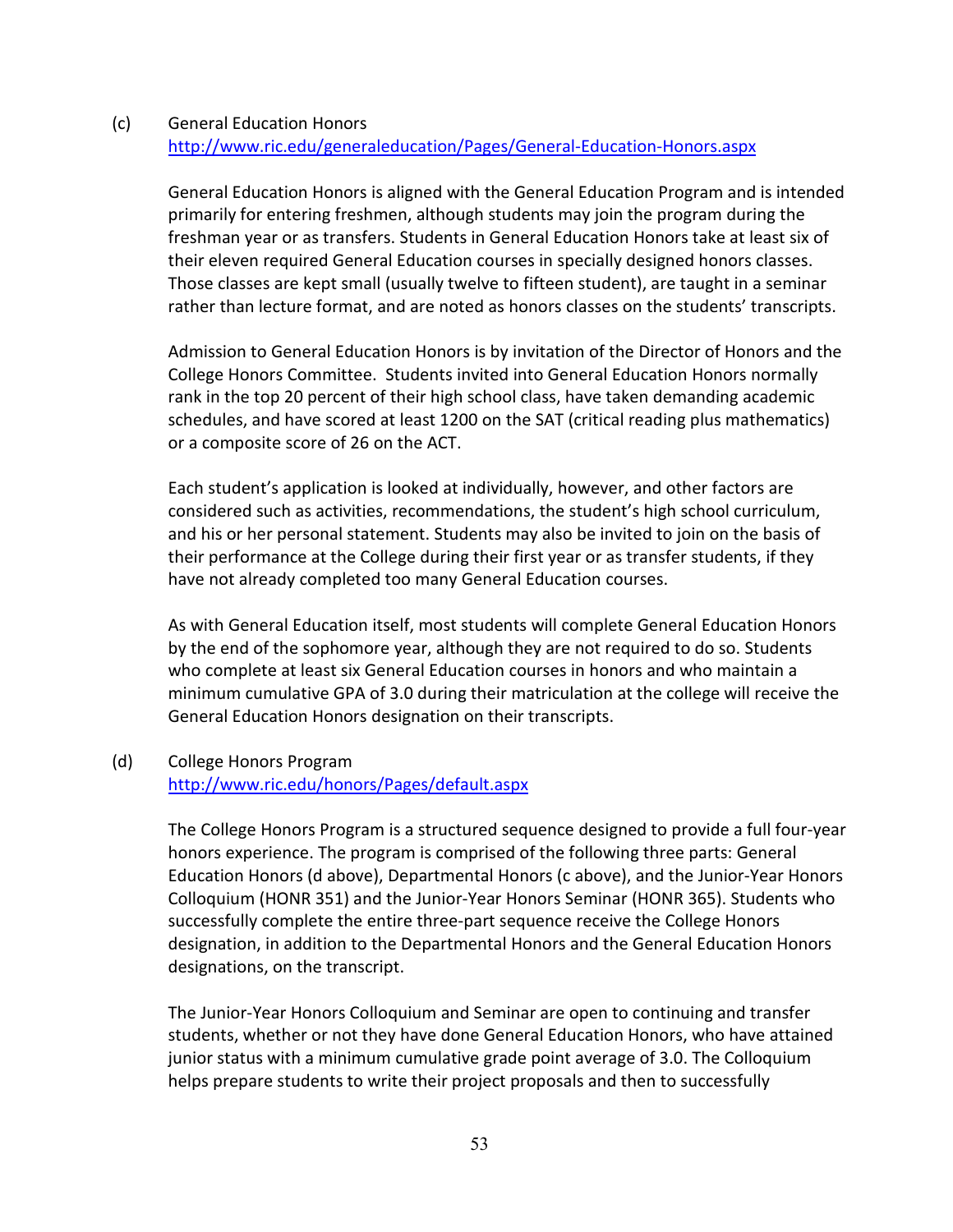undertake their departmental honors projects, but the Colloquium is not required in order to do Departmental Honors.

(e) Graduation Honors

Graduating seniors are cited for honors at the annual commencement exercises in accordance with the following criteria:

| Summa cum laude | $3.85 - 4.00$ |
|-----------------|---------------|
| Magna cum laude | $3.60 - 3.84$ |
| Cum laude       | $3.25 - 3.59$ |

Honors are based on the cumulative GPA of the student and reflect the student's total Rhode Island College record. Transfer students and second-baccalaureate degree candidates are eligible for honors at graduation if they have completed 54 or more semester hours of work at Rhode Island College.

# **11. ACADEMIC GRIEVANCE PROCEDURE (UNDERGRADUATE AND GRADUATE)**

The filing of an academic grievance does not stay any action under College policy. If a student's grievance pertains to grading which has resulted in probationary status or dismissal from the College or graduate program, the probation or dismissal will become effective. An undergraduate student may, however, appeal the probation or dismissal to the Academic Standing Committee. A graduate student may appeal to the Graduate Dean or designee. *(Revised/Approved 5/13)* 

## **11.1 Purpose**

The primary purpose of this procedure is to secure, at the lowest level possible, an equitable solution to the problems of those students who have disputes with either an academic unit, the classroom, or grading conduct of faculty members.

#### **11.2 Definitions**

- (a) A *complaint* may be any point at issue between a faculty member and a student in which a student feels that an abridgement of personal rights or benefits has occurred. A complaint may, but need not, constitute a grievance.
- (b) A *grievance* means a difference, presented in writing, that may arise between a faculty member and a student with respect to, but not necessarily limited to:
	- i. violation of established academic policies and regulations (e.g., examination policies, advisement policies, registration procedures);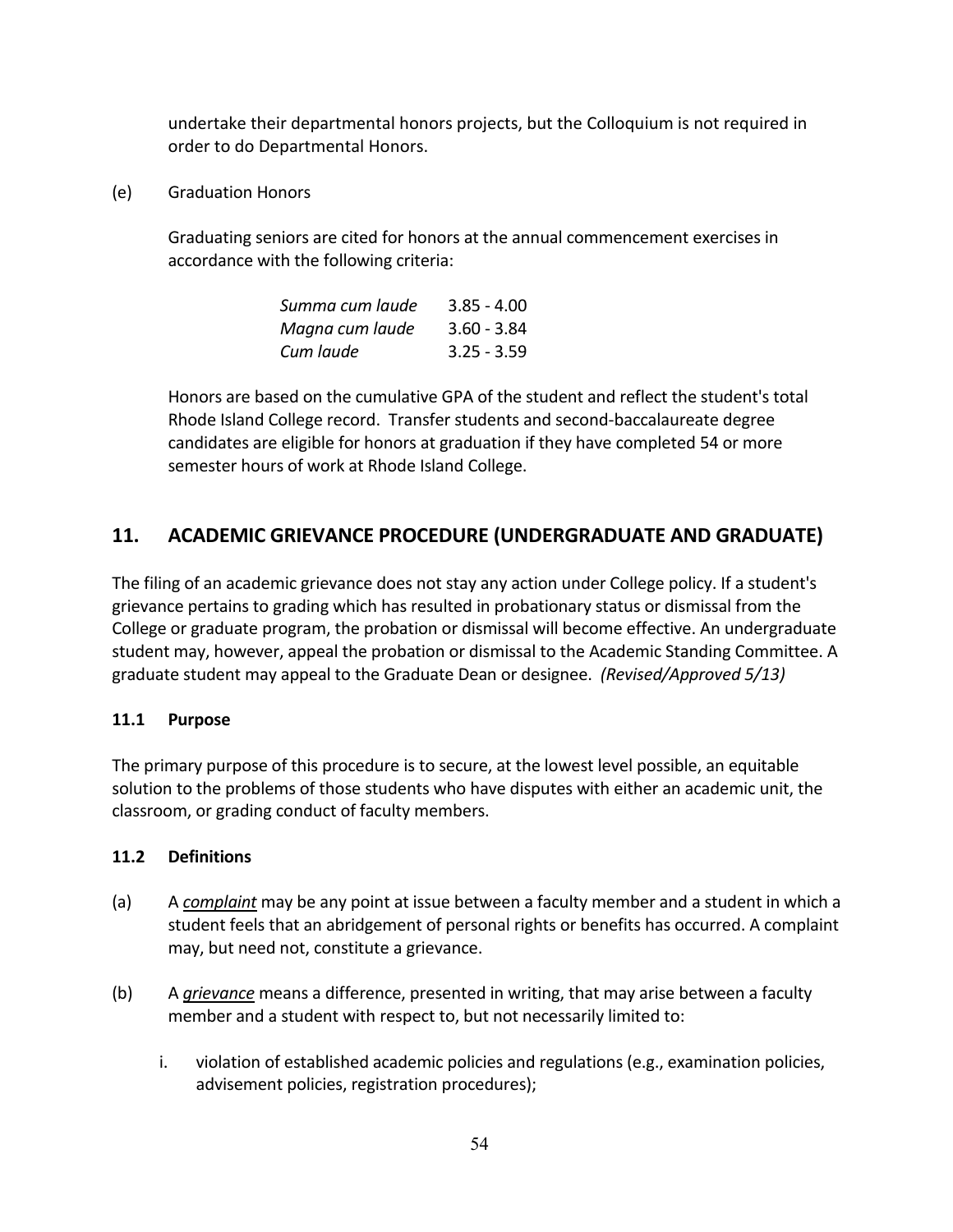- ii. arbitrary and capricious grading practices;
- iii. violation of the student's academic freedom, defined in the *Student Handbook* as "...the freedom to inquire, to discuss, to seek evidence, to speak, and to exchange ideas";
- iv. failure to meet obligations to students (adherence to regular class hours, taking timely action, or correcting errors).
- (c) A *grievant* shall mean either:
	- i. an individual student or
	- ii. a group of students having the same grievance.
- (d) A *working day* means any day on which the College is open for the transaction of business. For the purpose of handling grievances, working days during the semester break, the spring recess, and those days between the end of the summer session and the first day of classes of the next semester shall not be used to compute the time limitations contained in this procedure unless mutually agreeable to the parties involved.

## **11.3 Procedure for Handling Complaints**

Student complaints should first be discussed with the faculty member involved and such presentation and discussion shall be entirely informal. Any settlement, withdrawal, or disposition of a complaint at this informal stage shall not constitute a binding precedent in the settlement of similar complaints.

## **11.4 Procedure for Handling Student Grievances**

<http://www.ric.edu/administration/Pages/Complaint-Resolution-Policy.aspx> *(Approved 4/10)*

- (a) Step 1. Faculty Level
	- i. The student should first attempt to resolve any academic issues with the faculty member involved. If this does not lead to a resolution, a written grievance must be presented to the faculty member involved within ten working days following their initial discussion, except in the case of final grades and then no later than the tenth working day of the next full semester. This time limit shall not apply if a purely clerical error is discovered.
	- ii. The grievance statement must include a summary of not more than one page stating the specific policy or policies violated or the exact nature of the grievance, the specific actions upon which it is based, and the remedy being sought. Supplementary materials may be presented to support the grievance.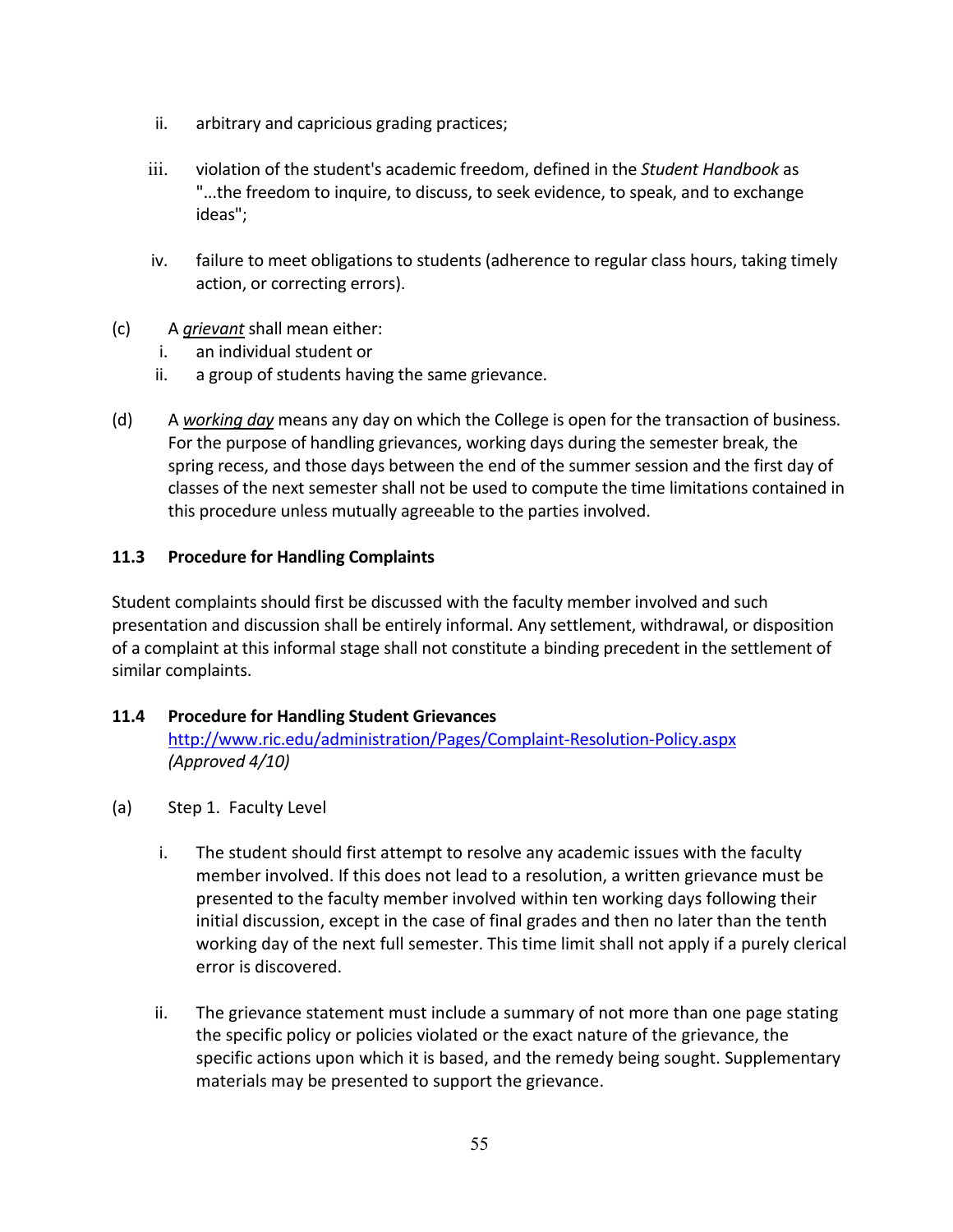- iii. Within ten working days of the receipt of the grievance, the faculty member shall meet with the grievant to discuss the grievance. The grievant and the faculty member may each choose to bring to the meeting one person from the Rhode Island College community who is not a family member of either the grievant or the faculty member. Within ten working days of the meeting, the faculty member shall issue a decision, setting forth the reasons therefore in writing to the grievant.
- (b) Step 2. Department Chair Level
	- i. If the grievance is not resolved through Step 1, the grievant may submit the grievance in writing to the appropriate department chair within ten working days of the grievant's receipt of the decision of the faculty member. Within ten working days of the receipt of the grievance, the department chair shall meet with the grievant and the faculty member (either jointly or separately) to discuss the grievance and may discuss the grievance with the departmental advisory committee.
	- ii. The grievant and the faculty member may each choose to bring to the meeting one person from the Rhode Island College community who is not a family member of either the grievant or the faculty member.
	- iii. The department chair shall issue a decision, setting forth the reasons therefore in writing to the grievant and the faculty member involved within ten working days of the meeting with the parties involved. In the case of grades, the decision of the department chair shall be final, unless upon appeal the person at the next higher level of appeal determines that the cause of the grievance is other than disagreement with academic judgment.
- (c) Step 3. Dean's Level
	- i. If the grievance is not resolved through Step 2, the grievant may submit the grievance in writing to the appropriate dean within ten working days of the grievant's receipt of the decision of the department chair.
	- ii. Within ten working days of the receipt of the grievance, the dean shall meet with the grievant and the faculty member (either jointly or separately) to discuss the grievance.
	- iii. The grievant and the faculty member may each choose to bring to the meeting one person from the Rhode Island College community who is not a family member of either the grievant or the faculty member.
	- iv. Within ten working days of the meeting with the parties involved, the dean shall issue a decision, setting forth the reasons therefore in writing to the grievant, the faculty member involved, and the department chair.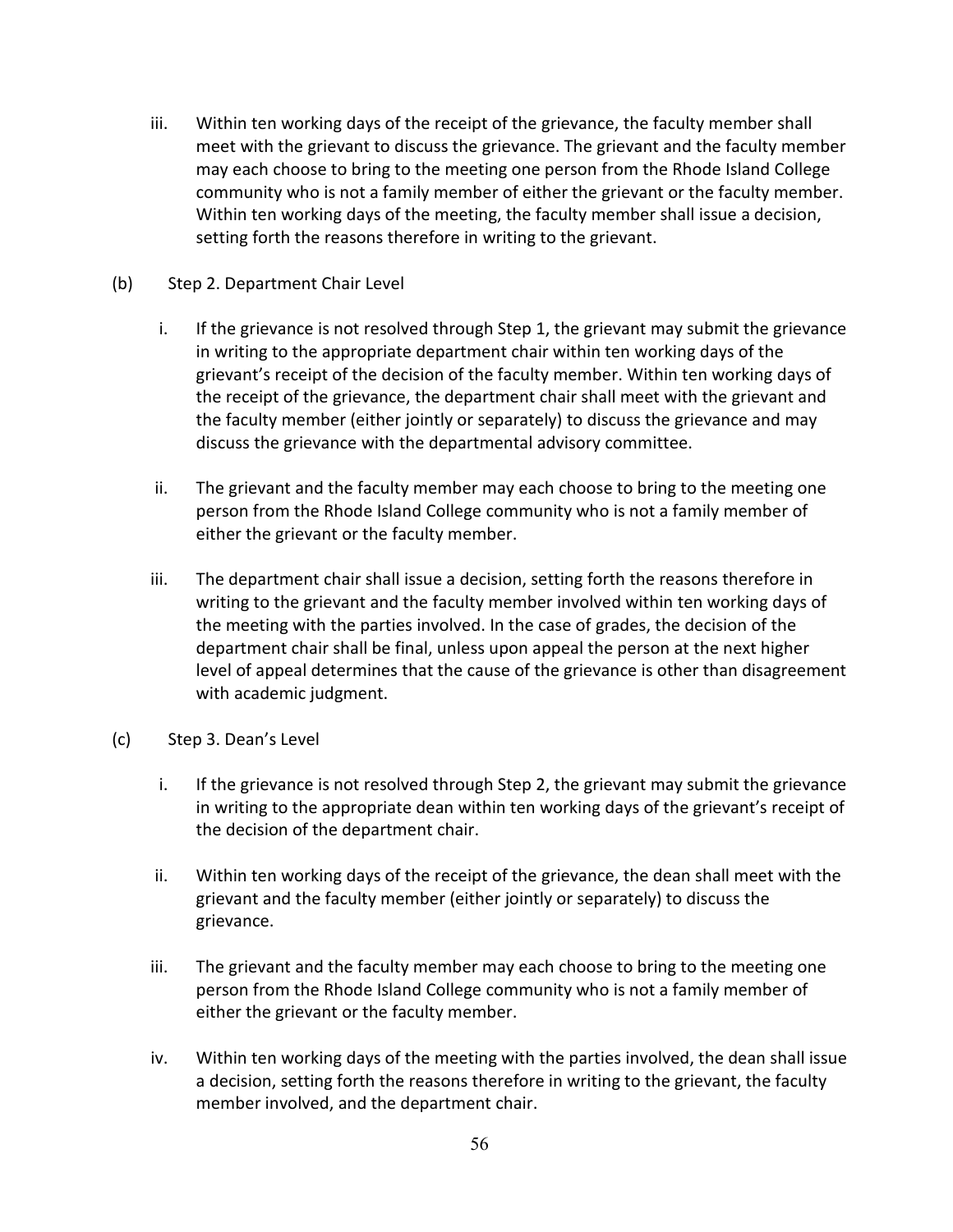- (d) Step 4. Provost/Vice President Level
	- i. If the grievance is not resolved through Step 3, the grievant may submit the grievance within ten working days of the grievant's receipt of the decision of the appropriate dean to the Provost/Vice President for Academic Affairs.
	- ii. Within ten working days of the receipt of the grievance, the Vice President shall meet with the grievant and the faculty member (either jointly or separately) to discuss the grievance.
	- iii. The grievant and the faculty member may each choose to bring to the meeting one person from the Rhode Island College community who is not a family member of either the grievant or the faculty member.
	- iv. Within ten working days of the meeting with the parties involved, the Vice President shall issue a decision, setting forth the reasons therefore in writing to the grievant, the faculty member involved, and the appropriate dean.
- (e) Step 5. President's Level
	- i. If the grievance is not resolved through Step 4, the grievant may submit the grievance within ten working days of the grievant's receipt of the decision of the Provost/Vice President for Academic Affairs to the President.
	- ii. Within ten working days of the receipt of the grievance, the President shall meet with the grievant and the faculty member (either jointly or separately) to discuss the grievance.
	- iii. The grievant and the faculty member may each choose to bring to the meeting one person from the Rhode Island College community who is not a family member of either the grievant or the faculty member.
	- iv. Within ten working days of the meeting with the parties involved, the President shall issue a decision, setting forth the reasons therefore in writing to the grievant, the faculty member involved, department chair, the appropriate dean, and the Vice President for Academic Affairs.

## **11.5 General Provisions**

(a) Since it is important that grievances be processed as rapidly as possible, the number of days indicated at each level should be considered maximum and every effort should be made by any party to the grievance procedure to expedite the process. Time limits may be extended only by mutual consent and only when the limits are so specified in writing, or for extenuating circumstances as determined by the next higher level of appeal.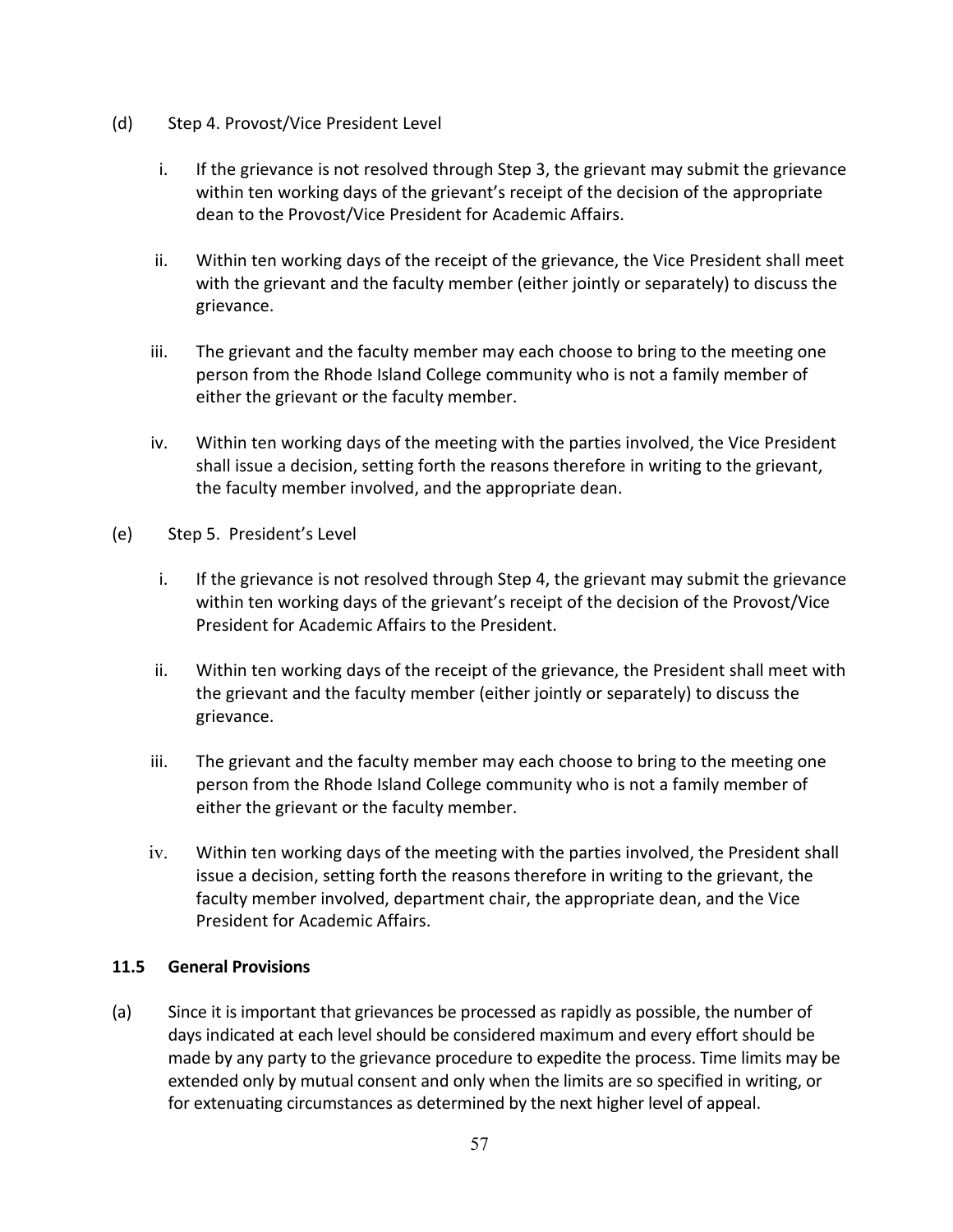- (b) Failure at any step of the procedure to communicate the decision on a grievance within the specified time limits shall permit the grievant or faculty member to lodge an appeal at the next step of the procedure.
- (c) If a grievance is brought against a faculty member who serves as department chair the procedures outlined in Step 2 will be omitted. However, in cases of grievances concerning grades, the appropriate dean shall appoint a committee of three faculty members of that department to hear the matter. The decisions of that committee shall be final, unless upon appeal the person at the next higher level of appeal determines that the cause of the grievance is other than disagreement with academic judgment.
- (d) A faculty member may appeal any decision which is favorable to the grievant to the next highest level within the time limits specified in that step for the grievant.
- (e) Decisions of the President shall be final and binding upon all parties except that no decision shall be in conflict with the collective bargaining agreement between the collective bargaining agent for the faculty and the Board of Governors.
- (f) Appeals under this procedure shall not stay any action resulting from the appealed action or grade.

# **12. REINSTATEMENT TO THE COLLEGE**

<http://www.ric.edu/admissions/Pages/Readmissions.aspx>

There are two ways for undergraduate students to be reinstated to degree status at Rhode Island College after having been dismissed:

- 1. Readmission through the Office of Undergraduate Admissions, or
- 2. Readmission through appeal to the Academic Standing Committee (see Section 12.2)

In the case of graduate students, reinstatement to degree status is through appeal to the Graduate Dean or designee after all appeals with the School have been exhausted.

## **12.1 Readmission Through the Office of Undergraduate Admissions**

(a) Undergraduate degree candidates in good academic standing who withdraw from the College will be eligible for reactivation by the Records Office without completing a formal application for re-admission, unless they have taken courses at another institution during their absence, or have course credits five years old or older (see Section 3.5). Those in good standing who have attended a college elsewhere since leaving RIC or who have RIC credits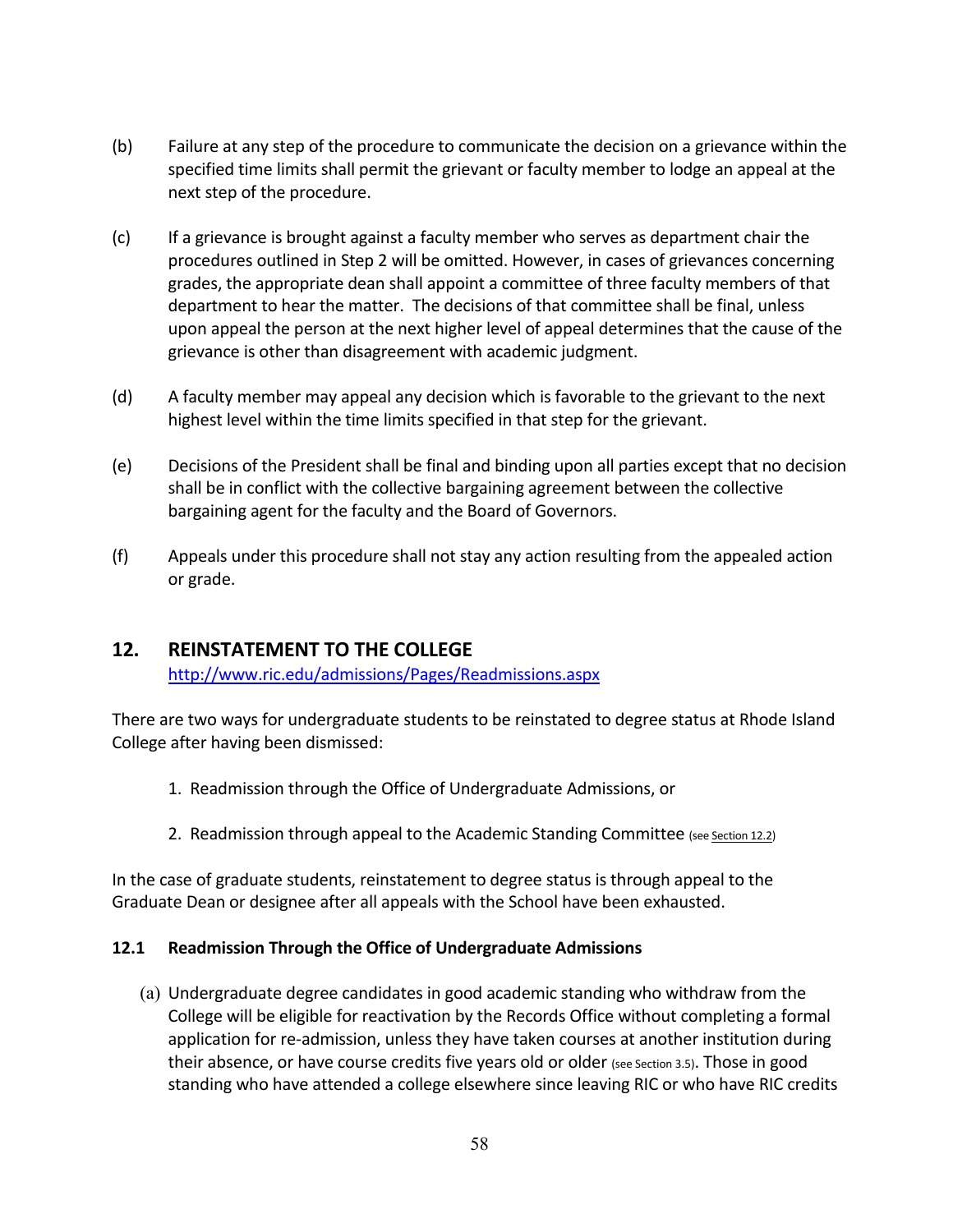5 years or older will apply for readmission through the Admissions Office: <http://www.ric.edu/admissions/Pages/Readmissions.aspx>

- (b) Students who have been dismissed from Rhode Island College for academic reasons must improve their cumulative GPA at RIC to a minimum of a 2.0 as a non-degree student before applying for readmission. Students are advised to repeat at RIC those courses in which they received a grade of *D* or *F.* Dismissed degree students may take up to 24 credits as a nondegree student at RIC after dismissal. The student will be reinstated if the minimum cumulative GPA reaches a 2.0, otherwise, the student will be blocked from future registration. (see Section 3.5)
- (c) Students who have been academically dismissed who have been away from RIC for a minimum of 5 years, may have the Academic Forgiveness Policy applied, which may make them eligible for readmission (see Section 3.5)
- (d) Students who have been academically dismissed, upon readmission to the College, are not automatically readmitted to a curriculum with additional admissions requirements. Students must formally apply for readmission to these programs.
- **12.2 Reinstatement to Degree Status Through Appeal to the Academic Standing Committee** <http://www-prod.ric.edu/recordsoffice/Documents/petitionacademicstand.pdf>

Students may appeal their academic dismissal to the Academic Standing Committee only if an approval for a grade change or retroactive withdrawal brings the student's GPA up to a minimum of 2.0. (updated guidelines for Academic Standing Committee)

**12.3 Reinstatement to Degree Status Through Appeal to the Graduate Dean** <http://www.ric.edu/graduatestudies/Documents/Graduate-Studies-Manual.pdf>

Graduate students may appeal their academic dismissal to the Graduate Dean. See the Graduate Manual for reinstatement policies applicable to graduate students. *(Approved 5/13)*

# **13. ATTENDANCE REGULATIONS**

#### **13.1 Student Attendance**

- (a) Students should attend all class meetings and are responsible for all class work and assignments. At the beginning of each semester instructors will distribute a syllabus which may include attendance and/or class participation as a component of the course grade. Students who incur absences must take the initiative in determining from the instructor what work can be made up.
- (b) Students missing classes, exams, or coursework due to an observance of religious holidays must be allowed to make up the outstanding work without academic penalty. Students are required to inform their instructors of their plans to observe a religious holiday in advance,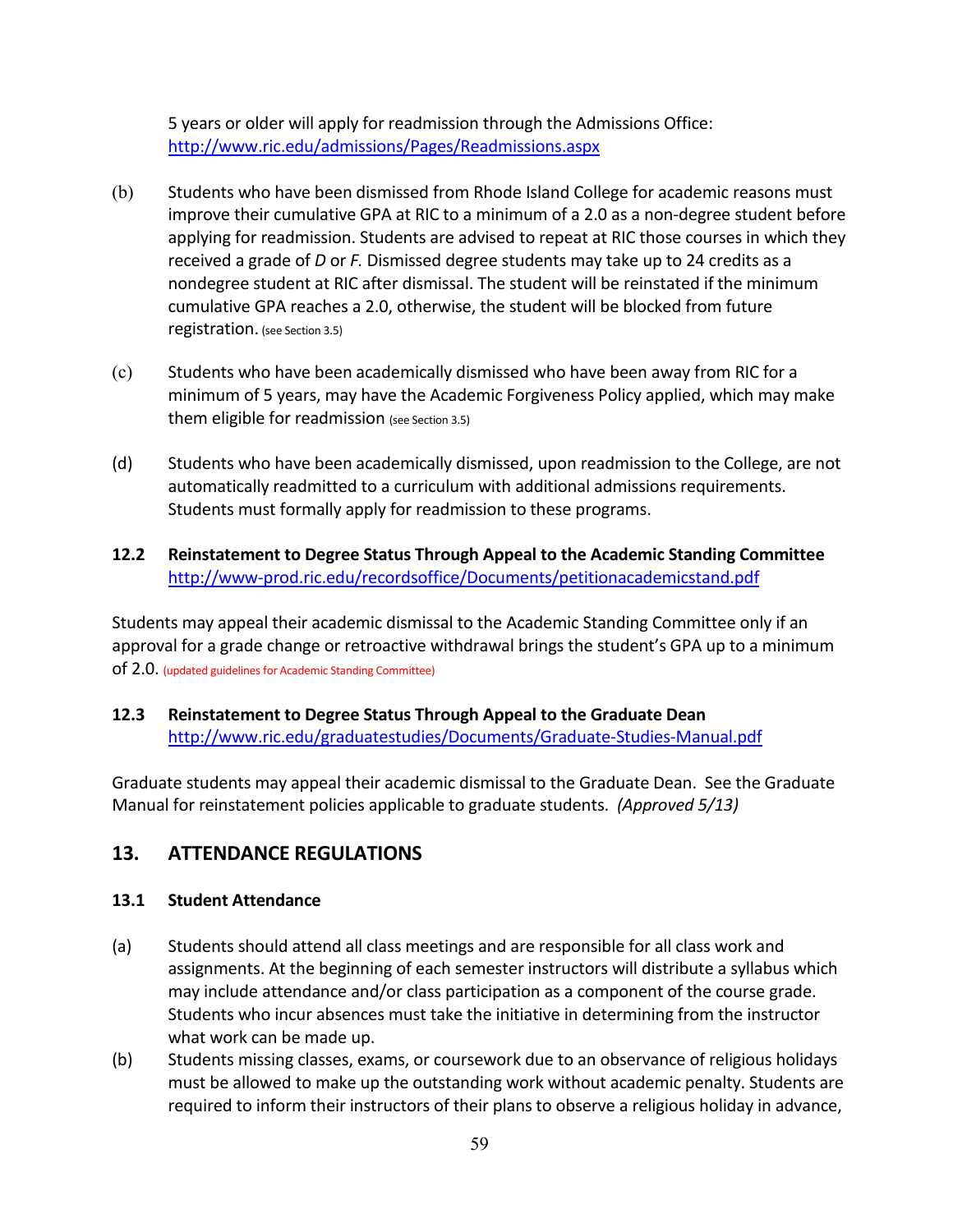so that instructor and student have sufficient time to plan for any necessary alternative arrangements.

- (c) Students with off-campus commitments (such as practicum, clinical, student teaching, internships, etc.) should comply with the following procedures in the event of absences:
	- *i.* Student Teaching: notify coordinator of student teaching and cooperating teacher as soon as possible.
	- *ii.* Others: notify off-campus supervisor and college instructor as soon as possible.
- (d) All students who incur an extended absence (five consecutive days or more) should call the Office of Student Life so that a notice (not an excuse) can be sent to instructors.

**Note**: See Section 15: Field Trips

## **13.2 Absence from Final Examinations**

In cases of extreme emergency when a student will be absent from a final examination, the student must notify the instructor of the absence prior to the examination and make alternate arrangements with said instructor. At the instructor's discretion a make-up examination may be scheduled.

## **13.3 Faculty Absence**

When a faculty member does not appear at the scheduled hour of class, students may excuse themselves after waiting 15 minutes from the scheduled start of the class.

## **14. CLASS LENGTH AND CANCELLATION**

## **14.1 Class Length**

- (a) Classes during the academic year meet one or more times a week for a minimum of 50 minutes per credit hour per week, unless otherwise specified in the schedule of courses. Academic departments should adhere to the scheduling blocks and times prescribed by the Records Office.
- (b) One credit hour of classroom instruction is expected to be supplemented by a minimum of two additional hours of student out-of-class work each week for a full semester. Internships, practica, student teaching, studio work, laboratory work, online courses, research, and other academic activities leading to the award of credit may organize student work in configurations which do not precisely match this definition but, are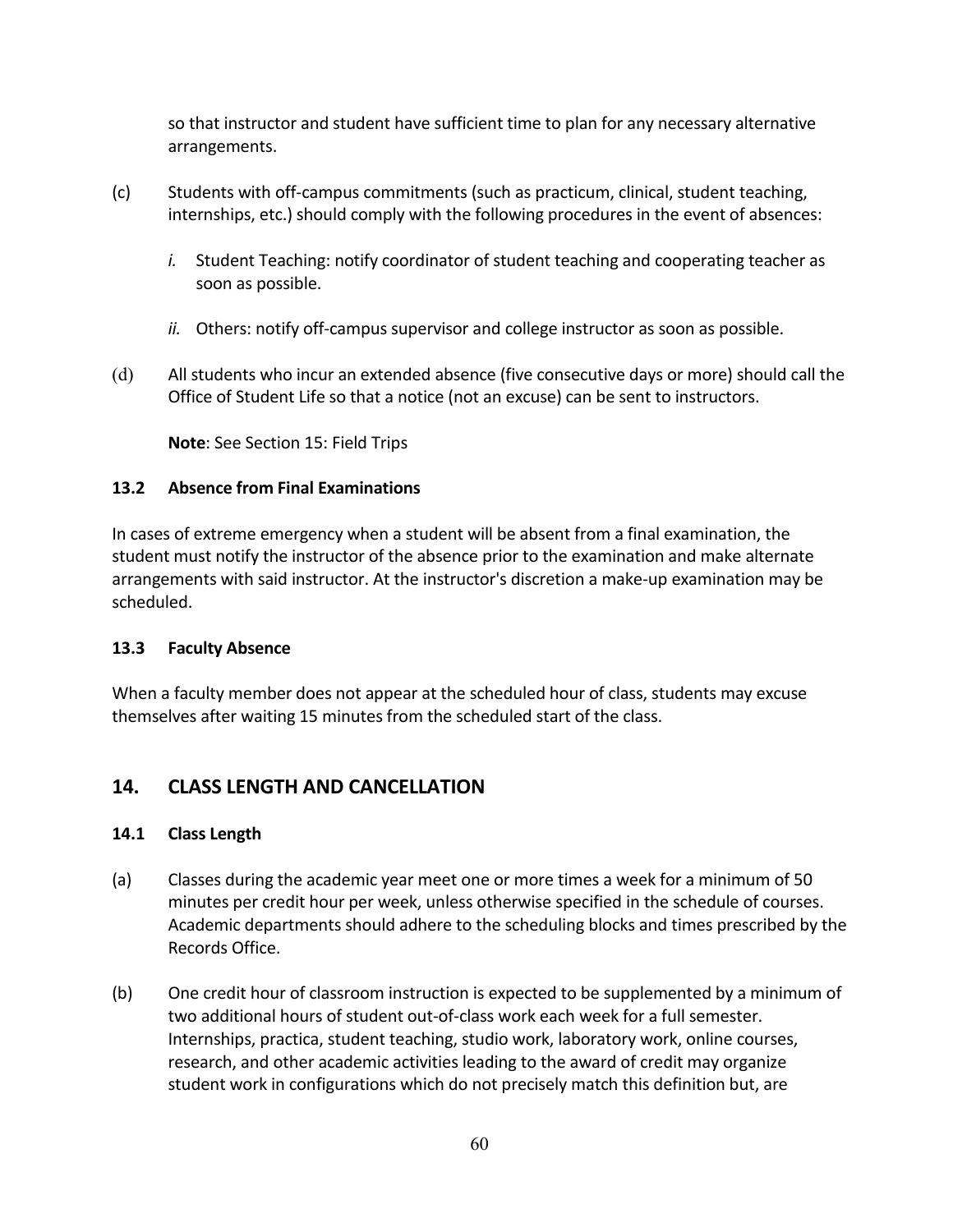expected to be equivalent to the amount of work required per credit hour in a standard lecture or seminar course as defined above.

## **14.2 Cancellation of Classes**

# <http://www.ric.edu/administration/Pages/cancellation.aspx>

Classes will be held at Rhode Island College except in cases of extreme emergency as determined by the President, following consultation with appropriate college officials. In making such a determination, the President may consider such factors as the college's ability to clear parking lots and walkways, official state-issued advisories regarding vehicular travel, actions of other area higher education institutions and local school districts, and the availability of public transportation, among other factors.

Should the President determine that conditions warrant cancellation of classes, said classes may be cancelled for the morning, afternoon, or evening time periods, or for a combination of two or more of those specific time periods. Morning classes are defined as those beginning prior to 12:00 noon; afternoon classes are defined as those beginning from 12:00 pm through 3:59 pm; and evening classes are defined as those beginning from 4:00 pm through the remainder of the day. In consideration of the commuting time necessary for many students, faculty, and staff, every effort shall be made to provide notification of cancellation at least three hours prior to the start of each time period.

## **A. Notification of class cancellation.**

1. The Rhode Island College web, [www.ric.edu,](http://www.ric.edu/pages/default.aspx) will feature an announcement on the home page.

2. The message will be carried on the college's recorded telephone announcement that may be accessed by calling (401) 456-9500.

Normally, the college web and the recorded telephone announcement will provide the most timely information on class cancellations.

Other sources of information include:

3. Local radio and television stations broadcast cancellation announcements through the Rhode Island Broadcasters Association consortium. These announcements may be accessed directly from most major television and am and fm radio stations in the area. Many broadcasters also post cancellation announcements on their web sites.

4. The announcement will also be carried on the college's official institutional Facebook page.

5. A campus-wide email notification will be sent to all faculty and staff as well as to the college email address of all students registered for that semester.

6. A campus-wide voicemail will be sent to every voice mailbox throughout the campus system.

7. A text message will be sent through "RICalert," the Rhode Island College Emergency Notification System. RICalert text messages are sent to all cell phones and PDAs registered in the system. Students, faculty, and staff may register for this service through MyRIC.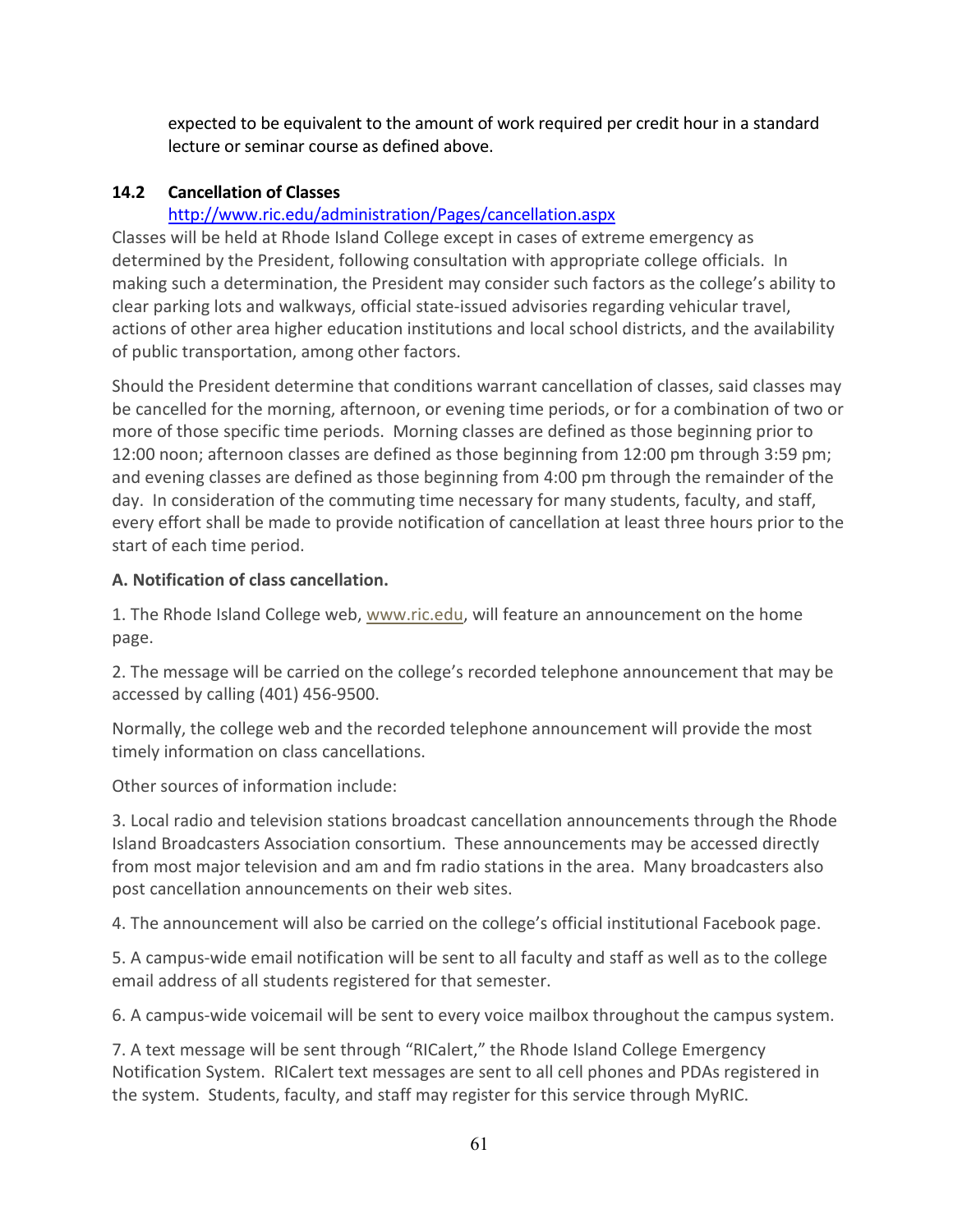8. Anchor TV and RIC radio station WXIN will be notified by email.

# **B. Emergencies – information for students, parents, and the general public.**

The college switchboard will remain staffed during the hours of 7:00 a.m. - 6:00 p.m. (M-F/  $E.S.T.$ )

1. Provision will be made to meet the dining needs of residence hall students.

2. During emergencies, regardless of whether or not classes are cancelled, other activities scheduled on campus may be cancelled. Contact the sponsoring organization for information.

3. During any period of locally inclement weather that does not warrant college-wide cancellation of classes, a student unable to get to class shall be allowed, at the first opportunity, to make up any in-class examinations and to submit any assignments that require the student's physical presence on the campus.

## **C. Emergencies – information for employees.**

In the event of cancellation of classes, non-teaching employees are still expected to report to work. Employees who are unable to report to work or complete their work schedule due to adverse weather conditions may, with the approval of their supervisor, utilize personal leave, annual leave, salary deferred pay, or leave without pay to compensate for their absence. Parking lots K (Student Union loop), D (south of Roberts Hall) and E (south of the Art Center) will be given priority for clearing during snow emergencies resulting in class cancellation. This is to facilitate access to the dining center for resident students and to provide a cleared parking area for non-teaching employees.

In extreme circumstances when the Governor officially orders a complete or partial shutdown of state services and/or orders the closure of state highways, the pay status of employees will be in accordance with the appropriate collective bargaining agreement or as agreed upon between the Board of Education and the unions representing the several bargaining units.

## **14.3 Scheduling Patterns**

Standardized meeting patterns are important for several reasons. Primarily they exist to facilitate student schedules across departments and faculties, to help create an ideal Final Examination schedule for students (which is based on meeting patterns) and to maximize space utilization across campus. The scheduling policy dictates that any course wishing to be scheduled outside of the standard meeting patterns must submit a request with rationale for approval by the appropriate dean.

- (a) All departments are strongly encouraged to keep the following guiding principles in mind when managing, supporting, scheduling or using classrooms:
	- *i.* Deans, directors, department chairs and the college registrar are responsible for ensuring that all classrooms are scheduled efficiently.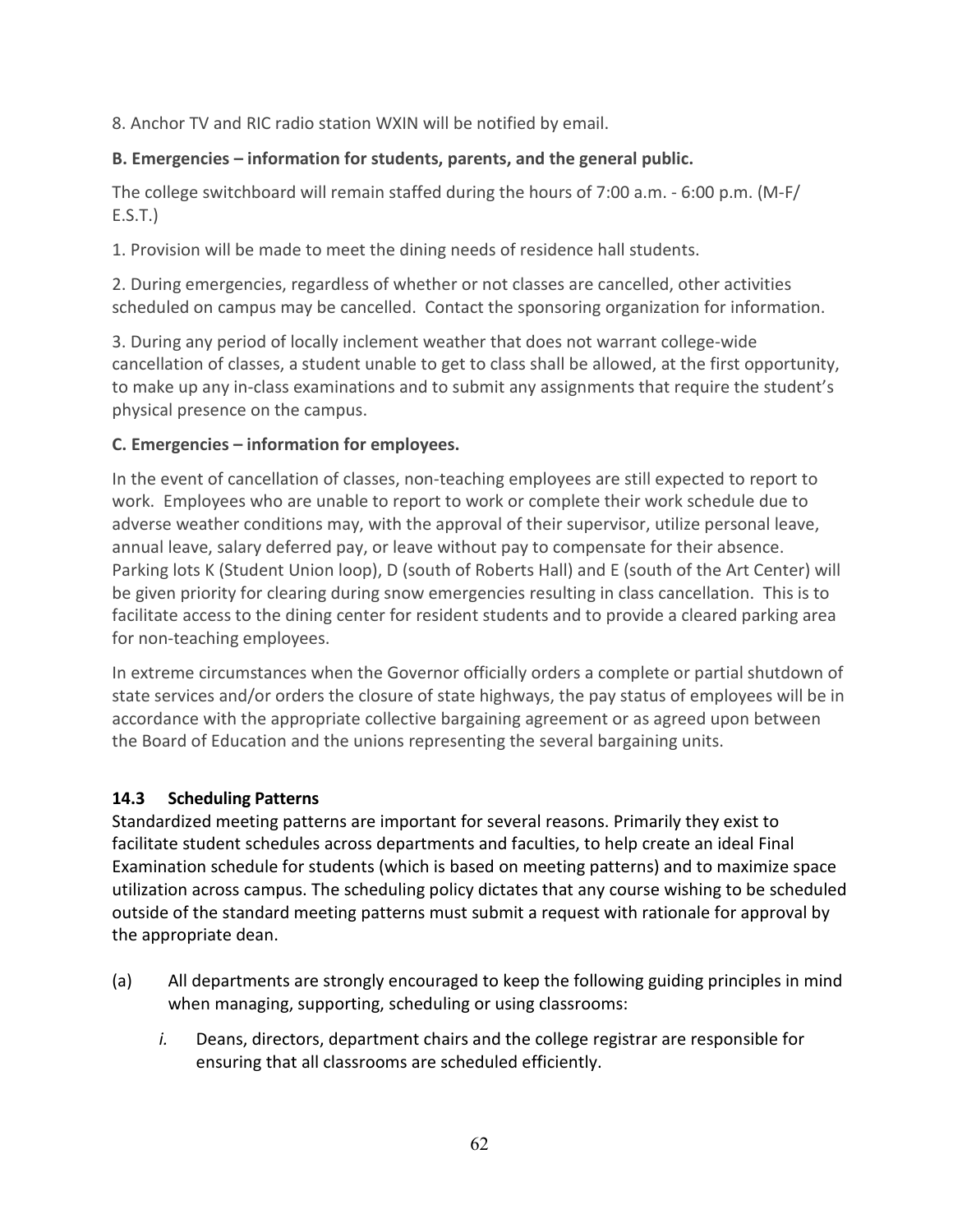- *ii.* All general purpose classrooms need to be shared to support campus needs. Departments that manage general purpose classrooms are responsible for supporting these classrooms and everyone who uses them.
- *iii.* Classrooms and other instructional spaces may be allocated to individual departments, but the assignments are not considered permanent. These spaces may be reallocated as the needs, priorities, and demands of the college change.
- *iv.* Credit-bearing courses, their exams, and required class events have scheduling priority over all other activities that require the use of classrooms.
- *v.* All departments are strongly encouraged to plan and distribute classes across all days of the week (Mon – Fri) and all hours of the day as much as possible to maximize use of campus classrooms and minimize class conflicts for students.
- *vi.* Departments are responsible for having consistent class scheduling practices while maintaining the ability to accommodate the needs and circumstances of all students and faculty. Class scheduling practices must adhere to all college policies and procedures that prohibit discrimination.
- *vii.* Laboratory/Studio rooms are used primarily for regularly scheduled classes that require special equipment or configurations designed to serve the needs of a specific discipline. These special arrangements normally limit or preclude use of the room by other disciplines.
- *viii.* Hybrid courses in which 50% or more occurs online and may meet in person once a week or less are recommended to establish a scheduling mechanism (scheduling grid and/or shared calendar administered through the Registrar's Office) to facilitate efficient and maximum classroom space utilization.
- *ix.* Classes scheduled to meet 1 day a week on Monday, Tuesday, Wednesday, or Thursday, are tasked with pairing their courses of similar capacity with the same standard time on a corresponding day of the week into the 2 day standard meeting days/times.

## **15. FIELD TRIPS**

Field trips are an appropriate pedagogical method. For the purposes of this section, there are two different types:

- 1. The use of community resources by students on class assignment which ordinarily does not interfere with the student's responsibilities to other classes.
- 2. A trip taken by a whole class which extends over several hours or a day or more, and which must be arranged with care to minimize conflict with other College activities.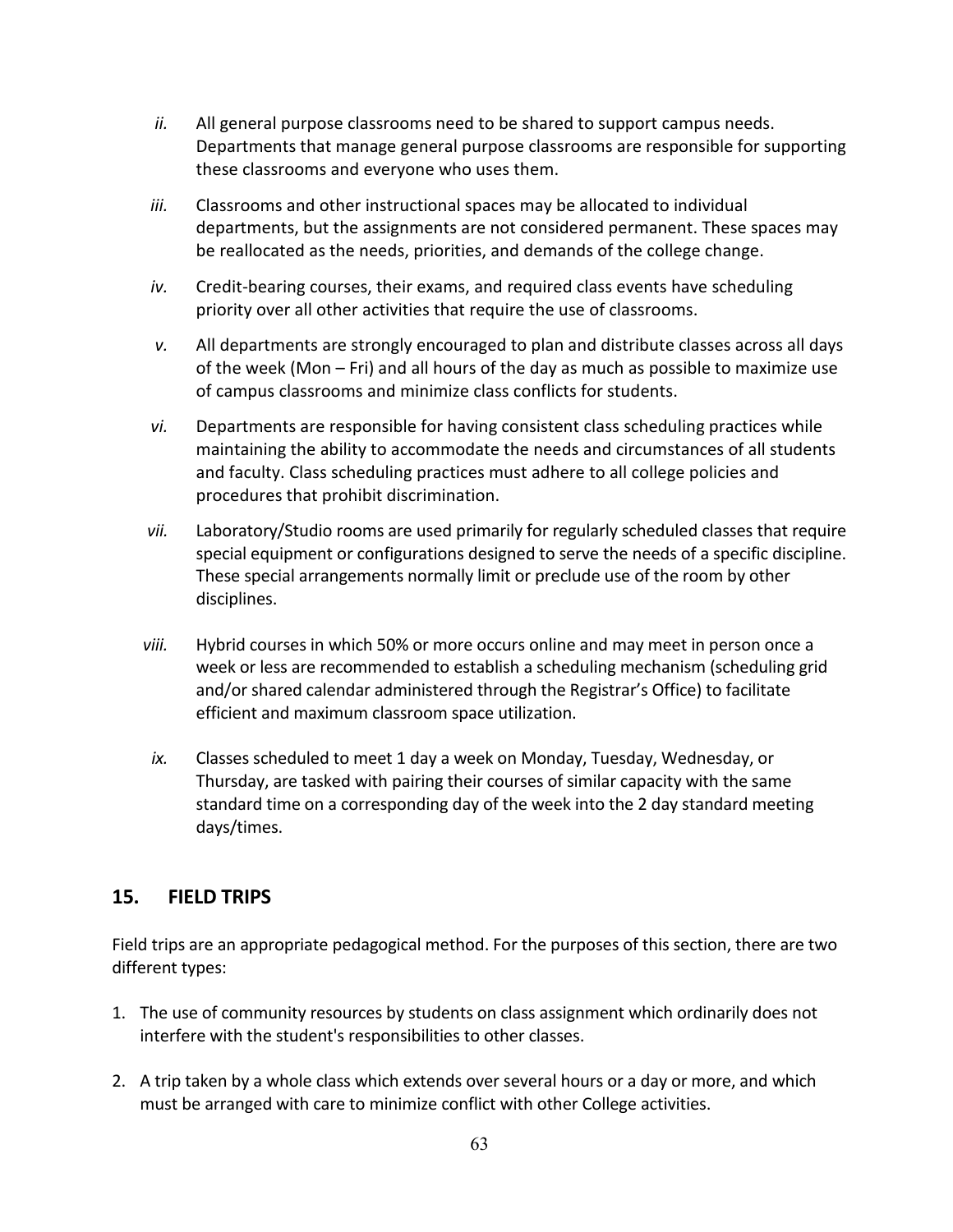- (a) A field trip does not relieve a student of any responsibility to other classes. All missed work must be made up.
- (b) Field trips should be planned well in advance, and if possible, students should alert their instructors about these trips at the beginning of the semester. A notice of intent, including the names of the students involved, should be sent by the faculty member in charge of the trip to the Office of News and Public Relations at least a week before the trip for publication in the College *Briefs*.
- (c) Field trips should be planned so as to conflict as little as possible with College activities, academic and otherwise. No field trips shall be scheduled during the seven calendar days preceding the end of classes in a semester.
- (d) The College shall not be responsible for any expenses incurred as a result of field trips except as might be specifically agreed upon in writing prior to the scheduling of the trip.

# **16. STUDENT RECORDS**

## **16.1 Transcripts**

<http://www.ric.edu/recordsoffice/Pages/Transcripts.aspx>

Transcripts of grades are issued by the Records Office only at the request of the student. Current students request transcripts via their MyRIC account. Students no longer active at RIC must transcripts online at http://www.ric.edu/recordsoffice/Pages/Transcripts.aspx; no phone requests will be taken. The College reserves the right to withhold a student's transcript until all financial obligations to the College have been met.

## **16.2 Family Educational Rights and Privacy Act Release Form (Records procedure on webpage)**

A one-time use FERPA release form is available at

[http://www.ric.edu/recordsoffice/documents/StudentConsenttoReleaseInformation.pdf.](http://www.ric.edu/recordsoffice/documents/StudentConsenttoReleaseInformation.pdf) This form is to be used if the student wants to approve sharing information with a parent, guardian or someone outside the college community. A new form is needed for each meeting, discussion, etc. (even if on the same topic, since a student may change their mind about what information may be shared). This requires the student to complete and sign the form in person (one-on-one) with the faculty, staff member or administrator before any specific information about the student can be shared. It cannot be emailed, mailed or completed by phone. Parents who call seeking information other than generic (i.e. when do students register, what is the last day of class, when do students meet with their advisor, etc.), may be told their son or daughter must complete a FERPA release form to share more information. For any in person meeting, the parent, family member must wait outside the office until the student completes and signs the form.

## **16.3 Access to Student Records and Files**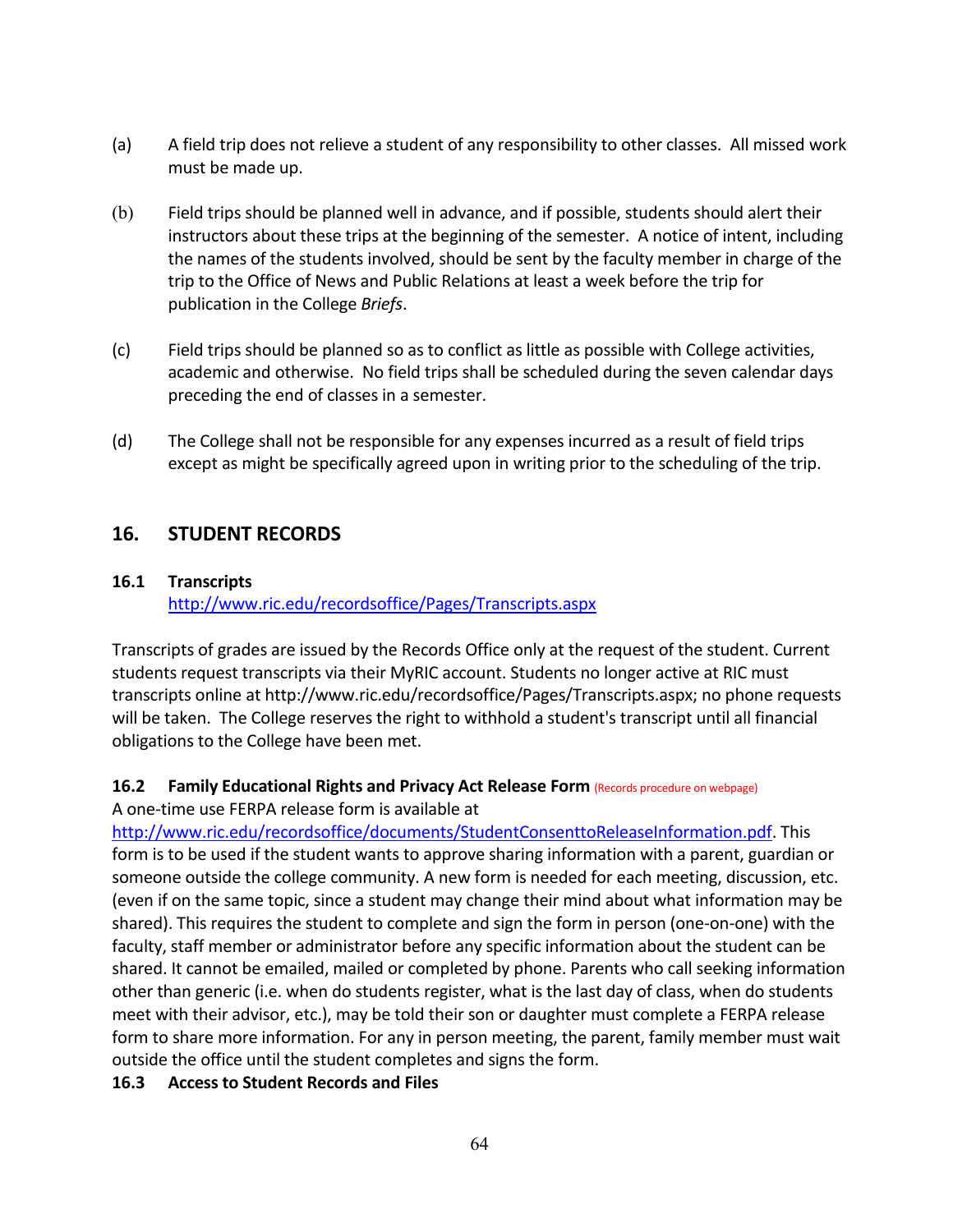Family Educational Rights and Privacy Act of 1974 (FERPA) <http://www.ric.edu/recordsoffice/Pages/FERPA.aspx>

- (a) Rhode Island College maintains students' records to support its educational and service programs. Its policies and procedures governing the utilization and maintenance of such records are in accordance with state and federal laws and the Rhode Island College Student Bill of Rights.
- (b) An educational record is defined as those records, files, documents, and other materials directly related to a currently or previously enrolled student, which are maintained by the College or one of its agents.
- (c) Educational records for an individual student may include the permanent record and folder, academic advisement materials, and materials in connection with an application for financial aid or placement services.
- (d) Education records do not include personal notes maintained by individual faculty or professional staff members as memory aids; records maintained by the campus security office; records maintained in connection with a student's status as a College employee; medical, psychiatric and counseling records; or confidential letters and statements provided prior to January 1, 1975.
- (e) The following information from the educational record of a student currently or previously enrolled is considered to be directory or public information: name, address, telephone number, class, field of study, dates of attendance and, for members of athletic teams, height and weight.
- (f) A student may cause the address and/or telephone listing to be removed from the directory or public information category by so informing the Records Office in writing.
- (g) The release of non-directory information by telephone to a third party is prohibited in most instances, except when such information is needed to resolve an emergency, or if the student has provided specific written permission for the release of such information.
- (h) A student has the right of access to the student's own educational records, including the right to secure copies of materials at cost or without charge, in accordance with procedures established by the office having custody of the records. A student may waive this right of access to confidential letters of recommendation in connection with job placement and receipt of awards. Services may not be withheld or prejudice result from a student's decision not to execute a waiver. If the student signs a waiver, that student is entitled to request a list of persons making confidential recommendations or statements.
- (i) Access to educational records in accordance with this policy will be granted upon the request of a student subject to the procedures established by individual offices. Access will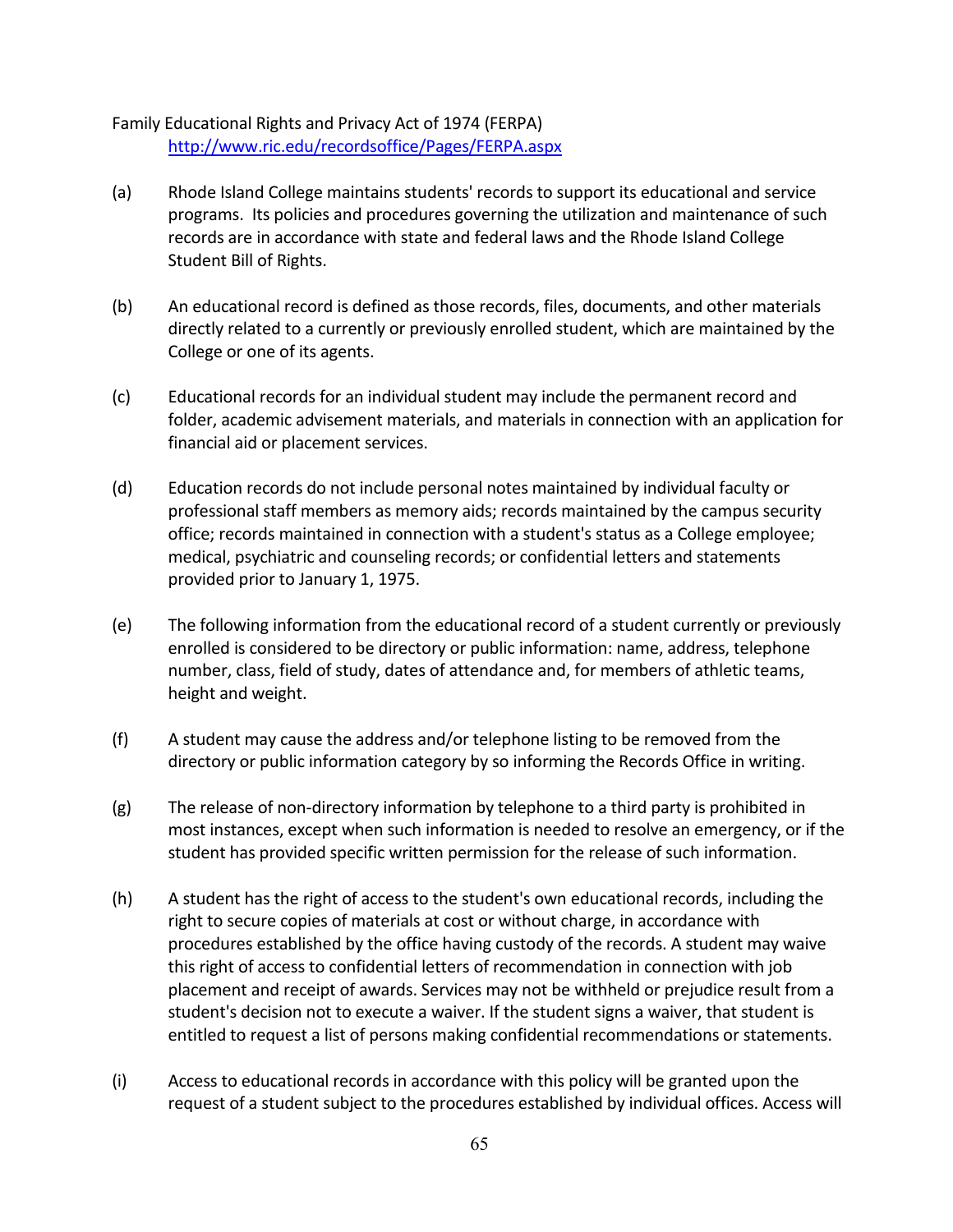be granted at the earliest possible date, but not later than 45 days from the date of the request. Educational records will be reviewed with a student by a member of the professional staff. Medical, psychiatric, and counseling records may be reviewed on behalf of a student by a qualified physician or other professional of the student's choice.

- (j) The public posting of grades either by student name, institutional student identification number, or social security number without the student's written permission is a violation of the Family Educational Rights and Privacy Act of 1974. Even with names obscured, numeric student identifier numbers are considered personally identifiable information.
- (k) Exceptions to the requirement of permission of the student are:
	- i. Members of the faculty and professional staff in connection with their duties at Rhode Island College (except security officers);
	- ii. Parents of legally dependent students whose dependency is carefully and completely documented by notarized copies of Internal Revenue Service tax returns and other material;
	- iii. Officers and organizations authorized by state and federal statute, such as the Educational Testing Service (ETS) and the Department of Health and Human Services which require student data to evaluate and monitor services and programs affecting students at Rhode Island College;
	- iv. Emergency situations where a release is necessary for the protection of the health and safety of the individual student or others;
	- v. Situations governed by a judicial order.
- (l) A log must be maintained in each student's record to document the use of that record by individuals other than members of the faculty, professional staff, or administrator at Rhode Island College. The log must indicate the date of the request, the individual or organization using the record and the purpose for which it was used.
- (m) A student is entitled to challenge the contents and accuracy (but not the qualitative and subjective aspects such as grades) of his/her educational record and may insert a written explanation.
- (n) To do so, a statement of objections and a request for a hearing must be filed in writing by the student with the supervisor of the office maintaining the record. If the matter is not resolved at that level, the student has the right to appeal successively to the next level of supervision through the appropriate vice president and the President.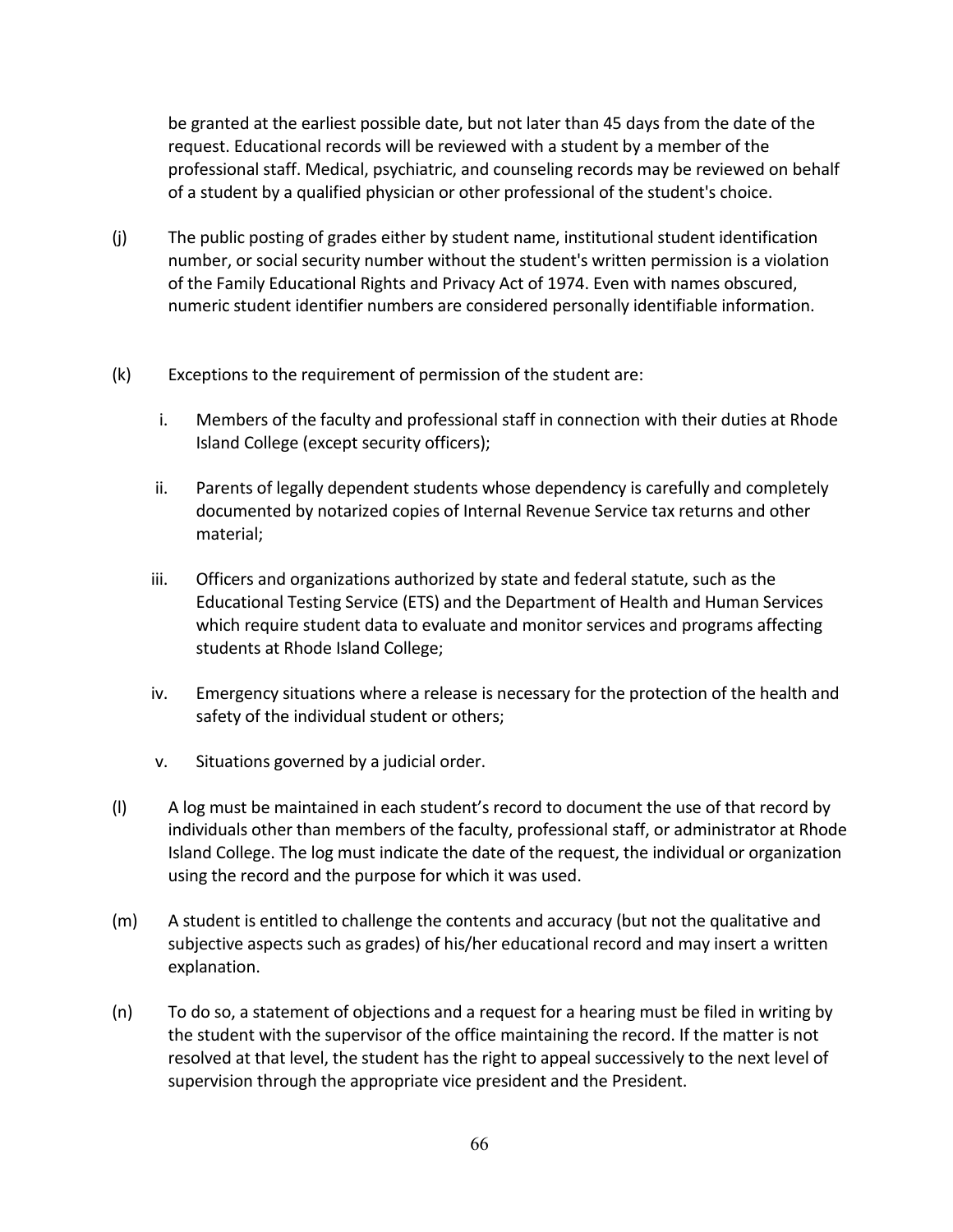- (o) This policy will be brought to the attention of the students by publication in the *Student Handbook* and other publications.
- (p) All concerned are urged to assist in compliance with this policy and the law. Failure to comply can be cause for the withholding of federal funds by the US Department of Education.

# **17. ELIGIBILITY FOR PARTICIPATION IN INTERCOLLEGIATE SPORTS** [http://www.ric.edu/campuslife/Pages/Intercollegiate-Athletics-Intramurals-nand-](http://www.ric.edu/campuslife/Pages/Intercollegiate-Athletics-Intramurals-nand-Recreation.aspx)[Recreation.aspx](http://www.ric.edu/campuslife/Pages/Intercollegiate-Athletics-Intramurals-nand-Recreation.aspx)

For each semester of participation in an intercollegiate sport, a student must be in good academic standing, be enrolled as a full-time degree candidate with a course load of at least 12 credit hours, and have satisfactorily completed at least nine credits in the previous semester of intercollegiate athletic participation.

Students failing to meet these standards will be notified by the Director of Intercollegiate Athletics of their ineligibility to participate in future intercollegiate events. Eligibility to participate will be restored upon satisfactory completion of at least nine credit hours from the last semester of eligibility or successful appeal of the decision.

In the event a student wishes to appeal the decision of the Director of Intercollegiate Athletics, the request should be directed to the Office of the Vice President for Student Affairs. Upon receipt of the request, the Vice President for Student Affairs will convene a hearing committee comprised of the Vice President for Student Affairs or designee, the Director of Intercollegiate Athletics or designee, and the Chair of the Committee on Athletic, Intramural, and Recreational Policy.

# **18. WEB COMMUNICATIONS**

<http://www.ric.edu/webcommunications/Pages/default.aspx>

The purpose of the Rhode Island College website is to provide information about the college, its mission and services, its faculty and students, and its events and programs. In addition, the web provides access to local and global scholarly resources. In accordance with its mission of teaching, research, and public service, the College supports the use of the web by the College community.

Web Communications is responsible for the management, development and maintenance of Rhode Island College's official web site[, www.ric.edu.](http://www.ric.edu/) This includes presenting accurate and engaging content about the college and the quality presentation of this material.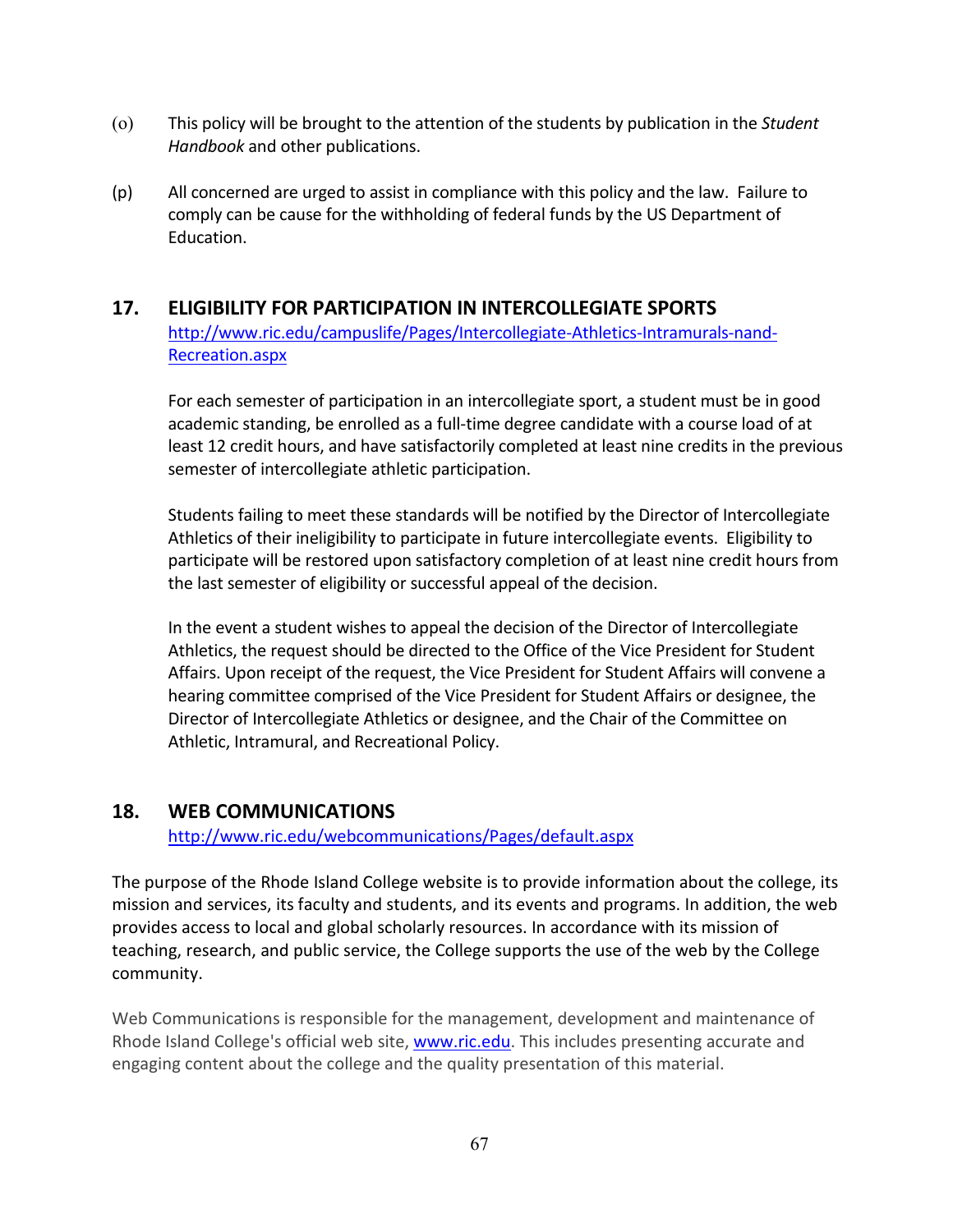This department also provides support for the design and maintenance of the websites for the college's academic and administrative departments. It is our responsibility to ensure that all web sites hosted on the Rhode Island College web server adhere to the guidelines outlined in Rhode Island College's [web policy.](http://www.ric.edu/administration/Documents/WebPolicyrevspring2008.pdf)

Rhode Island College is also committed to making its website accessible using best practices and standards as defined by level AA of the World Wide Web Consortium (W3C) [Web Content](https://www.w3.org/TR/WCAG20/)  [Accessibility Guidelines 2.0.](https://www.w3.org/TR/WCAG20/)

The college is currently undergoing a major revision to the RIC website in terms of design and content.

## **18.1 Right to Publish**

Pages may be published on the web by

- (a) officially constituted academic departments, programs, or centers
- (b) administrative departments
- (c) student organizations officially recognized by the college
- (d) officially recognized college committees and affiliates

Faculty and staff may publish pages related to their work at the college. For example, faculty members might publish their *curriculum vitae*, research findings, or course syllabi.

Because the web is an official publication of Rhode Island College, and in recognition of the need to protect the integrity of the college's internet technology as well as the privacy of student work, student-produced web-based assignments or other coursework shall be directed to servers other than those on which [www.ric.edu](http://www.ric.edu/) resides.

Faculty and staff access to college web publishing resources requires sponsorship by an official unit as defined in Section 3.18.6. Faculty and staff pages are to be linked from their department or office pages. The linking of faculty and staff pages is at the discretion of the department or office which in so doing assumes responsibility for these pages. Faculty and staff may not use the college web to engage in any commercial activity not related to the college. For example, a faculty author may post a link to an on-line bookseller's page displaying the author's work for sale; however, an individual may not use the college web to advertise rental property.

Normally, when a faculty member, staff member, or organization ceases to be associated with Rhode Island College, their web page or pages shall cease to be published on the college web. The Director of Web Communications may forward any such files to the owner, if contact information is available. Upon request of the owner, the Director of Web Communications, in consultation with the Web Advisory Board, may continue to publish such page or pages if it is deemed in the interest of the college. However, maintenance of the page or pages, including any updates, shall be the sole responsibility of the owner and not the college.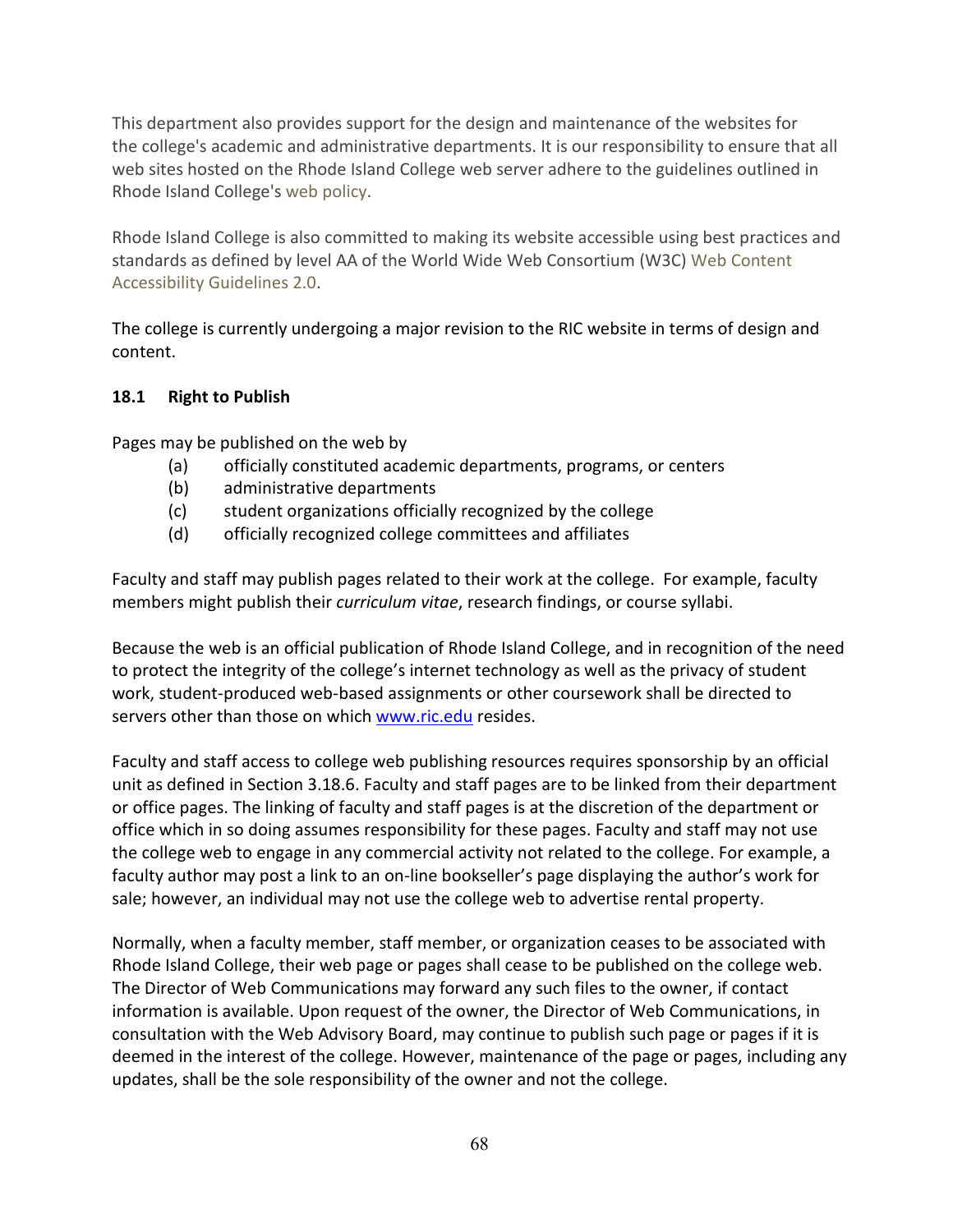Other Rhode Island College entities and affiliates may request inclusion on the college web. The Web Advisory Board will consider each request on a case-by-case basis.

## **18.2 Enforcement**

The College reserves the right to remove any information or links to information published on the college web in violation of these policies.

Alleged violations of this policy shall be addressed according to applicable college policy. Rhode Island College treats access and use violations of computing facilities, equipment, software, information resources, networks, or privileges seriously and may also prosecute abuse under the General Laws of Rhode Island, Title 11, Chapter 52: Computer Crime, the Computer Fraud and Abuse Act of 1986, or other appropriate laws (from *The Policy For Responsible Computing At Rhode Island College*, 9 May 1997).

## **18.3 Implementation**

The Director of Web Communications, in consultation with the Web Advisory Board, will develop guidelines for the implementation of this policy and publish these guidelines as appropriate.

## **18.4 Disclaimer**

A link to the following language, which shall serve as a disclaimer, shall be posted on the top page:

 *The Rhode Island College web site is comprised of pages of officially constituted academic departments, programs, or centers, administrative offices, student organizations that are officially recognized by the college, and officially recognized college committees and affiliates. While every effort is made to maintain current and accurate information on the college web, all materials maintained on the Rhode Island College web servers are provided "as is" with no warranties of any kind.*

 *These pages were prepared on the basis of the information available at the time of publication. Therefore, specific statements, including but not limited to fees, dates, course offerings, admission requirements, financial aid practice and policies, graduation requirements, and other procedures or policies may be subject to change without notice.*

 *Any individual views or opinions appearing on the college web are strictly those of the individual author and do not necessarily reflect the views of Rhode Island College.*

## **18.5 Web Publishing Guidelines**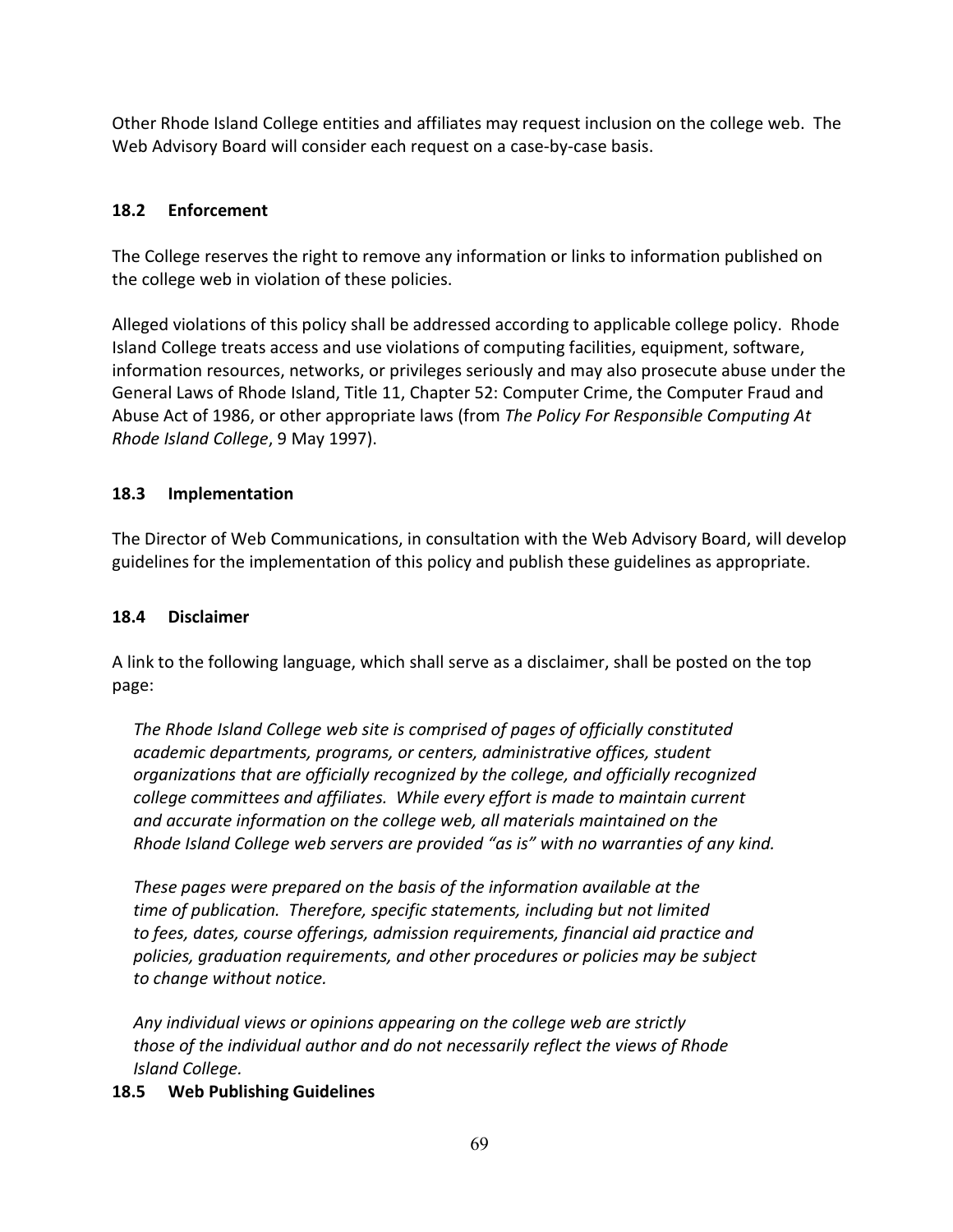The Web Advisory Board and the Director of Web Communications shall be responsible for the ongoing review and revision of these guidelines, as appropriate.

(a) Responsibilities of College Entities Seeking Inclusion on the College Web

Before a departmental, office, or organizational web site is published on the college web, the department, office or organization must identify a contact who is responsible for maintaining the accuracy and currency of information on that site.

(b) Web Producers

Normally, the Office of Web Communications shall be responsible for the production of departmental, office, and organizational web sites within the [www.ric.edu](http://www.ric.edu/) domain. However, with the approval of the Director of Web Communications, such entities may employ or assign individuals or contract with outside vendors, in accordance with established college policy, to produce and/or maintain web sites that reside on or are directly linked to [www.ric.edu.](http://www.ric.edu/) Such individuals or vendors, for the purpose of this policy, are to be known as "web producers."

To obtain a web producer account, a completed web producer contract, including the signature of the person in charge of the department, office, or organization requesting the account, shall be submitted to the Director of Web Communications. Representatives of student groups must obtain the signature of the Director of Student Activities.

If the request conforms to web policy and guidelines, a web producer account will be created and space on a server will be assigned. Web producers will be notified via e-mail when an account has been established.

Web producers must abide by all rules and conditions that govern the College Web, including those stated in official policy as well as those promulgated by the Director of Web Communications.

These rules and conditions include but are not limited to the following:

- i. Established page guidelines must be observed [see Section 18.6 (c)].
- ii. All U.S. and international copyright and licensing laws and acceptable practices related to those laws must be observed.
- iii. Information presented shall be limited to that which furthers the college's mission of teaching, research, and service, or otherwise serves the public of Rhode Island College.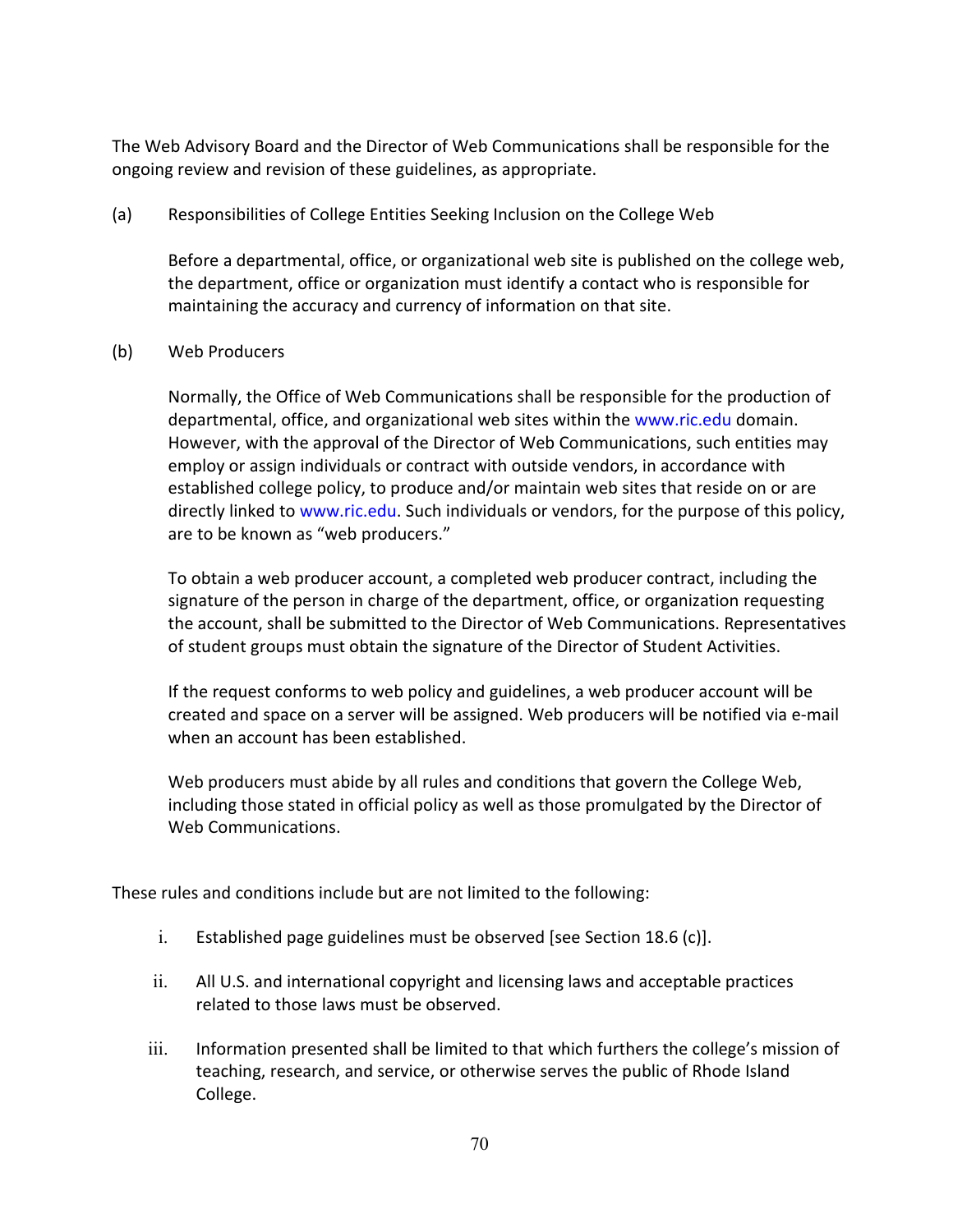- iv. Prior to initial publication, all pages or collections of pages developed by Web Producers shall be reviewed and approved by the Director of Web Communications. Such review shall also apply to instances of significant changes to pages or collections of pages; however, review shall not be necessary for the updating of content.
- v. The college reserves the right to amend or to remove any information or links to information published on the college web in violation of these policies, including inaccurate or dated information. The Director of Web Communications may also revoke any and all permissions granted to a Web Producer in such instances.
- (c) Page Guidelines
	- i. All pages or related collections of pages must have a clearly identifiable College "owner" -- an organization or individual who will be held accountable for that information; *e.g.,* its timeliness, accuracy, reliability, and adherence to national, local, and College policies and guidelines. "Owners" must be clearly identified, including specific names, e-mail addresses and other contact information.
	- ii. Each web page should indicate the date when it was created or last revised.
	- iii. Pages shall contain navigation aids consistent with standards established by the Web Manager. Departmental, office, and organizational homepages must include a link to the Rhode Island College homepage. Other departmental, office, and organizational pages shall include links to the homepage of the respective department, office, or organization.
	- iv. Generally, the College Web shall not be used for commercial purposes or link to commercial sites that are unrelated to the mission of the College.
	- v. Each page must contain meaningful text in the html title field.
	- vi. Pages shall be designed in such a manner so as to respect the technical limitations of the College's resources as well as those of internet consumers. Such issues may include bandwidth, CPU time, disk space, page loading time, accessibility, security, confidentiality, and other factors specified periodically by the Special Assistant to the President for Web Services.
	- vii. Audio content is permitted; however, the page default in all such cases shall be in the "off" mode.
	- viii. Video or other dynamic visual content is permitted; however, the user shall have a clear option to close any such content.